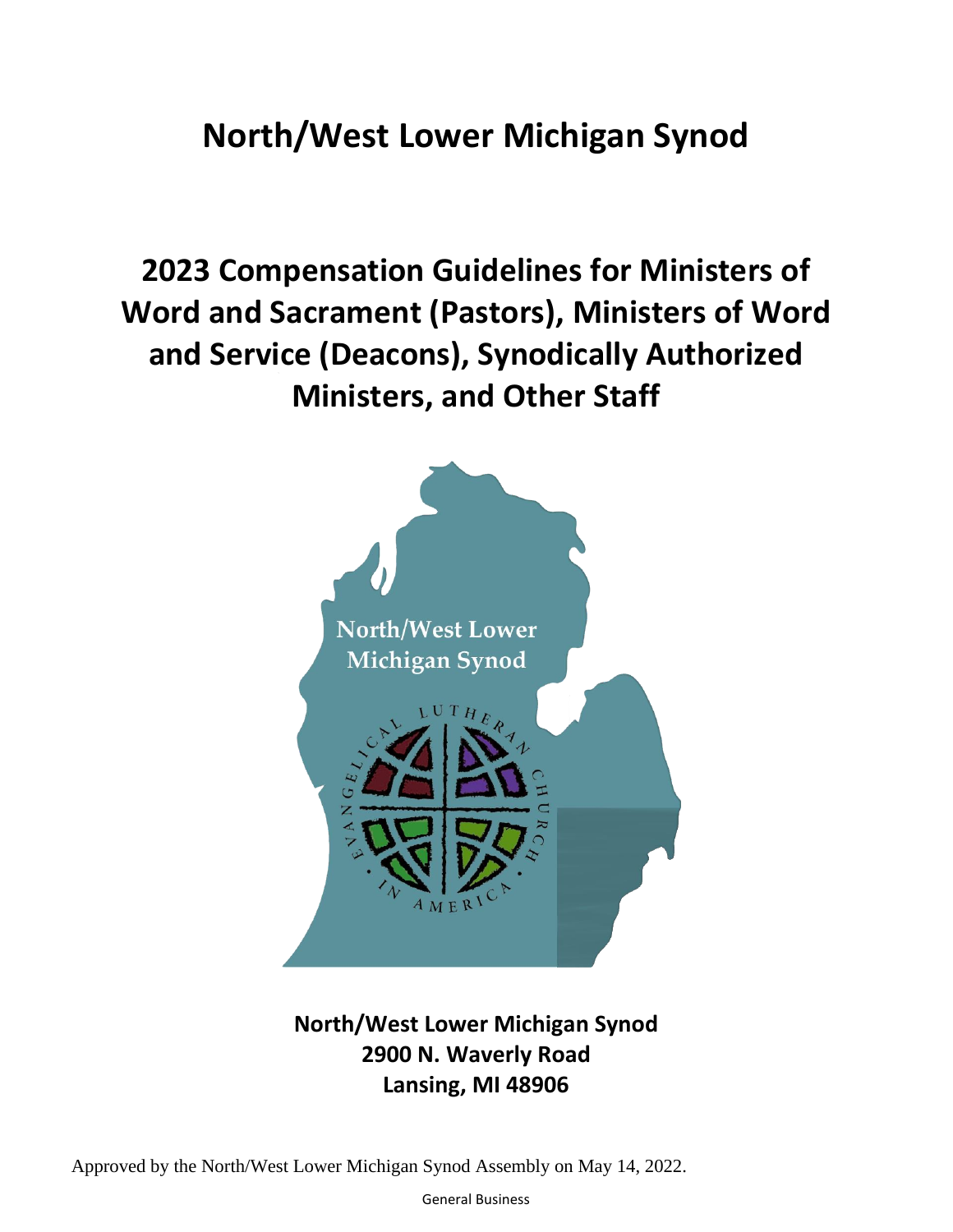## **Table of Contents**

- **I. Compensation for Full-Time and Part-Time Ministers of Word and Sacrament (Pastors) under Call………………………………………….……..………7**
- **II. Compensation for Contracted and/or Supply Ministers of Word and Sacrament (Pastors) and Ministers of Word and Service (Deacons)…………………………………………………………………………………………21**
- **III. Compensation for Full-Time and Part-Time Ministers of Word and Service (Deacons) under Call…………………………………………………….……..23**

| IV. | <b>Compensation for Synodically Authorized Ministers and</b> |
|-----|--------------------------------------------------------------|
|     |                                                              |

## **V. Appendices**

| a. Form: Statement of Compensation, Benefits, and | 34 |
|---------------------------------------------------|----|
| b. Form: Statement of Compensation, Benefits, and |    |
|                                                   |    |
|                                                   |    |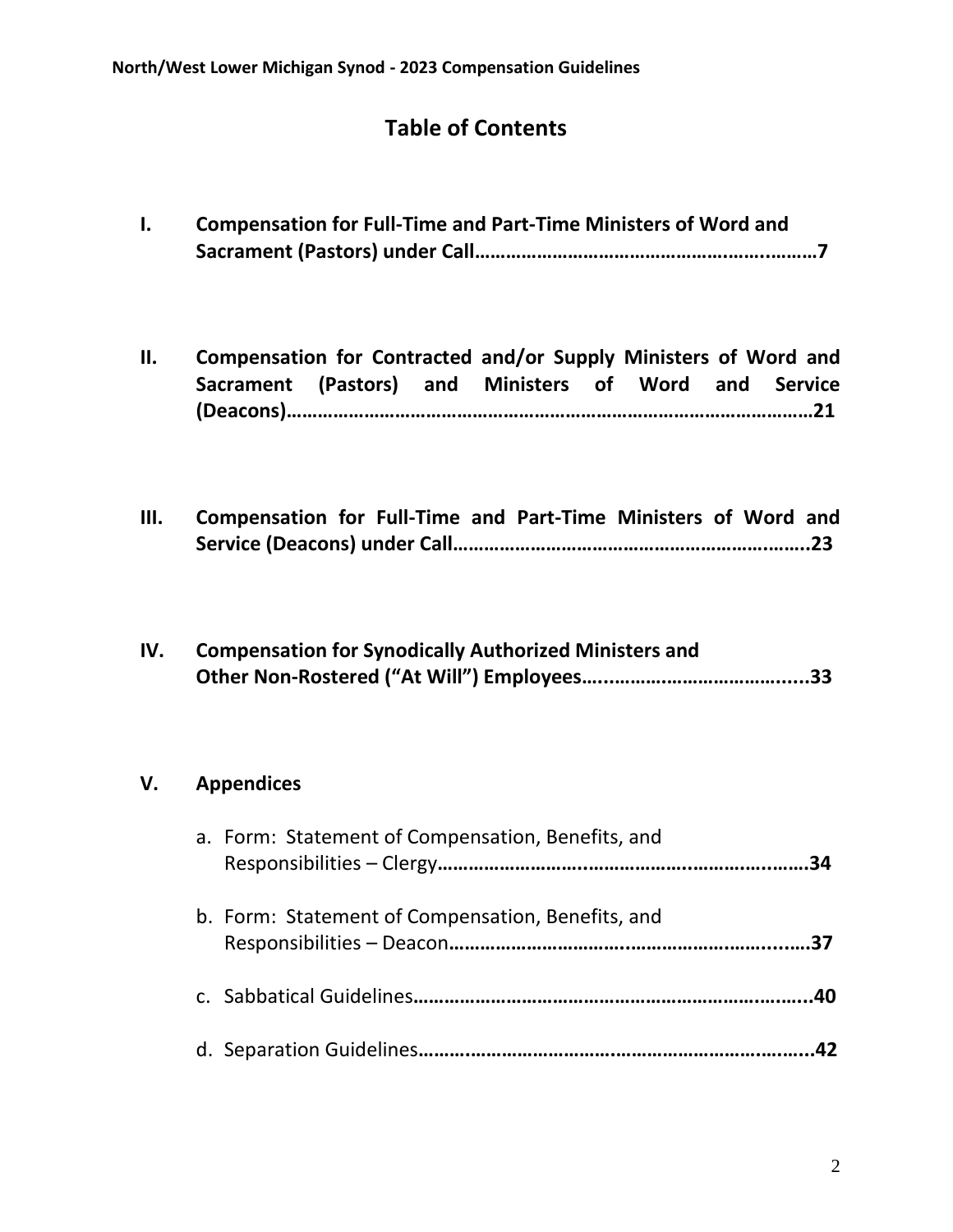## **Preface**

The ELCA recognizes two categories for Rostered Ministers: Ministers of Word and Sacrament (Pastors) and Ministers of Word and Service (Deacons). Each rostered person has been fully approved by their Candidacy Committee and called to serve in their respective ministry fields.

- **Pastors** have received theological and practical training for the **ministry of Word and Sacrament** that is carried out in a variety of settings in congregations and institutions of the ELCA. They typically have a 4-year Master of Divinity degree and are ordained by the ELCA.
- **Deacons (formerly Associates in Ministry, Deaconnesses, or Diaconal Ministers)** have received theological and practical training for the **ministry of Word and Service. Deacons** go through the candidacy process of the ELCA before they are ordained for **ministry of Word and Service**. They may be called by a congregation, a synod or the churchwide expression. They serve within congregations as well as outside of congregations in schools, agencies and institutions. They strive to be witnesses to this church and the world. They represent the church in settings and positions other than the traditional role of pastor.

Enclosed are the **2023 North/West Lower Michigan Synod Compensation Guidelines** for these rostered ministers (see Sections I-III). Also included are guidelines for Synodically Authorized Ministers and other congregation staff members (see Section IV). These guidelines are offered as input for congregation councils and other leadership teams to determine just and honorable salary, benefits, allowances, and reimbursements for those in ministry across our synod.

Congregations are expected to use the synod guidelines as a resource  $-$  a starting point in establishing compensation for pastors, deacons, and lay staff. However, these are only guidelines. They cannot possibly speak to all congregations with varying financial and personnel resources and expectations. They are also not intended to provide US federal tax advice. Employees and congregations are encouraged to consult with a tax expert as needed to ensure compliance with applicable Internal Revenue Service (IRS) rules and regulations. If there are any discrepancies in information between what is contained in these guidelines related to housing and social security allowance and what is provided by the IRS, information provided by the IRS is controlling and should be used. Further, if there are any discrepancies between what is contained in these guidelines related to pension and insurance benefits and what is provided by Portico Benefit Services, information provided by Portico Benefit Services and the applicable summary plan descriptions are controlling and should be used.

These annual guidelines include recommended increases to base salaries based on cost of living and other strategic inputs along with changes to general guidelines for reimbursements and time off to ensure consistency with other synods in our region. Merit based increases also continue to be encouraged where appropriate based on an individual congregation's overall compensation package and a pastor's role and responsibilities within his or her congregation.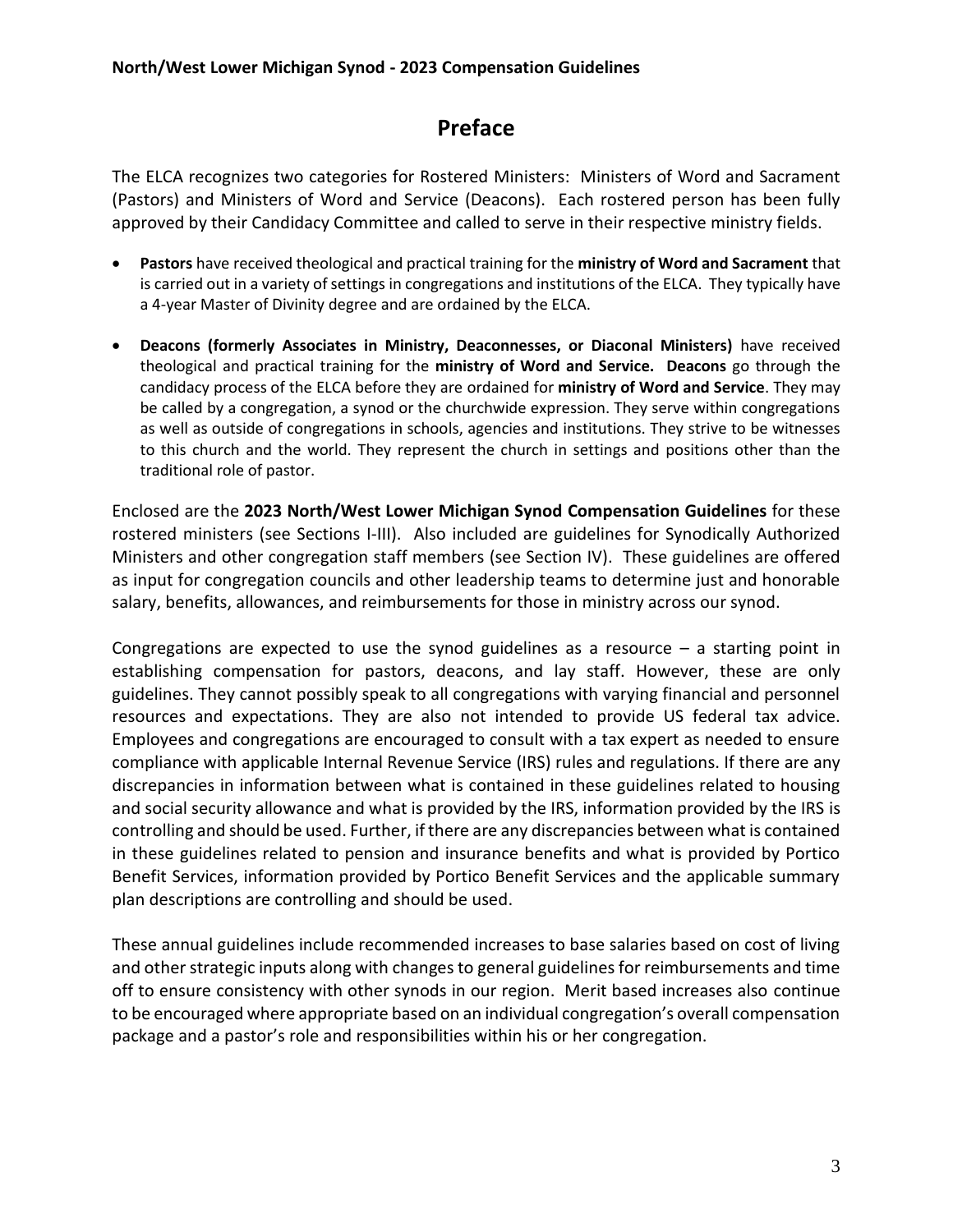For 2023, these items should be noted:

#### • **2023 ELCA Pension and other Benefits:**

- o The standard expectation of this synod is that any congregation or eligible ministry setting will provide health coverage for the rostered minister and their family, unless the rostered minister's family is covered elsewhere or chooses to waive coverage.
- o To maintain the current level of benefits for rostered leaders and "at will" employees, it is recommended that congregations of the North/West Lower Michigan Synod (or other eligible ministry settings) continue to offer the ELCA **Gold+** Pension and other Benefits plan option in for their employees. The Gold+ plan option most closely resembles historical ELCA Primary health coverage (prior to moving to the different levels in 2014 – Gold+, Silver+, etc.). Having all congregations choose the Gold+ plan option will both continue to care for the health and well-being of all who serve under call or terms of employment and eliminate many of the variables facing congregations and employees in the midst of change.
- $\circ$  In some cases, it may benefit the rostered minister to select either the Bronze+ or Silver+ plan which can come with a Health Savings Account (HSA). If this option is desired by the rostered minister, it should be discussed with the Congregation's Executive Committee (or similar) before the time of the annual selection and/or noted to the Bishop during a call process.
- $\circ$  The Portico benefit program is designed to align with the [ELCA Philosophy of Benefits.](https://www.porticobenefits.org/AboutUs/OrganizationalInformation/ELCAPhilosophyOfBenefits) As such, it is a bundled ("all or nothing") benefit program that combines five benefit plans together to align with ELCA values and affirm the importance of benefits for the health and wellness of this church.
- o ELCA congregations and other eligible sponsoring employers can participate in the ELCA Pension and Other Benefits Program, which includes:
	- 1. ELCA Health Benefits Plan Health benefits including medical and mental health, dental, prescription drugs, support services, and wellness programs.
	- 2. ELCA Flexible Benefits Plan Health flexible spending accounts (FSA), dependent (day) care flexible spending accounts (FSA), health savings accounts (HSA), limitedpurpose flexible spending accounts (FSA), and personal wellness accounts, which can be used to pay for eligible expenses.
	- 3. ELCA Retirement Plan Sponsoring employers and eligible plan members contribute to save money for plan members' retirement.
	- 4. ELCA Disability Benefits Plan Provides eligible disabled plan members a monthly income, health benefits, life insurance, and retirement account contributions.
	- 5. ELCA Survivor Benefits Plan Life insurance to help plan members' beneficiaries with financial obligations in the event of a death.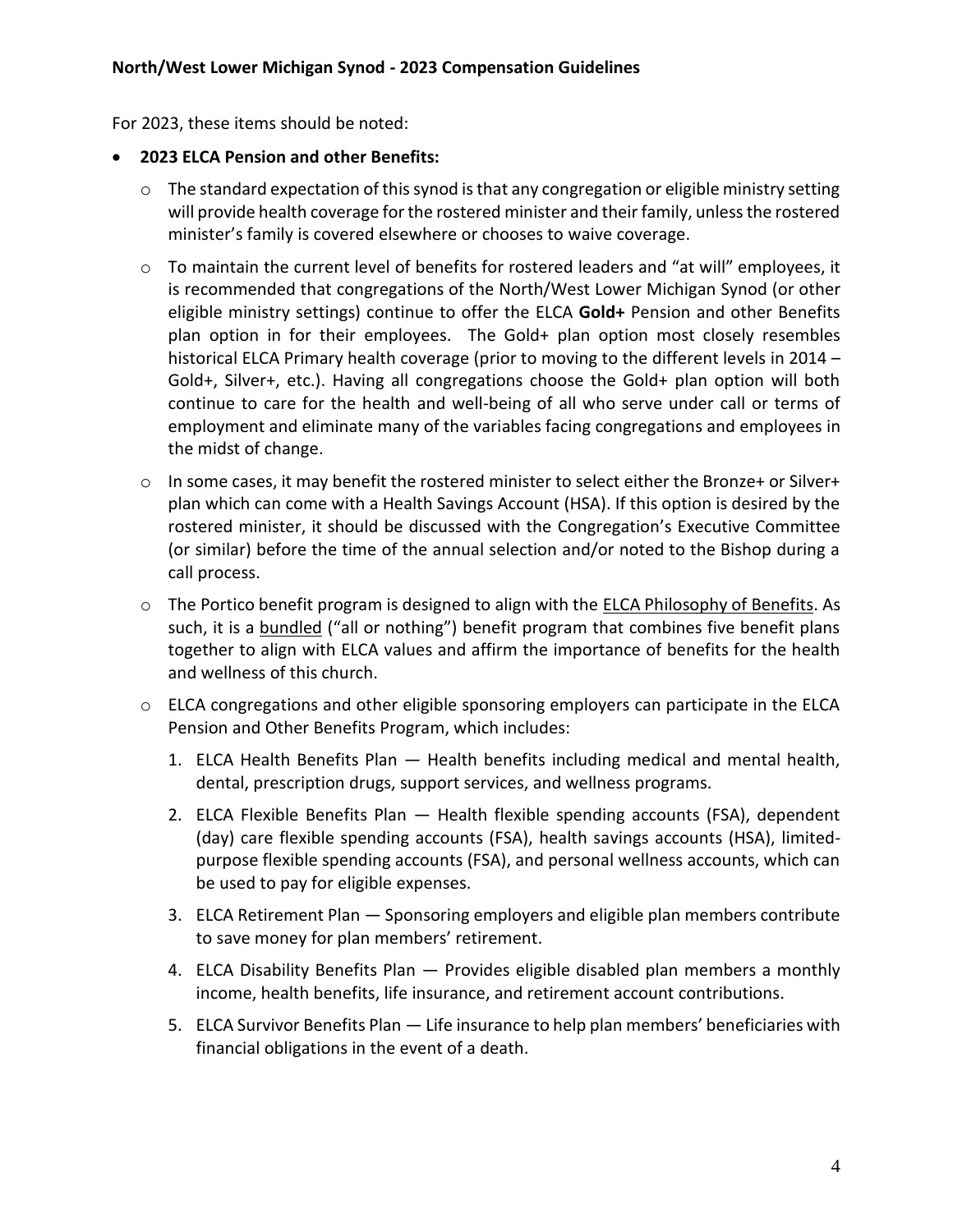- o The Synod recommends that congregations contribute the **12%** retirement rate for rostered ministers (Pastors and Deacons). This 12% rate should be used whether the pastor is called full-time or part-time, as this percentage is calculated on their defined compensation and will therefore reflect a reduced amount if the pastor is not full-time. Additional retirement contributions can be made by the employee (member pretax). If the employer chooses to make additional contributions from time to time, they can be included when paying the regular monthly bill by using the *Explanation of Payment* included in the monthly billing statement.
- **Increases to Base Salaries for Pastors, Deacons, and Other Staff**: Based on salaries offered by other synods in our region (ELCA Region 6), the current economic climate, and economic indicators such as the U.S. Department of Labor Consumer Price Index and Social Security Administration's Cost of Living Adjustment (COLA), an increase of **4.5% has been incorporated into the Salary Model used by the North/West Lower MI Synod for both pastors and deacons** to set minimum recommendations for 2023. In addition, each year a staff person has an additional year of experience that adds value to the shared ministry. This added experience needs to be considered in providing fair compensation for employees.
- **Bringing Compensation up to Guidelines:** If your congregation's pastor or other employees have compensation packages that are below guidelines in terms of applicable base salary, housing, benefits, etc., a strong, good-faith effort should be made to increase their compensation to meet synod guidelines. The bishop is available for consultation as a plan to achieve a fair and competitive compensation package is developed.

These synod guidelines are maintained and updated annually by the Executive Committee of Synod Council. Changes to the annual guidelines are forwarded by Synod Council for approval at Synod Assembly. Upon adoption, the final document is publicized on the synod website [\(www.mittensynod.org\)](http://www.mittensynod.org/) for reference and use in current call processes and for use in planning for annual compensation changes for a rostered minister currently under call. As appropriate, Synod Council has the authority to approve changes to these guidelines between Synod Assemblies.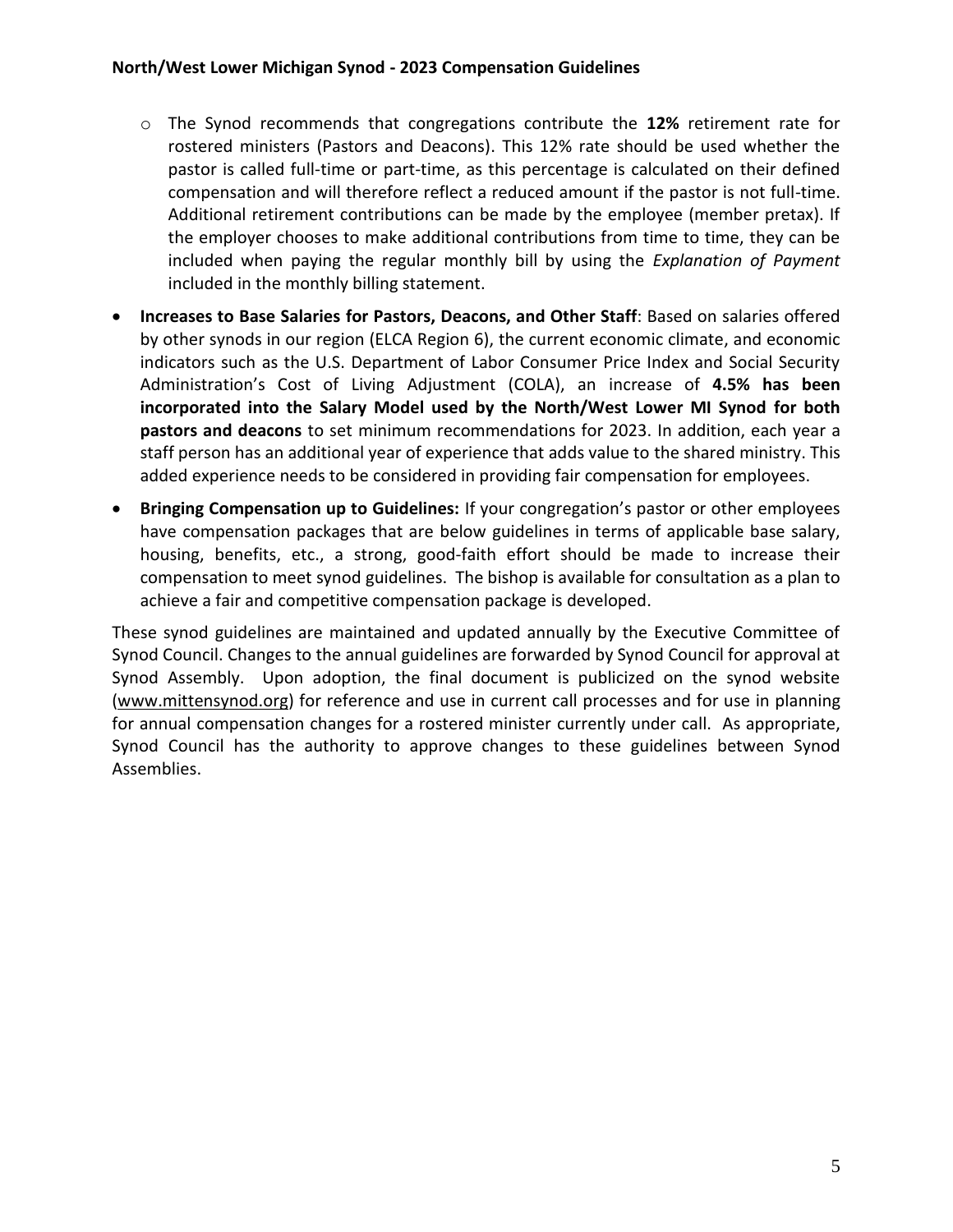The following references are provided for additional consideration:

- General link to IRS On-Line Publications [\[http://www.irs.gov/publications/\]](http://www.irs.gov/publications/)
- IRS Topic 417 Earnings for Clergy [\[http://www.irs.gov/taxtopics/tc417.html\]](http://www.irs.gov/taxtopics/tc417.html)
- IRS Publication 517 Social Security and Other Information for Members of the Clergy and Religious Workers [\[http://www.irs.gov/publications/p517/\]](http://www.irs.gov/publications/p517/)
- With regard to Cost of Living Allowance (COLA), visit the Social Security website at [www.ssa.gov](http://www.ssa.gov/) (see Frequently Asked Questions) or contact your local Chamber of Commerce. These are very helpful in finding the actual cost of living variances in your specific county.
- Since there are many factors in figuring health benefits rates, contact the Portico Benefit Services by phone (800-352-2876) or e-mail (mail@porticobenefits.org) for assistance. Additional information, including on-line calculators and forms are also available:
	- o Portico Benefit Services Employer Page:

[https://employerlink.porticobenefits.org](https://employerlink.porticobenefits.org/)

o Portico Benefits Cost Calculator Tool:

<https://employerlink.porticobenefits.org/Resources/Calculators/BenefitsCostCalculator.aspx>

- The ELCA website [\(www.elca.org\)](http://www.elca.org/) also contains further compensatory information.
- "[The Need for Clergy Renewal](https://alban.org/archive/the-need-for-clergy-renewal/)", posted in December 2006 by Alban at Duke Divinity School [\(https://alban.org/archive/the-need-for-clergy-renewal/\)](https://alban.org/archive/the-need-for-clergy-renewal/)
- Clergy Renewal: The Alban Guide to Sabbatical Planning by A. Richard Bullock and Richard J. Bruesehoff (available at [www.amazon.com\)](http://www.amazon.com/)
- Journeying toward Renewal: A Spiritual Companion for Pastoral Sabbaticals by Melissa Bane Sevier (available at [www.amazon.com\)](http://www.amazon.com/)
- Pastor and People: Making Mutual Ministry Work (available at [www.augsburgfortress.org\)](http://www.augsburgfortress.org/)
- Our Staff: Building Our Human Resources (available at [www.augsburgfortress.org\)](http://www.augsburgfortress.org/)
- Synodically Authorized Ministry Guidelines: see the following [www.elca.org](http://www.elca.org/) link:

[https://download.elca.org/ELCA%20Resource%20Repository/Guidelines\\_Synodically\\_Authorized](https://download.elca.org/ELCA%20Resource%20Repository/Guidelines_Synodically_Authorized_Ministries.pdf?_ga=2.169978976.1543437135.1591019415-850960564.1568489365) [\\_Ministries.pdf?\\_ga=2.169978976.1543437135.1591019415-850960564.1568489365](https://download.elca.org/ELCA%20Resource%20Repository/Guidelines_Synodically_Authorized_Ministries.pdf?_ga=2.169978976.1543437135.1591019415-850960564.1568489365)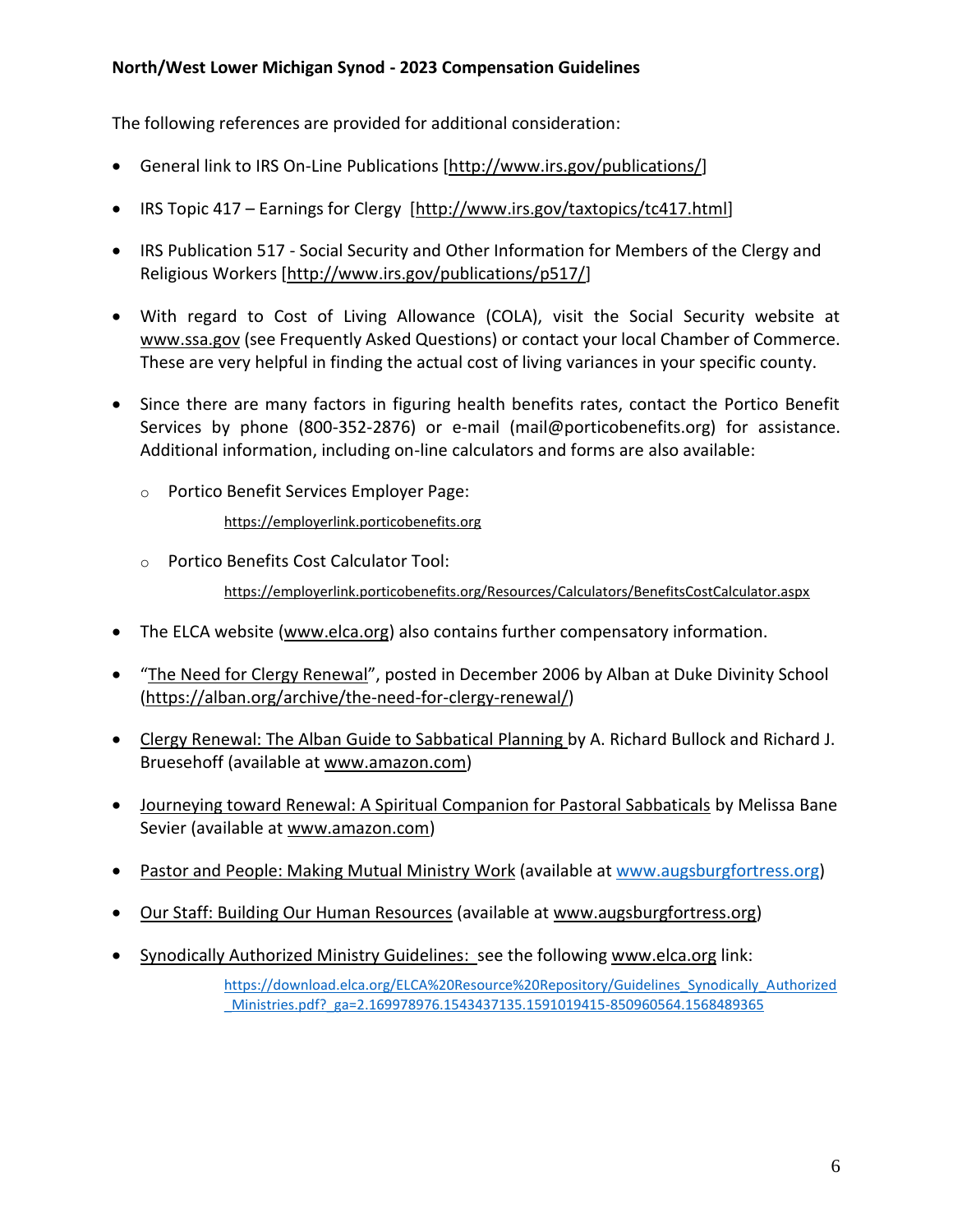## **I. Compensation for Full-Time and Part-Time Ministers of Word and Sacrament (Pastors) under Call**

These guidelines are applicable to ministers of Word and Sacrament (pastors), who are in positions designated as full-time and part-time (benefit eligible) under Letter of Call. The ELCA defines a part-time (benefit eligible) call as less than full time but not less than, on average, 15 hours per week. Work that is less than 15 hours a week (on average) is not benefit eligible and is arranged by contract rather than via a Letter of Call. Guidelines for pastors in contracted, supply, or part time interim positions are provided in Section II.

A pastor assumes many responsibilities – they are preachers, evangelists, administrators, teachers, counselors and leaders. The ELCA requires eight years of study (including a Bachelor and Master of Divinity degrees) as a part of the preparation for ordained ministry. Compensation for pastors should be comparable to professional positions of equal responsibility, education, and time commitment.

Adequate compensation enables a pastor to fulfill responsibilities and obligations, encourages vocational satisfaction, and encourages a pastor's best efforts and gifts. Congregations and our synod have an obligation to review compensation plans annually. We also expect pastors to take initiatives in seeking annual reviews of compensation.

Inadequate compensation may result in discouragement and dissatisfaction. This sometimes occurs as a pastor's family cannot maintain financial stability, as negative attitudes toward the congregation and church begin, or as an inability to participate in continuing education programs. Inadequate compensation means low contributions to retirement plans, which leads to inadequate retirement income. All of these realities increase the occurrence of resignations from ordained ministry, make it more challenging to recruit able candidates to our synod, and can create a poor image of the church in our communities.

Our synod recognizes there are pastors and congregations who, for a variety of reasons, move forward with salaries that are below the synod's recommended minimum guidelines. As an example, healthcare costs through Portico increase each year – typically between 2-5%. These increasing costs may make it difficult for congregations to maintain health coverage for their rostered minister and family AND offer an increase in base salary. We caution these pastors and congregations, however, that they are doing disservice to the congregation, other pastors, and pastoral successors by allowing the compensation package to remain below recommended minimum guidelines for an extended period. In such situations, the congregation, pastor, and bishop's office should work together to develop a short-term (2-3 year) plan to move toward minimum guidelines and implement other ways to compensate and care for the pastor in the interim period. Ideas include:

- An extra week of vacation per year.
- An extra week of continuing education or study time.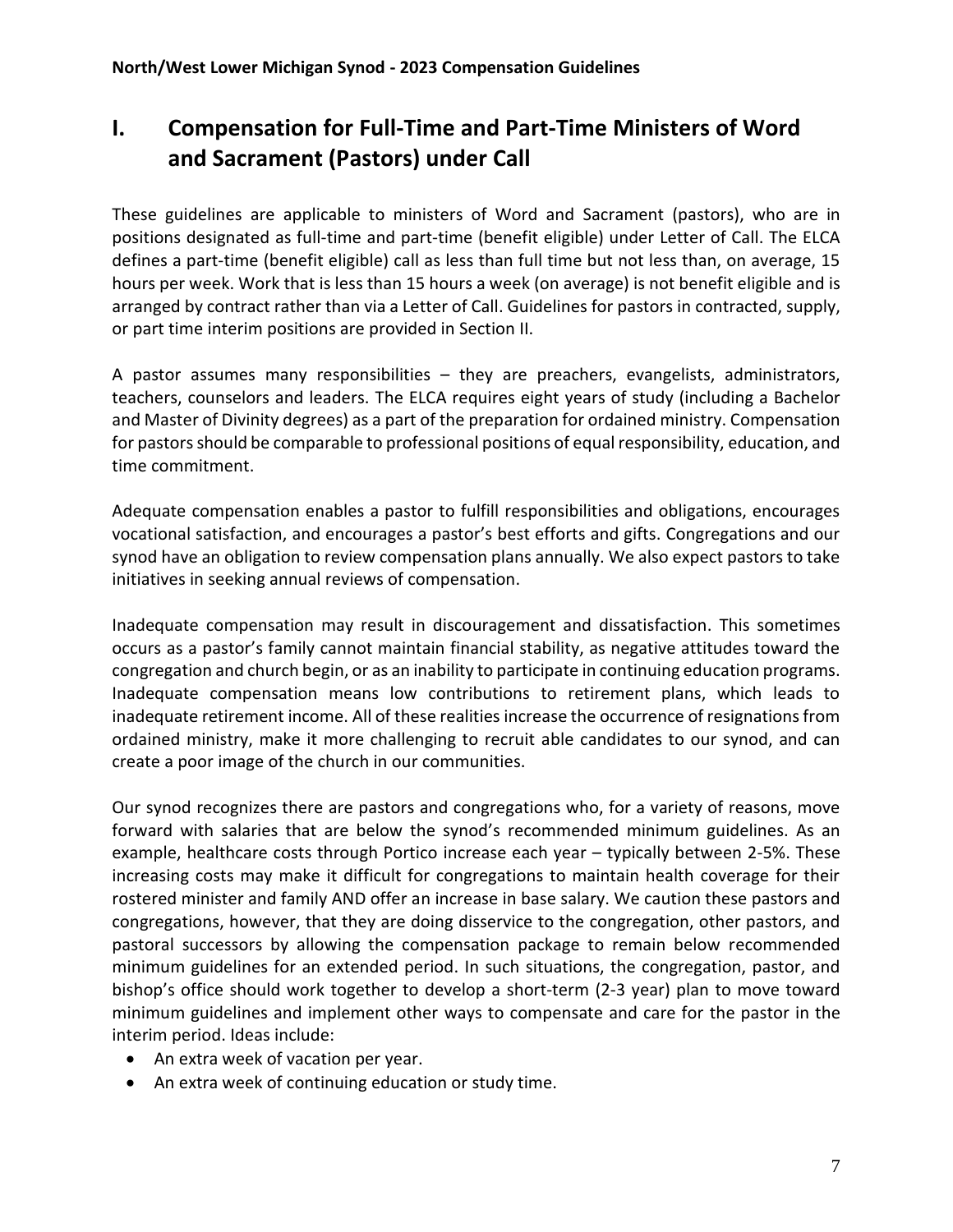- A monthly study day, during which the pastor would be unavailable and would use that time to pray, read scripture, explore a topic that would benefit ministry, etc. This would NOT be a vacation day, but it would be a valuable time of renewal for the pastor.
- Ask your pastor what would be most helpful in her/his ministry and how the congregation can help.

A Statement of Compensation, Benefits and Responsibilities form (Appendix A) should be completed and submitted to the bishop's office annually. Links to information from the IRS and Portico Benefits Services are provided in the Preface section of this document for reference.

## **A. Base Compensation**

## **Base Salary (Appendix A, Section A-1)**

The base salary for ministers of Word and Sacrament (clergy) is determined using the following considerations:

- The 2023 Yearly Minimum Base Salary Grid for Pastors (see below)
- Performance evaluation to include an overview of duties performed during the year, scope of responsibility, any expanded ministries, meeting the objectives of the Call, etc.
	- o Pastor and People: Making Mutual Ministry Work (available from
	- [www.augsburgfortress.org\)](http://www.augsburgfortress.org/) has a section on Performance Reviews that may be helpful.
- Other factors to be considered include items such as:
	- o education (either advanced or specialized)
	- o educational debt
	- o prior experience of second career candidates
	- o length of time in the call
	- o breadth and complexity of on-going and/or future responsibilities
	- o salaries of similar professionals in the current job market/local area
	- o cost of living in the local area
	- o financial ability of the congregation
	- o other factors identified by the congregation/pastor
	- o housing allowance (changes up or down can impact base salary; see below)
- Base salary does not include:
	- o Housing, utilities, car allowance, or other such items
	- o continuing education allowance
	- o pension and insurance benefits
	- o fees received for weddings, funerals, and outside speaking engagements
- Income received by a spouse is not a consideration when establishing base salary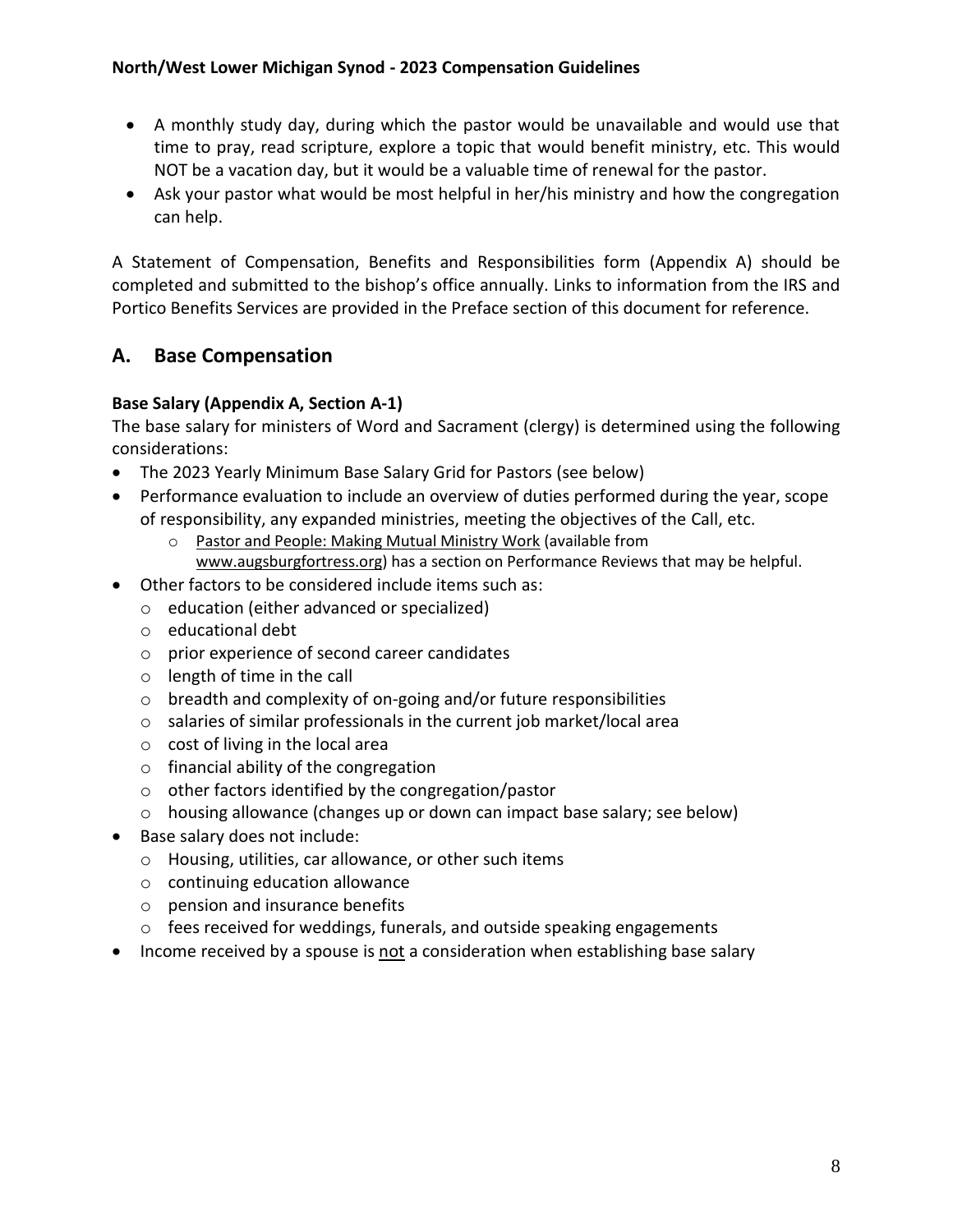#### **Changes to Recommended Base Salaries for Pastors:**

- A **4.5% increase to the Base Salary Model for 2023** is recommended based on the following:
	- o **Cost of Living Allowance (COLA):** The most recent COLA increases were **5.9%** (2022), **1.3%** (2021), and **1.6%** (2020) (see<http://www.socialsecurity.gov/news/cola/> (keyword COLA).
	- **ELCA Region 6 Assessment:** An assessment of 2022 Compensation Guidelines across all synods in Region 6 was conducted – comparing Pastor base salaries only. For 2023, the recommended % increase to the base salary model provides continued consistency and competitiveness between our synod's base salaries and those of other synods in our region to ensure fair compensation for rostered leaders and to support congregations in attracting new and/or keeping experienced rostered leaders to our synod within competitive Call processes.
- It is recognized that some congregations may not be able to fully include this strategic increase in their pastor's compensation package in a single calendar year. If this is the case, it is recommended that congregations develop a multi-year plan (in consultation with the bishop as needed) to gradually bring a pastor's compensation package in line with the minimum base salary recommendations.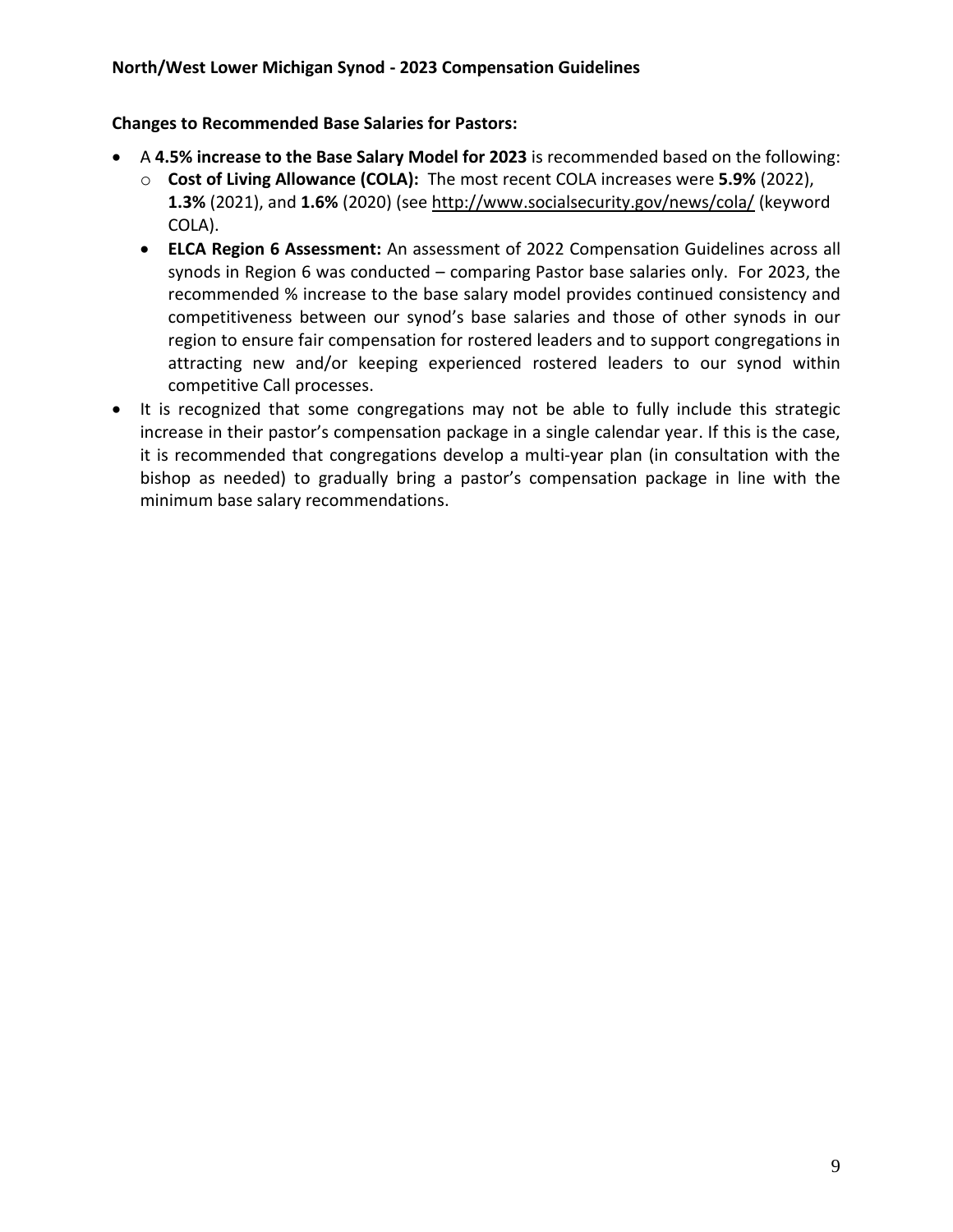#### **2023 Minimum Base Salary Recommendations for Ministers of Word and Sacrament (Pastors)**

These figures are minimum base salaries based on a full-time call and assume the pastor will receive a housing allowance or parsonage in addition to the base salary. Salaries for part-time calls should be based on a corresponding percentage of these guidelines. A full-time call is based on 50 hours/week (on average). Congregations cannot change a pastor's call more than 10% without consulting the bishop and issuing a new Letter of Call.

| Years of Service * | Recommended Minimum Base Salary (\$) ** |
|--------------------|-----------------------------------------|
| $0 - 1$            | 42,240                                  |
| $\overline{2}$     | 42,740                                  |
| 3                  | 43,240                                  |
| 4                  | 43,740                                  |
| 5                  | 44,240                                  |
| 6                  | 44,740                                  |
| 7                  | 45,240                                  |
| 8                  | 45,740                                  |
| 9                  | 46,240                                  |
| 10                 | 46,740                                  |
| 11                 | 47,240                                  |
| 12                 | 47,740                                  |
| 13                 | 48,240                                  |
| 14                 | 48,740                                  |
| 15                 | 49,240                                  |
| $16+$              | 49,740 **                               |

\* For pastors, "Years of Service" equals "Years of Experience" as a minister of Word and Sacrament (with credit given for prior employment experience as appropriate).

\*\* NWLM Salary Model for Pastors: The annual increase of 4.5% was applied to the base salary for 0 Years of Service; add \$500 for each Year of Service through 16 years; add \$700 for each Year of Service for 17 years and beyond.

#### **Merit Based Raise (Appendix A, Section A-2)**

In consideration of pastors whose work meets or exceed expectations and the congregation's goals for ministry, congregations are encouraged to consider appropriate merit increases (typically 1-3%) in addition to the base salary increase each year.

#### **Housing (Appendix A, Section A-3)**

Housing provided for a Minister of Word & Service (Pastor) should be comparable to at least the average home in the congregation and community. The congregation should provide either a suitable parsonage or a housing allowance.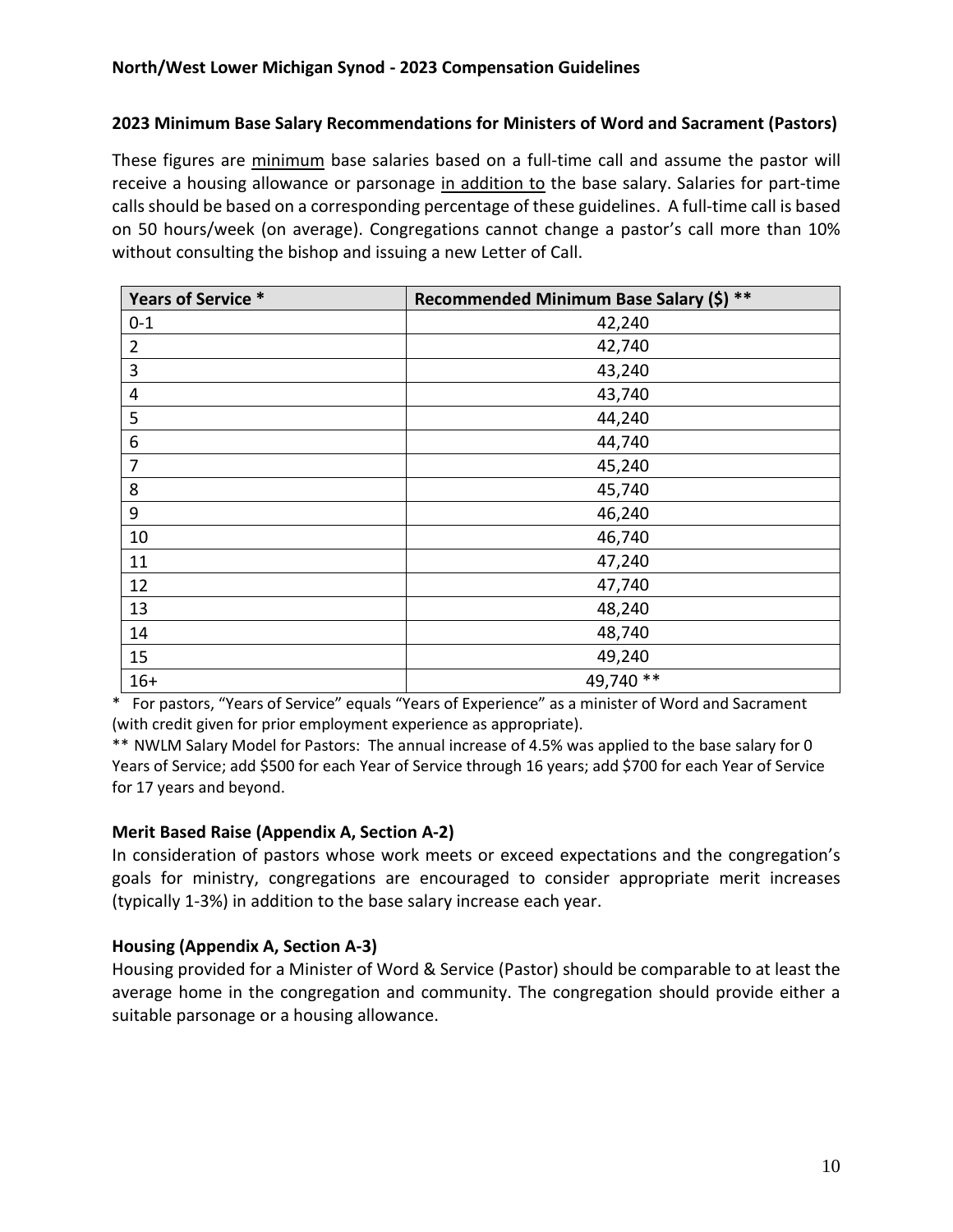- Parsonage
	- $\circ$  A pastor may prefer to live in a parsonage rather than owning a home. If a parsonage is provided, the congregation should assume all costs for maintenance and utilities (except for personal long-distance phone charges).
	- $\circ$  It is important that parsonages be sufficiently maintained. An annual walk-through of the parsonage by the council or delegate team is advised to note the general condition of the home and plan for regular maintenance or other improvements.
	- o Equity Allowance Plan (Housing Equity Allowance)
		- This plan is intended to provide for the needs of pastors who live in parsonages and therefore cannot build equity in a home. Pastors in this situation often come to retirement with limited savings and have difficulty providing housing for themselves and their spouses on limited retirement income once a parsonage is no longer available.
		- When a pastor lives in a parsonage provided by the congregation, the congregation should increase its contribution to the pastor's pension plan by at least **an additional 3%** of the base salary.
- Housing Allowance
	- $\circ$  If a parsonage is not provided or a pastor prefers to own their own home, he or she may request that a portion of his or her total annual compensation be designated as a housing allowance, in accordance with Internal Revenue Service (IRS) regulations (see IRS [Publication 517](https://www.irs.gov/forms-pubs/about-publication-517), "Social Security and Other Information for Members of the Clergy and Religious Workers"). The employee assumes full responsibility for compliance with IRS definitions of "costs to provide a home".
	- o The housing allowance is recommended to be equivalent to **at least 30%** of the minimum base salary to cover "costs to provide a home" including mortgage payments (interest and principal) or rental payments, related taxes, fire and home liability insurance premiums, utility costs, repairs, and other expenses directly relating to providing a home. The only expenses specifically excluded by the regulations are those for food and cleaning service. The housing allowance is not part of the base salary – the base salary plus the housing allowance are two separate parts of the overall Base Compensation (see Appendix A, Section A).
	- o Once the Base Salary and Housing Allowance are set, pastors can choose to adjust (increase or decrease) the Housing Allowance with accompanying increase or decrease to the Base Salary. The total sum of Base Salary + Housing Allowance should remain constant if adjustment to the Housing Allowance is made. It is suggested that congregations keep detailed documentation of any adjustments made to ensure future increases or changes are made with knowledge of the actual Base Salary amount.
	- o Payments officially designated as a housing allowance must be used in the year received.
	- o When a housing allowance is requested by the pastor, the congregation council (or equivalent leadership team) must designate it (approve it) prior to January 1 of the year it is to be received. There must be written documentation and it must be provided in the congregation council (or equivalent) minutes.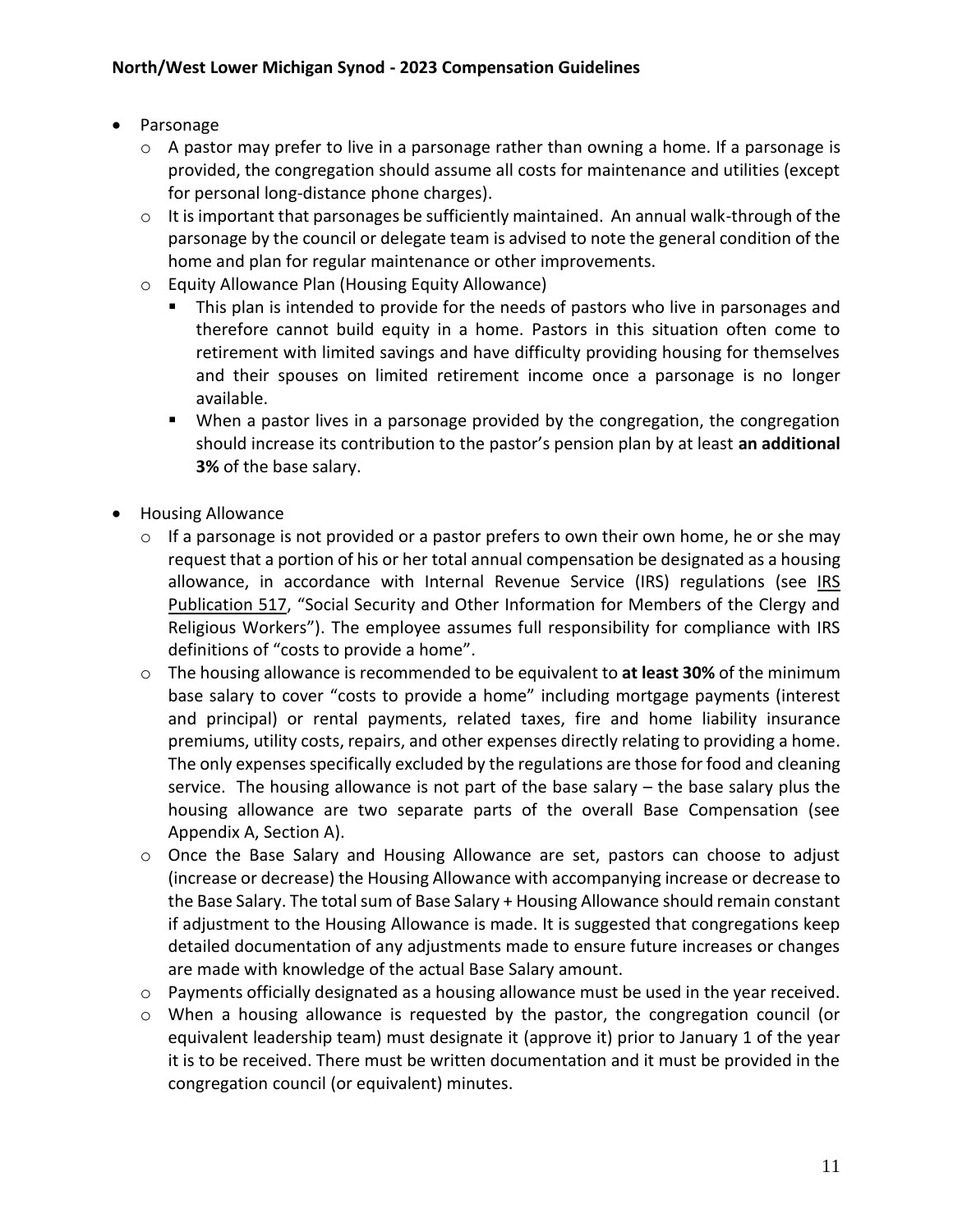#### **Parsonage vs. Housing Allowance**

Many parishes have defined housing provisions for the pastor. However, some might encounter a change from parsonage to housing allowance, which enables a pastor to purchase his or her own home. Congregations may also have a pastor who prefers living in a parsonage to owning a home. There are advantages in either decision, only a few of which are listed here:

- Parsonage
	- o The pastor could be more mobile and would not have to give thought to the direct responsibilities of personal home ownership (e.g., mortgage payments, maintenance, taxes, insurances, etc.)
	- o The congregation will have housing available immediately for a new pastor and will have the advantage of equity.
- Home Ownership
	- o Allows the pastor to select a location and build equity, providing a hedge against inflation.
	- o The congregation does not have the responsibility of maintenance, taxes, insurance, etc.

#### **Social Security Allowance (Appendix A, Section A-4)**

Currently, Social Security tax and Medicare is 7.65% (6.2% SS and 1.45% Medicare) for employer and 7.65% for the employee. That means employees pay one half of the total Social Security assessed tax, and the employer pays the other half. Pastors are in a unique situation in that according to the Internal Revenue Service, ordained professionals are classified not as 'employees', but as 'self-employed' meaning clergy are expected to pay the entire 15.3% Social Security tax.

Under current law, congregations are prohibited from directly paying social security tax for their pastors. For this reason, throughout the ELCA, synods strongly recommend that all congregations pay the additional 7.65% as a **Social Security offset/allowance**. This offset/allowance is calculated based on the total of the Base Salary + Housing Allowance. The allowance must be considered as salary (i.e., part of the defined compensation) in reporting to the IRS, and is also considered income when computing pension plan contributions.

#### **Minimum Defined Base Compensation**

Minimum defined base compensation is equal to the Base Salary + Housing or Housing Allowance + Social Security Allowance.

Example: For a First Call Pastor with 0-1 years of experience as an ordained pastor, the minimum defined base compensation targeted based on the guidelines would be \$42,240 (targeted base salary for a first call pastor) + \$12,672 (targeted housing allowance at 30% base salary) + \$4,201 (Social Security Allowance at 7.65% of base salary + housing) totaling (=) \$59,113.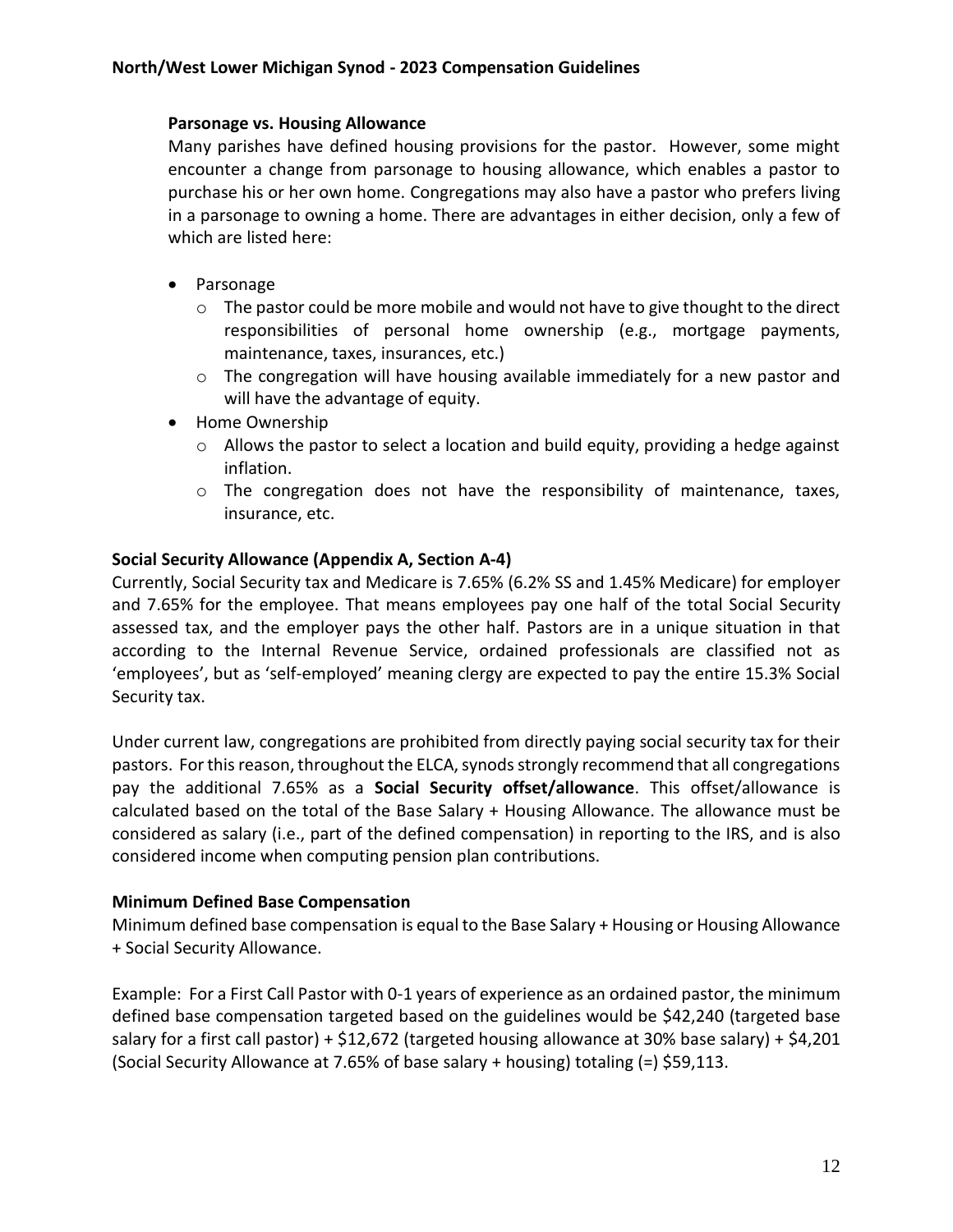As stated previously in the Housing Allowance section, once the Total Base Compensation (Base Salary + Housing Allowance + Social Security Reimbursement) is determined, the amount of this total that is designated as Housing Allowance can be adjusted to meet the needs of the pastor as long as the Total Base Compensation remains the same. In other words, the pay designated as salary on the W2 can decrease (or increase) as the part designated as Housing Allowance can increase (or decrease). The overall Total Base Compensation should remain the same. Again, it is suggested that congregations keep detailed documentation of any adjustments made to ensure future increases or changes are made with knowledge of the actual Base Salary amount.

## **B. Pension and Insurance Benefits**

#### **Pension (Appendix A, Section B-1)**

The Pension and Other Benefits Plan of the Portico Benefit Services, includes the pastor's pension, personal and family health-dental insurance, disability and survivor benefits, and a small administrative cost. The cost to the congregation is based on the age of the pastor **as of December 31, 1987**, and the pastor's salary, housing, and Social Security Allowance. In addition, the cost varies if Medical/Dental coverage is for member, member and spouse, member and children or member, spouse and children.

Beginning in 1995, members who have medical/dental insurance through another employerprovided plan (i.e., spouse, or former employer) may waive the medical and dental portion of the Portico plan. However, the congregation would still be responsible for Disability and Retiree Support.

#### Portico Benefit Services Pension Plan

Upon election of participation in the program offered by the Portico Benefit Services, each congregation's contribution to the program is based on the percentages defined below.

Predecessor church (ALC, LCA, AELC) plan members with continuous participation since 1987:

| Age on December 31, 1987: |     |
|---------------------------|-----|
| 65 yrs or older:          | 12% |
| 55-64 yrs:                | 11% |
| All other members:        | 10% |

Note: Congregations may choose to remit contributions at a higher level by making additional pension contributions for members. As stated earlier, the Synod recommends that congregations contribute at a 12% retirement rate for rostered ministers. This 12% rate should be used whether the pastor is called full-time or part-time, as this percentage is calculated on their defined compensation and will therefore reflect a reduced amount if the pastor is not fulltime.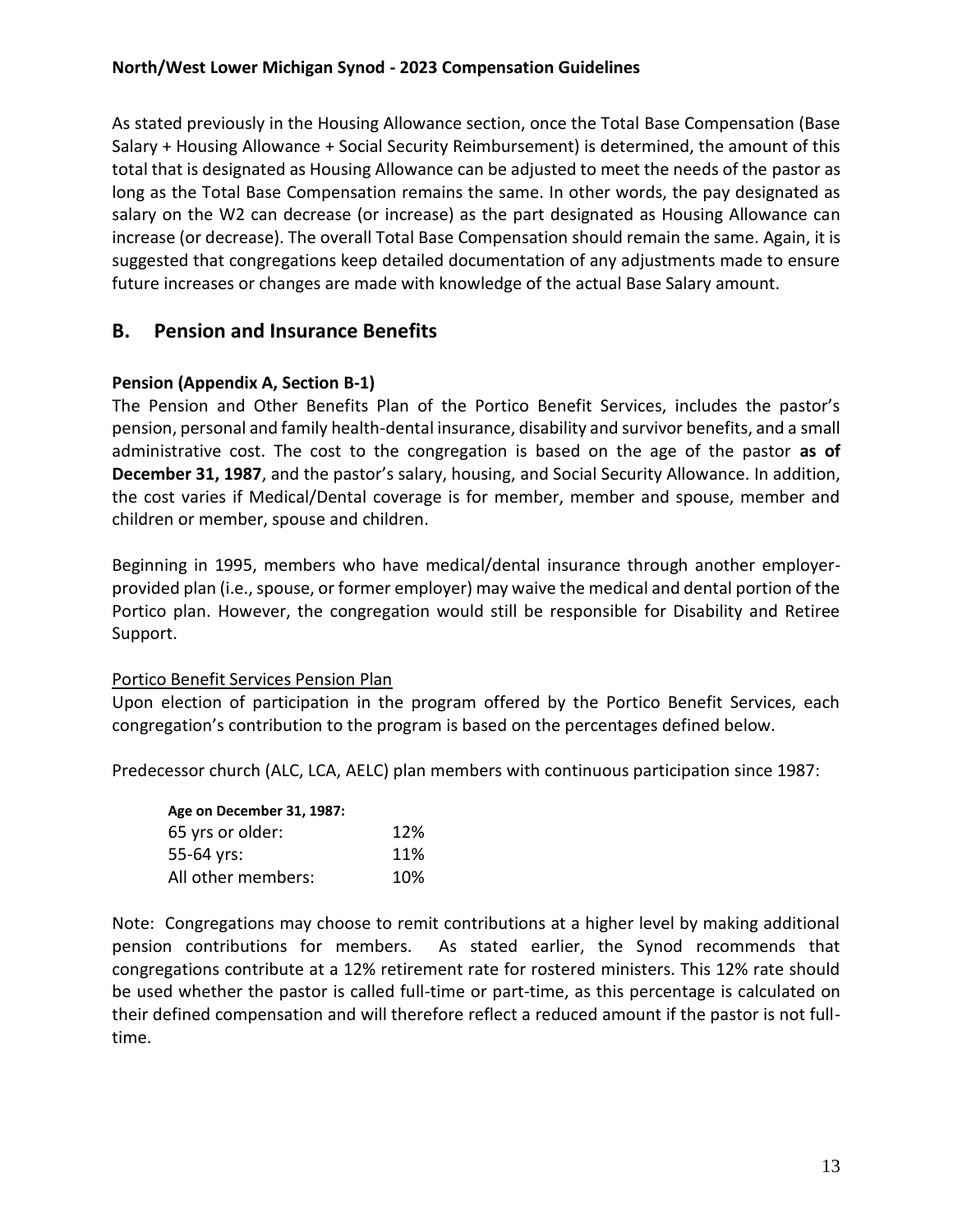#### **Pretax Contribution Agreement (Optional Pension Payments)**

The pastor and the congregation may elect to enter into an agreement whereby additional contributions are made to the pastor's pension plan. The Internal Revenue Service sets annual limits for retirement plan contributions. Contact the Portico Benefit Service Center for more details [(800) 352-2876].

#### **Medical and Dental Insurance (Appendix A, Section B-2)**

Medical and Dental insurance is provided through Portico Benefit Services. The sponsored member's employer furnishes the required monthly contributions for the member's coverage to Portico Benefits Services.

The Affordable Healthcare Act that was adopted by Congress took effect in 2014. Each year, the congregation and employee will be required to select the level of health care coverage for the following year. This selection must happen even if the employee waives the Portico coverage. Portico follows the national standards and has identified the different levels of cost sharing as platinum, gold, silver and bronze. Both the employer and the insured will need to choose the same level of coverage in order to make certain that healthcare coverage continues to be provided or is provided for the first time.

This new coverage is different than the former coverage offered by Portico in a number of ways, but much remains the same. Differences include:

- The choice of the level of coverage (platinum, gold, silver, or bronze)
- Factoring in the age of the insured
- The obligation to offer healthcare benefits to all full-time employees (pastors, deacons, and other employees)

What remains the same:

- ELCA guidelines for historical insurance coverage most closely match the "Gold+" level in the Portico plan. Since the "Gold+" level most closely matches previous years' standard insurance, congregations are strongly encouraged to maintain this level of insurance.
	- o In some cases, it may benefit the rostered minister to select either the Bronze+ or Silver+ plan which can come with a Health Savings Account (HSA). If this option is desired by the rostered minister, it should be discussed with the Congregation's Executive Committee (or similar) before the time of the annual selection and/or noted to the Bishop during a call process.
	- o If there is a concern about the congregation's ability to provide coverage at the Gold+ level, please notify the Bishop's office as soon as possible.
- Coverage is "portable" that is, it travels with the insured from call to call and state to state without beginning from zero in the new place.
- It is still possible to opt out of Portico Health Coverage, provided there is other employersponsored healthcare available with the congregation determining appropriate adjustments to the base compensation or other benefits (i.e., pension).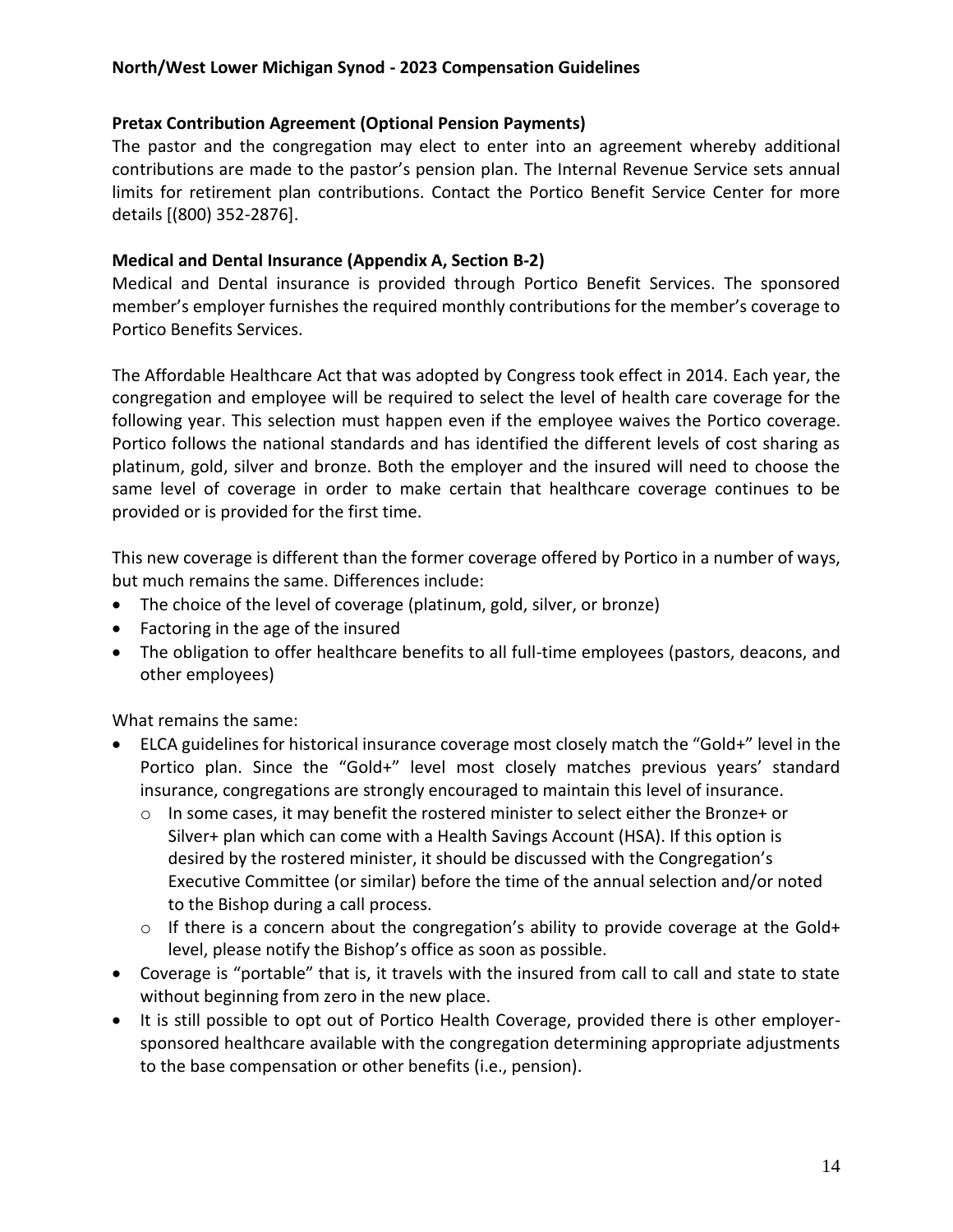- Rates are based on the member's coverage level. There are four coverage levels, and each level has an established minimum and maximum contribution: Member Only; Member and Spouse; Member and Children; Member, Spouse, and Children
- All Portico plans are "bundled" which means coverage is required on an "all or nothing" basis (i.e., a member cannot "opt" out of disability coverage, dental coverage, etc.).

Contribution rates are aligned to individual synods and geographical areas within synods because medical and dental expenses vary according to area. Contact Portico for your area's rate [\(https://www.porticobenefits.org/\)](https://www.porticobenefits.org/).

#### **Sponsored Couples**

If both spouses are sponsored in the Portico Benefits Services, contact Portico for more information and guidance.

#### **Portico Benefit Services**

Contact Portico Benefits Services for information about Pension and Insurance. There are forms available online. To report new contact information, change of salary, or end of call, contact a Portico representative directly at [https://porticobenefits.org/.](https://porticobenefits.org/)

#### **Disability**

Disability benefits are included in the Portico Gold+ In the event of a pastor's disability, it is recommended that the congregation continue to pay the full salary for the first sixty (60) days of disability, until the disability benefits of the ELCA Pension Plan take effect.

- This plan pays 2/3 percent (66.6%) of "Monthly Defined Compensation" beginning with the third month of disability.
- It is recommended that the congregation continue to provide housing or housing allowance during temporary disability or until termination of Call.
- If the disability continues for six (6) months, the congregation council in consultation with the bishop shall recommend a course of action to the congregation and the pastor.

## **C. Expenses**

## **Automobile (Appendix A, Section C-1)**

Congregations should provide an adequate car allowance in one of the following ways:

- Reimburse the pastor for actual miles driven in service of the congregation (up to an annual designated amount set by the congregation).
	- o This can be done on a cents per mile basis. Such reimbursement should be consistent with the current IRS rate (i.e., 58.5 cents/mile in 2022; Standard Mileage Rates | [Internal Revenue Service \(irs.gov\)](https://www.irs.gov/tax-professionals/standard-mileage-rates))
- Pay the pastor a fixed amount in equal monthly installments for the year.
	- o This is generally the least complicated way to handle the matter, but not the most favorable way when dealing with taxes.
	- o If used, income per month needs to be added to salary at year-end.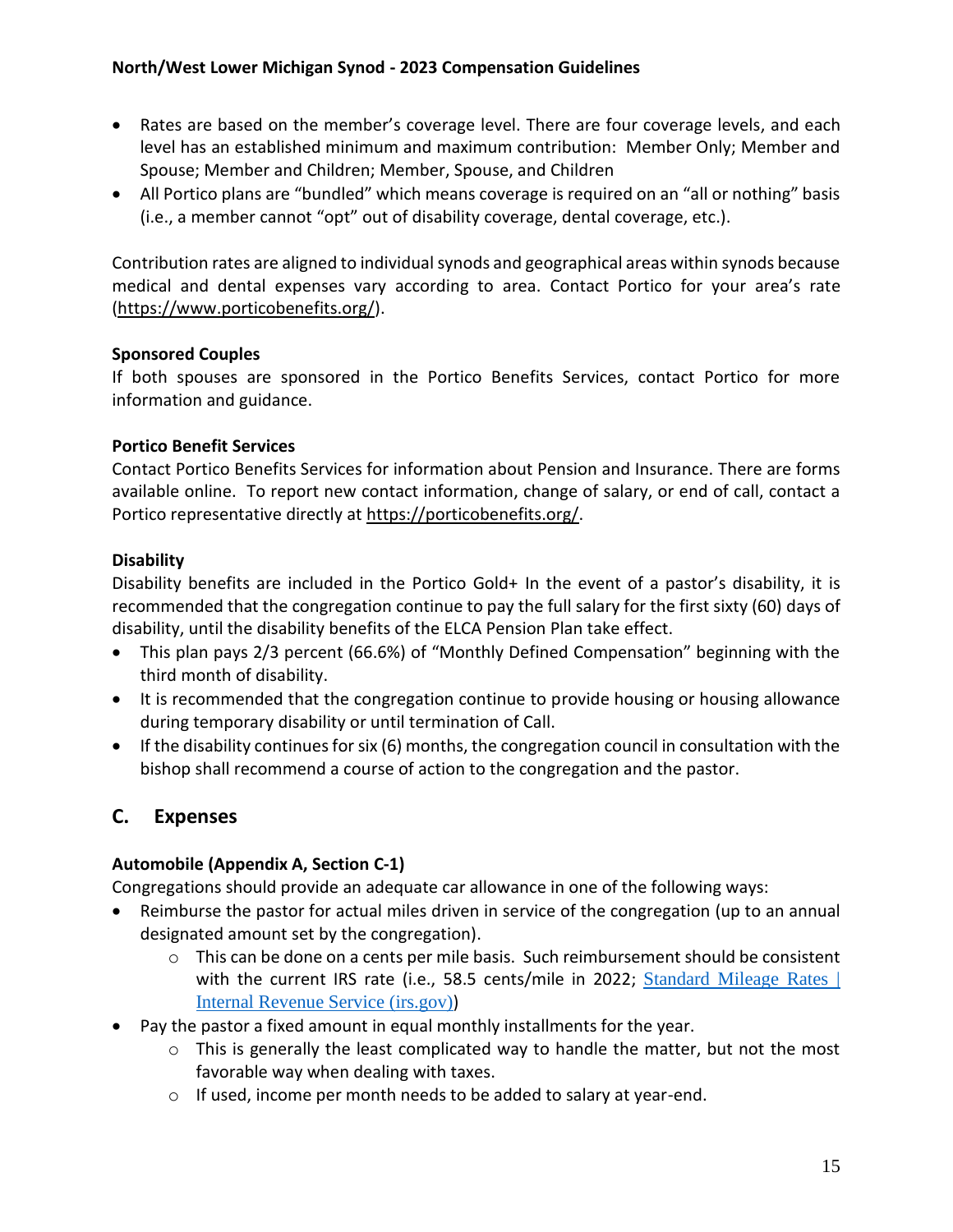• A congregation may also buy or lease a vehicle and assume the total cost of operation. Experience indicates that unless the vehicle is driven more than 30,000 miles annually, ownership is not the most cost-efficient option.

#### **Continuing Education (Appendix A, Sections C-2; D-2; D-3)**

It is recommended that each congregation annually budget **a minimum of \$1000** and **two weeks per year** for a pastor's continuing education. This should include a maximum of two Sundays if required for travel or conference time.

- Accumulation of time and funds to permit flexibility may be negotiated between the pastor and congregation council. Accumulation over a 2-year or 3-year period is suggested.
- Further information about continuing education is provided in Section D (Paid Time Off)

#### **Professional Expenses (Appendix A, Section C-3)**

The congregation and the pastor should share professional expenses such as theological books, periodicals, program materials, and other educational materials. Coverage of expenses for official meetings of the synod is required.

#### **Computer and Cell Phone (Appendix A, Section C-4)**

It is recommended that the congregation provide the pastor with a computer (laptop and/or desktop with monitor, keyboard, etc.) and a cell phone to facilitate ministry. Items to note:

#### **Computers**

- A computer system provided by the congregation for the pastor's use remains the property of the congregation (including all information stored on the computer) and is to be treated as a business expense that is not taxable to the pastor.
- A computer system purchased by the pastor is NOT a deductible business expense, even when used for business purposes.

#### Cell Phones

- A cell phone provided by the congregation for the pastor's use remains the property of the congregation and is a non-taxable business expense if the council minutes state it is primarily provided for non-compensatory business reasons (such as the need to be accessible at all time for work-related emergencies).
- The pastor may be provided with a non-taxable cell phone reimbursement if council minutes state that the pastor is required to maintain a personal cell phone for non-compensatory business reasons and the reimbursement amount does not exceed reasonable business needs (i.e., reimbursement covers the basic monthly plan, not the family plan for extra minutes).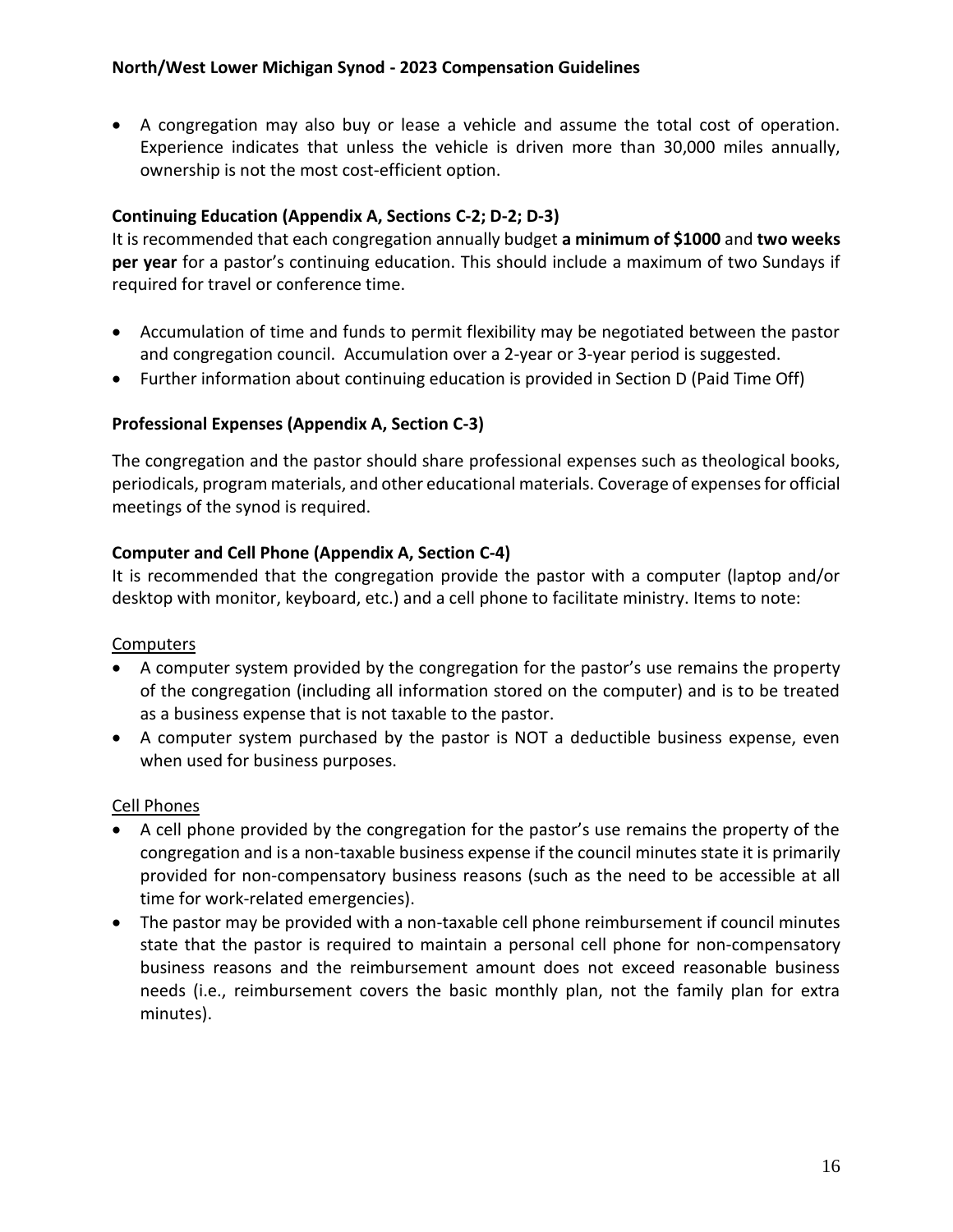#### **Moving Expenses (Appendix A, Section C-5)**

- Moving expenses normally are paid in full by the calling congregation. This one-time cost can be significant - recent experience indicates that costs can range from \$8,000 to \$15,000. Some congregations work to set aside a sufficient amount in anticipation of an upcoming pastoral transition. Others have had a special offering to assist with this expense.
- It is recommended that the pastor submit two to three estimates to the congregation.

## **D. Paid Time Off**

#### **Weekly Time Off**

- Pastors are responsible for setting their schedules to meet the needs and expectations of their call. Pastors, like anyone else, need time off from work to replenish and re-energize. Congregations should ensure that each pastor has the equivalent of **two full days off** per week. The pastor's weekly schedule (days/hours) may be negotiated as necessary.
- For the well-being of the pastor and health of the congregation, it is suggested that his or her schedule generally **not exceed 50 hours** in a work week. If longer work weeks are more the "norm" rather than the exception, congregation councils (or equivalent) are encouraged to partner with the pastor to assess alternate resource options, including items such as:
	- o determining if sufficient need and capacity (financial and otherwise) is in place to warrant calling another rostered leader – clergy or deacon - to serve the congregation
	- $\circ$  identifying possible opportunities for appropriate delegation of responsibility to staff members or lay leaders
	- o ensuring effective time management strategies are being utilized
	- o identifying responsibilities that are lower priority and could be done at a reduced frequency or discontinued
	- o review, prioritization, and possible adjustment to expectations set forth within the call (done in consultation with the synodical bishop)

## **Vacation (Appendix A, Section D-1)**

- Vacation time is **four weeks** (based on the typical work schedule; including four Sundays)
- Attendance at official Synod or Churchwide assemblies, conferences, and continuing education are not considered vacation time.
- Additional discussion and clarification should be made regarding days off, provision for national holidays, other small blocks of "off" time, whether unused time is carried over to the next year, and whether unused time is paid out at the end of the call.

## **Continuing Education (Appendix A, Sections C-2; D-2; D-3)**

In order to update skills and thereby strengthen ministries, pastors are encouraged to enroll in courses of advanced study as such activities improve and build ministry. The ELCA expects a minimum of 50 contact hours annually in continuing education. A contact hour is defined as a typical 50-minute classroom instructional session or equivalent. These experiences are to be taken with colleagues and under responsible sponsorship, capable directors, and qualified instructors, and should be pre-approved by the congregation council or equivalent.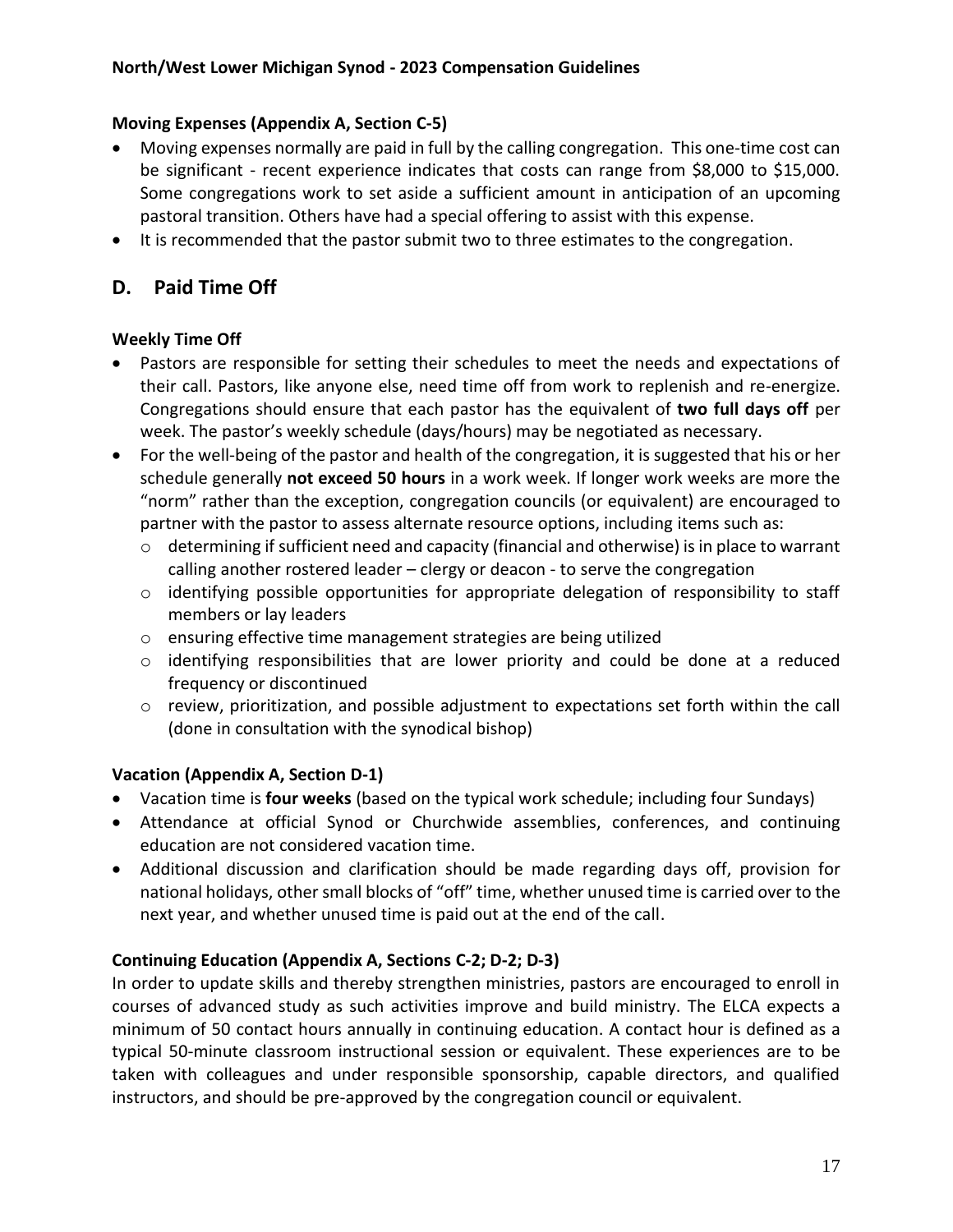- Pastors are encouraged to work with their congregation council annually in planning, reviewing and recording continuing education activities and hours. These continuing education endeavors are also to be reported annually to the Synodical Bishop.
- It is recommended that each congregation annually budget **a minimum of \$1000** and **two weeks per year** for a pastor's continuing education (this applies to both full- and part-time rostered ministers). This should include a maximum of two Sundays if required for travel or conference time.
	- o Accumulation of time and funds to permit flexibility may be negotiated between the pastor and congregation council. Accumulation over a 2-year or 3-year period is suggested.
	- o The scheduling of continuing education should be determined by the pastor in consultation with the congregation council. As appropriate, the synodical bishop can also be consulted.
	- o Official meetings of the synod such as Synod Assembly, Churchwide Assembly, conference meetings, or other leadership events are not included as continuing education.
- **First Call Pastors** are required to participate in First Call Theological Education (FCTE) for the first three years of ministry. FCTE includes but is not limited to a Fall Retreat (2-3 days) and a Spring Retreat (2-3 days).
	- o Congregations should work with first call pastors to determine other continuing education experiences for the growth of the pastor and the congregation.
	- o A First Call Theological Education Covenant shall be discussed and completed by the Pastor, Council President, and Assistant to the Bishop.

## **Churchwide / Synodical Commitments**

- There are times when a rostered minister is called upon to serve in ways that take her/him beyond the congregation. Examples may include church-related activities such as serving as chaplain at a church camp; serving on a synodical or ELCA council, committee or task force; or filling a short-term teaching commitment at a college or seminary. Serving beyond one's home congregation in these or other ways is an integral part of public ministry. This "extended ministry" is encouraged at appropriate levels and should be considered in consultation with the rostered leader's Congregation Council or equivalent leadership body. This type of ministry beyond the congregation should not be considered as vacation time for the rostered minister.
- As required by the synod constitution and based on the Letter of Call, all rostered ministers are required to attend the Synod Assembly as voting members. It is the responsibility of the congregation or sponsoring organization to provide the financial support necessary for the rostered minister to attend the Synod Assembly each year.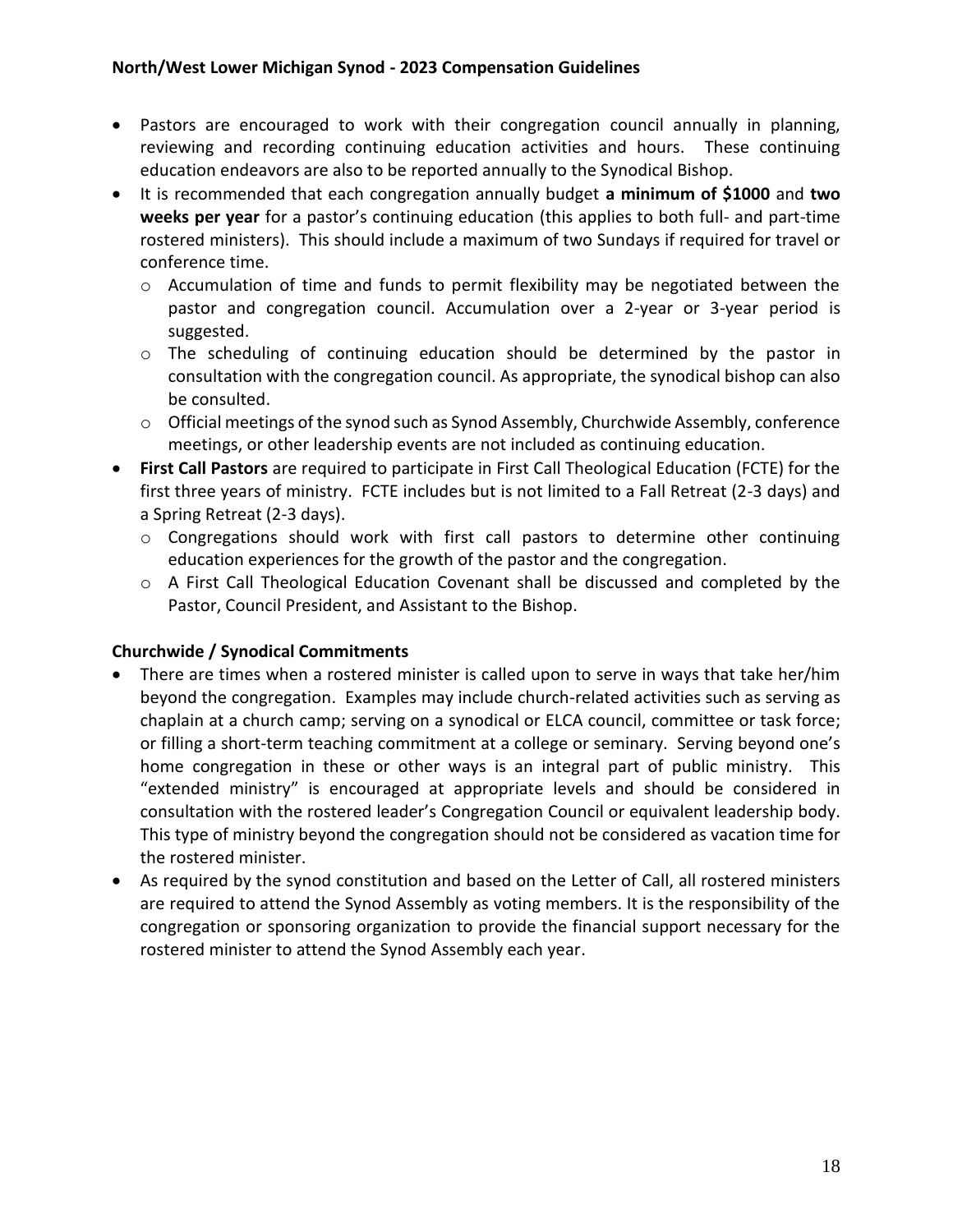#### **Sick Leave (Appendix A, Section D-4)**

- Sick Leave for the employee should be provided for **up to six weeks per year** (based on the typical work schedule) with full salary, housing, and benefits.
	- $\circ$  Pay continuation when an employee is ill is a privilege and not a right or entitlement. Consequently, all employees are expected to work except when actually ill or when their absence is specifically approved for some other valid reason.
	- o This time off is not accumulated (i.e., it is to be used within each calendar year) and should not be abused.
	- o Employees are not paid for unused sick leave upon termination of employment.
	- o Provision may be made for further unpaid time for disability recovery as agreed upon by the Congregation Council or equivalent leadership body.

## **Maternity Leave (Appendix A, Section D-5)**

- Provisions for maternity leave shall include **up to six consecutive weeks** (including Sundays) with full salary, housing and benefits.
- If a longer leave is sought by the pastor but not medically required, additional time may be negotiated by the pastor with the congregation council and provisions should be made for appropriate adjustment in salary and other compensation.
- If a longer leave is medically required, it should be handled as any other disability.

#### **Paternity Leave/Adoptive Parental Leave (Appendix A, Section D-5)**

- Provisions for paternity leave and adoptive parental leave shall include **up to six consecutive weeks** (including Sundays) with full salary, housing and benefits.
- If there are special needs, additional time may be negotiated by the pastor with the congregation council and provisions made for appropriate adjustment in salary and other compensation, with appropriate documentation and approval by the congregation council.

#### **Parenting Leave (Appendix A, Section D-6)**

- Parenting leave is directed towards providing care for a member of the employee's immediate family who is ill or injured.
	- Immediate family members are the employee's spouse, partner, children, parents and parents-in-law, siblings, grandparents, grandchildren, and minors for whom the employee is the legal guardian. The employee's children include not only the employee's biological, adopted, or foster children, but also, legal wards, and children and stepchildren for whom the employee provides care and financial support on a daily basis.
- Such leave should include **up to six weeks** (based on a typical work week; including Sundays) full salary, housing, and benefits with appropriate documentation and approval by the congregation council (or equivalent leadership body).
- If there are special needs, additional time may be negotiated by the pastor with the congregation council and provisions made for appropriate adjustment in salary and other compensation, with appropriate documentation and approval by the congregation council.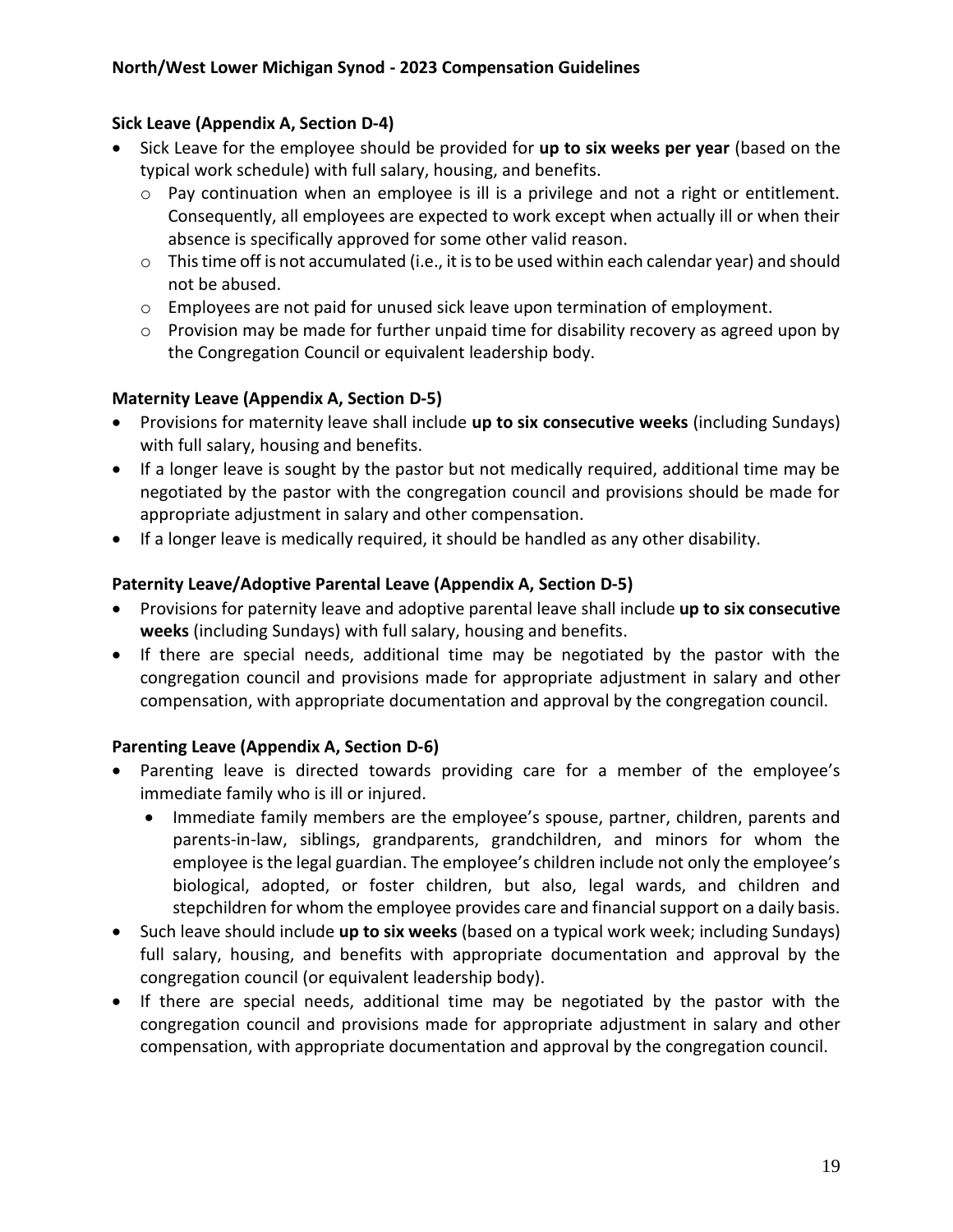#### **Leave of Absence**

• Congregations and pastors are encouraged to formulate a contingency plan in advance for possible leave of absence. If desired, this may be made with synod staff consultation.

#### **Sabbatical Leave (Appendix A, Section D-7; Appendix C)**

- A sabbatical leave is recommended to provide an opportunity for a full-time rostered minister to take an extended period of time on sabbatical for renewal, enrichment, study, spiritual growth, travel, skill development and/or research.
- A sabbatical is encouraged for full-time rostered ministers who have been in their present setting five years or more. It is up to the Congregation Council (or equivalent leadership body) to set the schedule for sabbatical leaves across their organization - includes determining if staffing adjustments are needed to cover the absence to ensure the needs of the organization are met.
- It is recommended that a sabbatical is planned for up to three months or 12 weeks (including the two continuing education weeks recommended for the year of the sabbatical).
- See Appendix C ("Sabbatical Policy") for more details.

#### **Separation Guidance (Appendix D)**

- There are varied circumstances in which a rostered minister's call with a congregation may end; for example, due to local difficulties, conflict, vocational changes, continued education, changes in family, or other unforeseen circumstances. In these situations, rostered ministers and congregations are encouraged to be in conversation about transition plans and separation arrangements tailored for the specific circumstances, noting that often there is a period of unemployment before the rostered minister obtains a new call or other opportunity which will provide compensation and benefits.
- The Bishop's office should be notified and is available to assist whenever the termination of a call is being considered.
- As most congregations do not participate in state unemployment insurance, rostered ministers are not eligible for unemployment compensation from the state. As such, congregations are strongly recommended to consider whether severance pay is appropriate to provide care and continued income for the rostered minister during the transition period.
- It is recommended that a congregation generally provide a severance package with 3 to 6 months' continuation of salary (including housing allowance if applicable and FICA offset) and insurance benefits (including pension contributions).
- See Appendix D ("Separation Guidelines") for more details.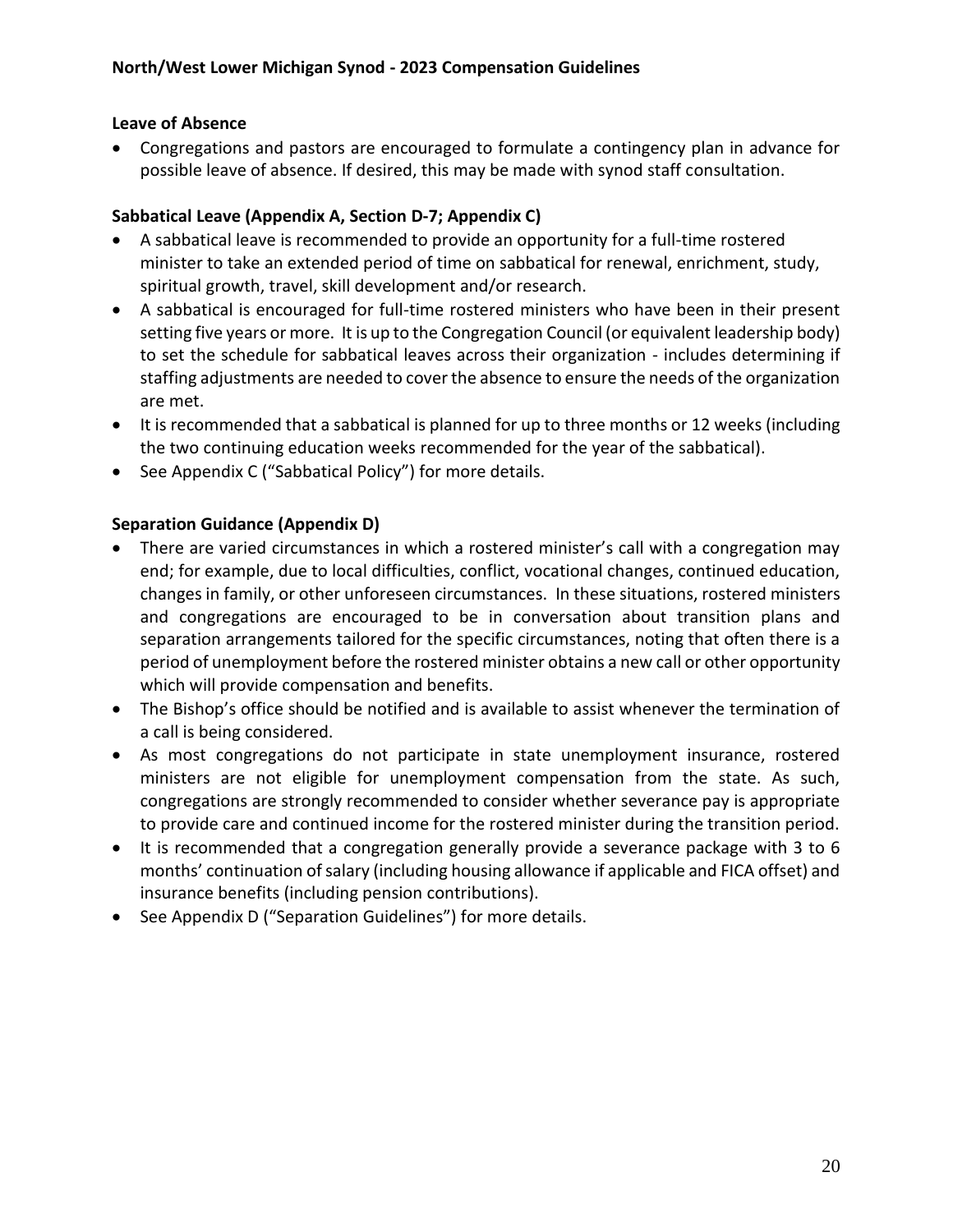## **II. Compensation for Contracted and/or Supply Ministers of Word and Sacrament (Pastors) and Ministers of Word and Service (Deacons)**

Ministers of Word and Sacrament (Pastors) in part-time calls should refer to Section I for compensation guidelines. Ministers of Word and Service (Deacons) in part-time calls should refer to Section III for compensation guidelines.

#### **Pastors or Deacons Under Contract**

In those instances where a congregation contracts for services of a rostered minister on a daily (8 hr/day) basis, the recommended compensation is:

- \$200 per day plus expenses
	- o Meals and mileage at the current IRS rate (i.e., 58.5 cents/mile in 2022).
- If a full day is not required, a congregation may contract based on an hourly rate of \$25 per hour, with minimum pay of two hours or \$50.

#### **Supply Pastors and Deacons**

Compensation for supply preaching (including sermon preparation, travel time, fellowship and worship time) should be as follows:

- \$200 for one worship service
- \$50 for each additional worship service
- Mileage at the current IRS rate (i.e., 58.5 cents/mile in 2022)
- When an additional worship service is scheduled for Saturday or Sunday evening, the congregation is also responsible for supplying overnight lodging upon the request of the supply rostered minister.
- The congregation may also compensate the supply rostered minister for meals while in town.
- When services are not held on consecutive days, the supply rostered minister will be compensated each day as a separate event.

#### • **Base Compensation**

- o Whenever possible, the Base Salary will conform to the 2023 Yearly Suggested Base Salary Grid for Pastors (Section I) or Deacons (Section III), according to the rostered minister's years of service.
- o For Ministers of Word and Sacrament (Pastors): A Housing Allowance equal to 30% of the Base Salary or as agreed upon with the pastor will be provided (the pastor may allocate some salary to housing). Alternatively, housing may be provided by the congregation as negotiated with the interim pastor.
- o A self-employed Social Security payment allowance will be provided.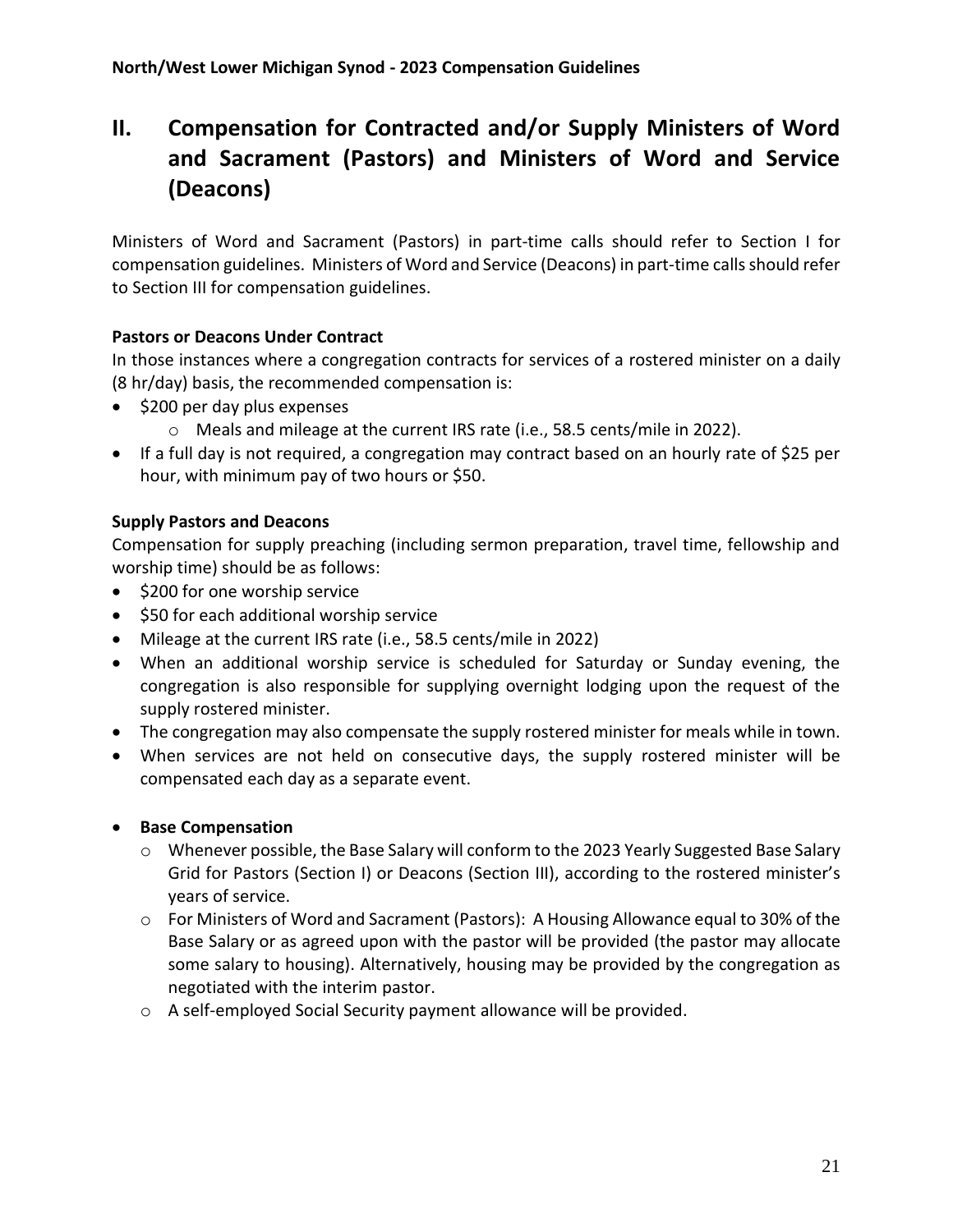#### • **Pension and Insurance Benefits**

- $\circ$  The congregation will sponsor the rostered minister in the Pension and Other Benefits Program of the ELCA, including health, retirement, disability, and retiree support (see Section I or III).
- $\circ$  The rostered minister may choose to waive health coverage if he or she has coverage from another source.

#### • **Expenses**

- o If the rostered minister will be commuting more than forty miles (one way), the congregation is encouraged to provide additional salary to offset the additional expense of a lengthy commute. Mileage from home to office is not a reimbursable business expense.
- o The congregation will reimburse the rostered minister for miles driven in service to the congregation in accordance with IRS guidelines (i.e., 58.5 cents/mile in 2022) up to an established maximum number of miles.
- o The congregation will pay for the rostered minister's attendance at official synod meetings.
- o A continuing education allowance shall accrue at the rate of \$83.33 per month for ministers of Word and Sacrament (pastors) or \$58.34 per month for ministers of Word and Service (deacons). The rostered minister shall also accrue one day per month paid leave of absence to attend continuing education. Any unused time and funds will move with the rostered minister to the next appointment.
- o If the rostered minister will be lodging overnight in the community served, the congregation will provide for suitable lodging.

#### • **Paid Time Off**

- o Vacation with pay shall accumulate at the rate of one week (based on a typical work week; including one Sunday) for every 3 months of service. Some or all of the earned vacation may be taken at the conclusion of the pastor's term of service.
- o Sick leave with pay shall accumulate at the rate of one day for every month served, cumulative to 30 days of sick leave. Unused accumulated sick leave will not be compensated at the end of service.
- o Short-term or long-term disability concerns shall be handled according to Portico guidelines.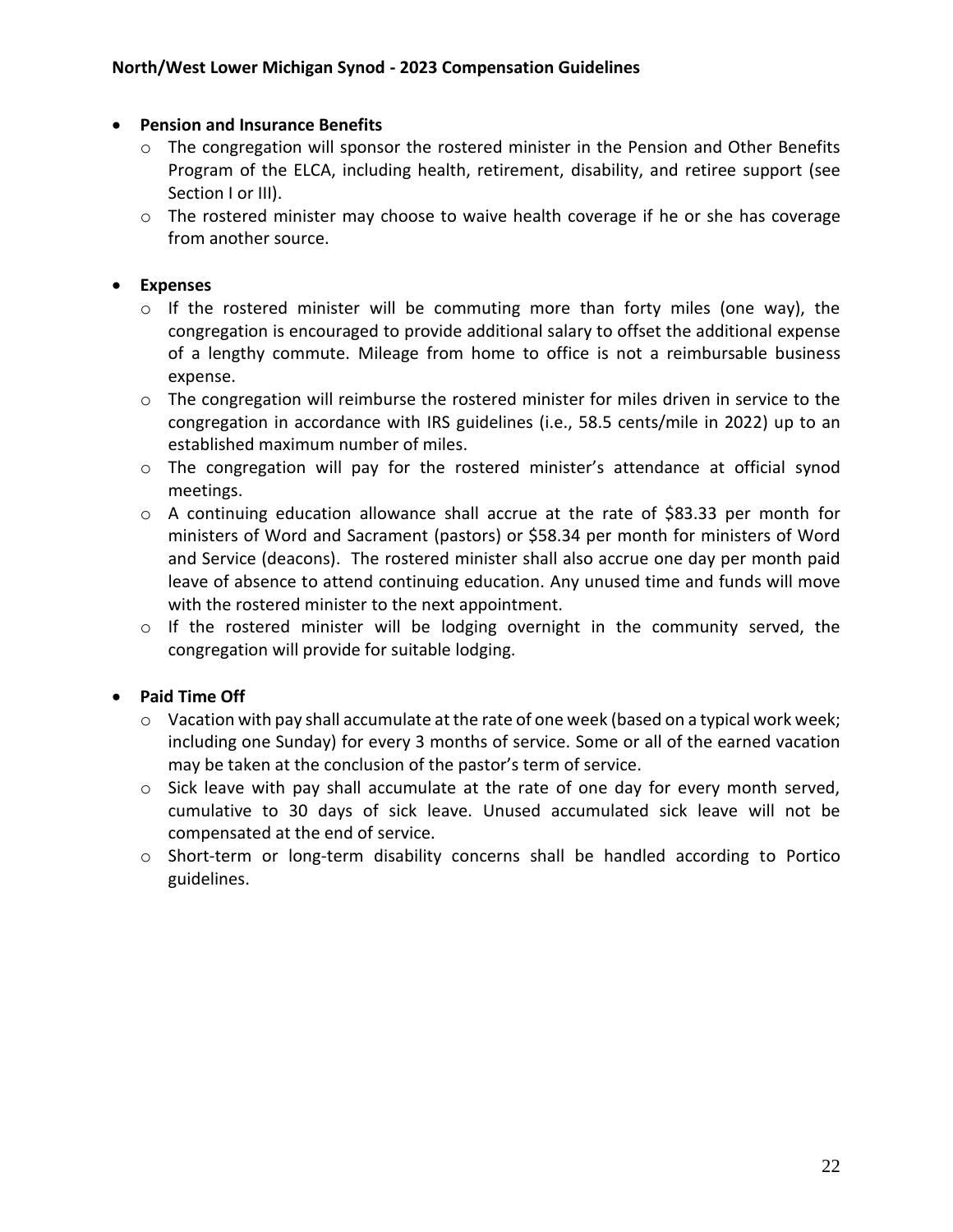## **III. Compensation for Full-Time and Part-Time Ministers of Word and Service (Deacons) under Call**

These guidelines are applicable to ministers of Word and Service (deacons), who are in positions designated as full-time and part-time (benefit eligible) under Letter of Call. Deacons come to our synod and congregations with varied skills and experiences and as a result, may assume many different responsibilities. Job descriptions vary and are developed by the congregation. The ELCA requires specialized training for certification as deacon. The ELCA defines a part-time (benefit eligible) call as less than full time but not less than, on average, 15 hours per week. Work that is less than 15 hours a week (on average) is not benefit eligible and is arranged by contract rather than via a Letter of Call.

Compensation for deaconsshould be comparable to professional positions of equal responsibility and training within a congregation's region or within the synod. Adequate compensation enables deacons to fulfill responsibilities and obligations, encourages vocational satisfaction, and encourages a deacon's best effort. Congregations and our synod have an obligation to review compensation plans annually. We also expect deacons to take initiatives in seeking an annual review of compensation.

Inadequate compensation may result in discouragement and dissatisfaction. This sometimes occurs as a deacon's family cannot maintain financial stability, as negative attitudes toward the congregation and church begin, or as an inability to participate in continuing education programs. Inadequate compensation means low contributions to retirement plans, which leads to inadequate retirement income. All of these realities increase the occurrence of resignations from ministry, make it more challenging to recruit able candidates to our synod, and can create a poor image of the church in our communities.

Our synod recognizes there are deacons and congregations who, for a variety of reasons, choose to be content with salaries that are below the synod's recommended minimum guidelines. We caution these deacons and congregations, however, that they are doing disservice to the congregation, other deacons, and successors by allowing the compensation package to remain below recommended minimum guidelines. In such situations, the congregation, deacon, and bishop's office should work together to develop a short-term (2-3 year) plan to move toward minimum guidelines and implement other ways to compensate and care for the deacon in the interim period. Ideas include:

- An extra week of vacation per year.
- An extra week of continuing education or study time.
- A monthly study day, during which the deacon would be unavailable and would use that time to pray, read scripture, explore a topic that would benefit ministry, etc. This would NOT be a vacation day, but it would be a valuable time of renewal for the deacon.
- Ask your deacon what would be most helpful in her/his ministry and how the congregation can help.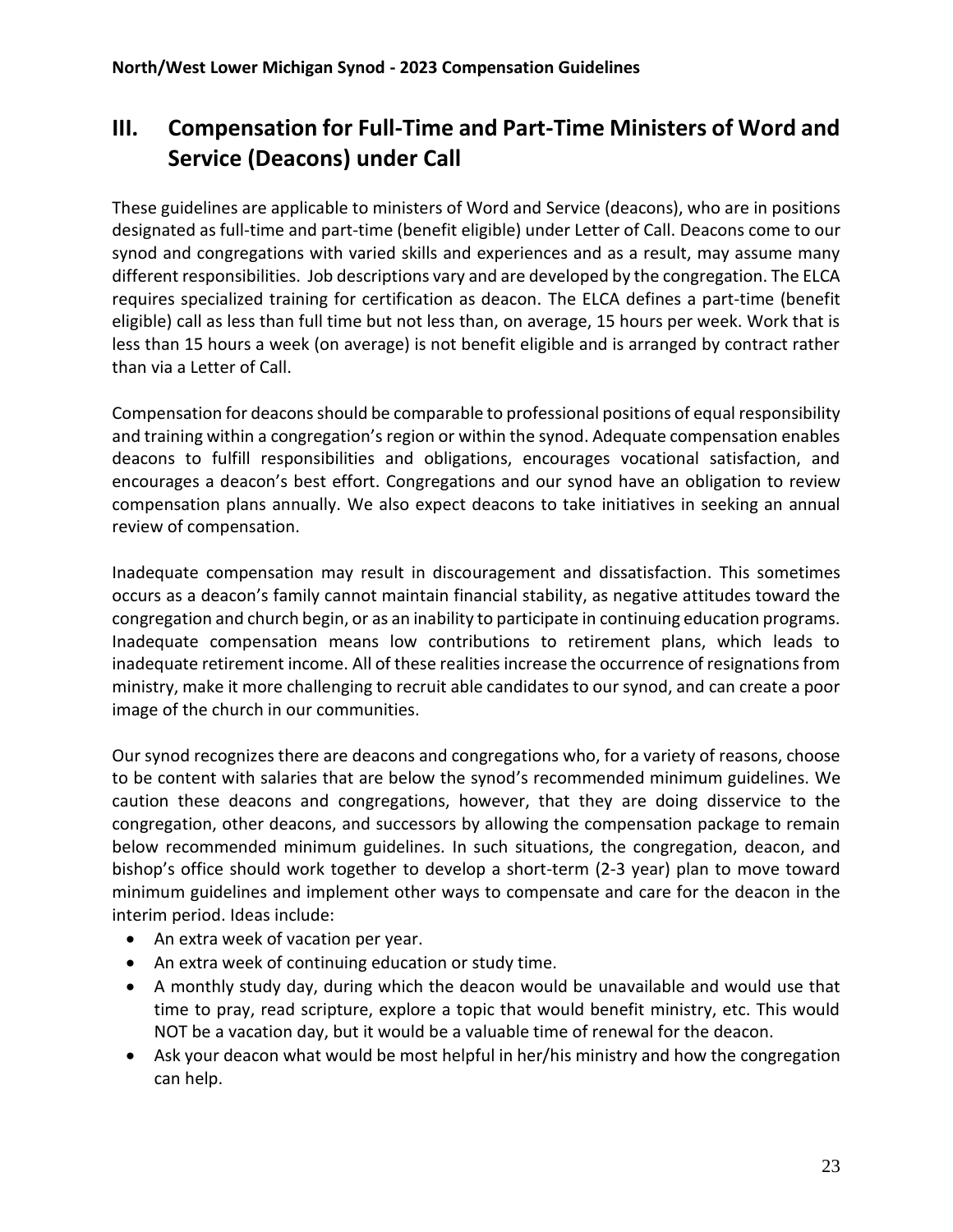A Statement of Compensation, Benefits and Responsibilities form for Deacons (Appendix B) should be completed and submitted to the bishop's office annually. Letters and numbers in this document correspond to that form. Links to information from the IRS and Portico Benefits Services are provided in the Preface section of this document for reference.

## **A. Base Compensation**

### **Base Salary (Appendix B, Section A-1)**

In establishing the salary package for the deacon, the following criteria are to be considered:

- The 2023 Yearly Minimum Base Salary Grid for Deacons (see below)
- Performance evaluation to include amount of duties performed during the year, scope of responsibility, any expanded ministries, meeting the objectives of the individual church, etc.
	- o Our Staff: Building Our Human Resources (available from [www.augsburgfortress.org\)](http://www.augsburgfortress.org/) has a section on Performance Reviews that may be helpful.
- Education (degree or non-degree)
- Length & breadth of experience\*
- Full-time/Part-time status
- Certification by ELCA or predecessor church bodies
- Quality of performance
- Job description / complexity of responsibilities
- Involvement in continuing education
- Cost of living in a particular geographical area
- Educational debt
- Compensation for comparable level positions in the community or geographical area

\*Appropriate credit should be given for prior employment experience, volunteer ministry experience, ministry experience in non-Lutheran settings, church agency employment or volunteer work, and non-ministry experience, particularly of second career candidates.

#### **Changes to the Recommended Base Salaries for Deacons:**

- A **4.5% increase to the Base Salary Model for 2023** is recommended based on the following:
	- o **Cost of Living Allowance (COLA):** The most recent COLA increases were **5.9%** (2022), **1.3%** (2021), and **1.6%** (2020) (see<http://www.socialsecurity.gov/news/cola/> (keyword COLA).
	- o **ELCA Region 6 Assessment:** For 2023, the recommended % increase to the base salary model provides continued consistency and competitiveness between our synod's base salaries and those of other synods in our region to ensure fair compensation for rostered leaders and to support congregations in attracting new and/or keeping experienced rostered leaders to our synod within competitive Call processes.
- It is recognized that some congregations may not be able to fully include this strategic increase in their deacon's compensation package in a single calendar year. If this is the case, it is recommended that congregations develop a multi-year plan (in consultation with the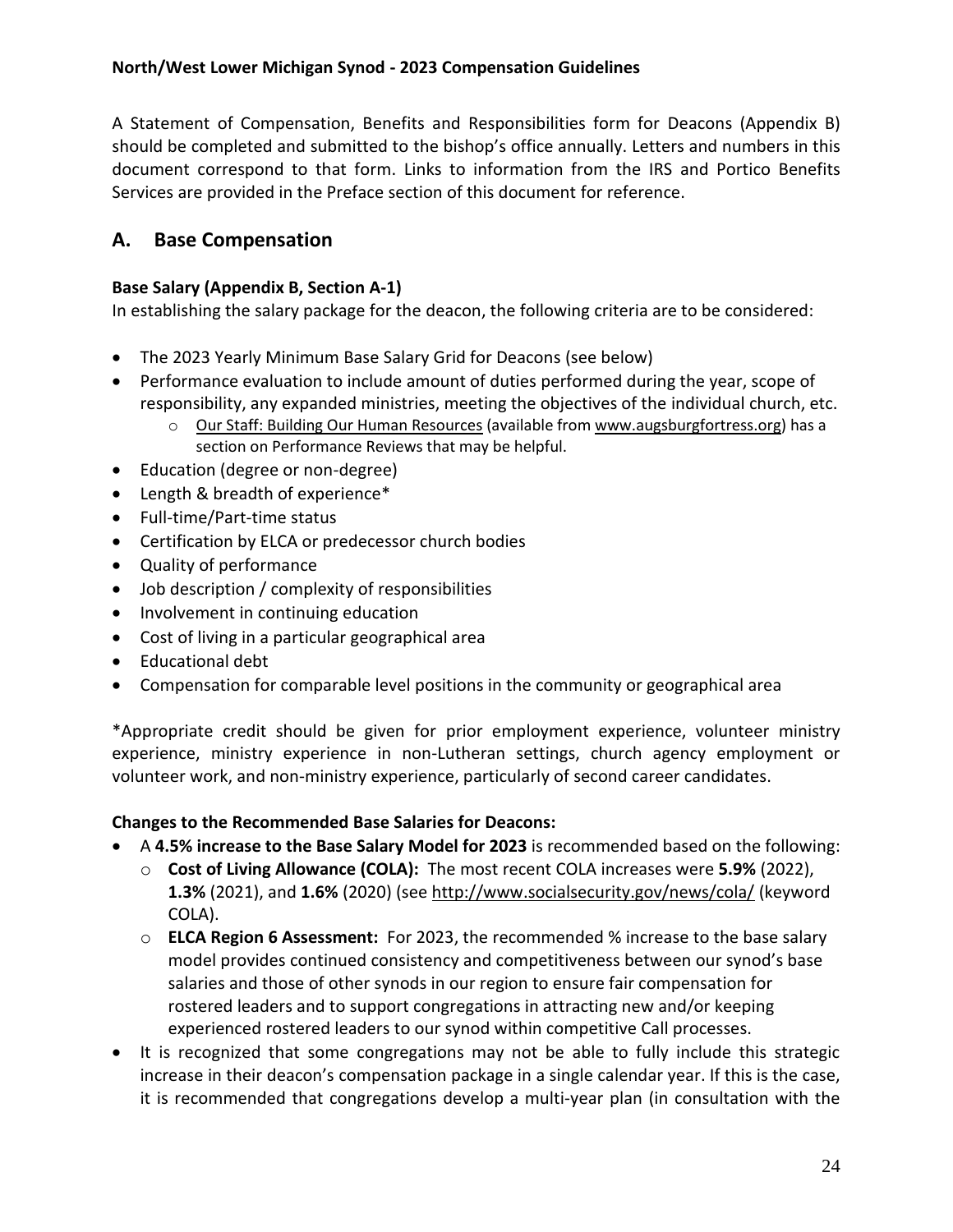bishop as needed) to bring compensation packages for full-time or part-time deacons in line with the minimum base salary recommendations.

#### **2023 Minimum Base Salary Recommendations for Ministers of Word and Service (Deacons)**

The salaries below are the minimum recommended annual salaries based on a full-time position. Salaries for less-than-full-time (includes long term part-time) positions should be based on a corresponding percentage of these guidelines. A full-time call is based on 50 hours/week (on average). Congregations cannot change a deacon's call more than 10% without consulting the bishop and issuing a new Letter of Call.

| Years of Service * | Recommended Base Salary (\$) ** |
|--------------------|---------------------------------|
| $0 - 1$            | 40,580                          |
| $\overline{2}$     | 41,080                          |
| 3                  | 41,580                          |
| $\overline{4}$     | 40,150                          |
| 5                  | 42,080                          |
| 6                  | 42,580                          |
| $\overline{7}$     | 43,080                          |
| 8                  | 43,580                          |
| 9                  | 44,080                          |
| 10                 | 44,580                          |
| 11                 | 45,080                          |
| 12                 | 45,580                          |
| 13                 | 46,080                          |
| 14                 | 46,580                          |
| 15                 | 47,080                          |
| 16                 | 47,580                          |
| 17                 | 48,080                          |
| 18                 | 48,580                          |
| 19                 | 49,080                          |
| $20+$              | 49,580 **                       |

\* For Deacons, "Years of Service" equals "Years of Experience" as a minister of Word and Service (with credit given for prior employment experience as appropriate)

\*\* NWLM Salary Model for Deacons: An annual 4.5% Increase was applied to the base salary for 0-1 Years of Service; add \$500 for each additional Year of Service.

#### **Merit Based Raise (A-2)**

In consideration of deacons whose work meets or exceed expectations and the congregation's goals for ministry, congregations are encouraged to consider appropriate merit increases (typically 1-3%) in addition to the base salary increase each year.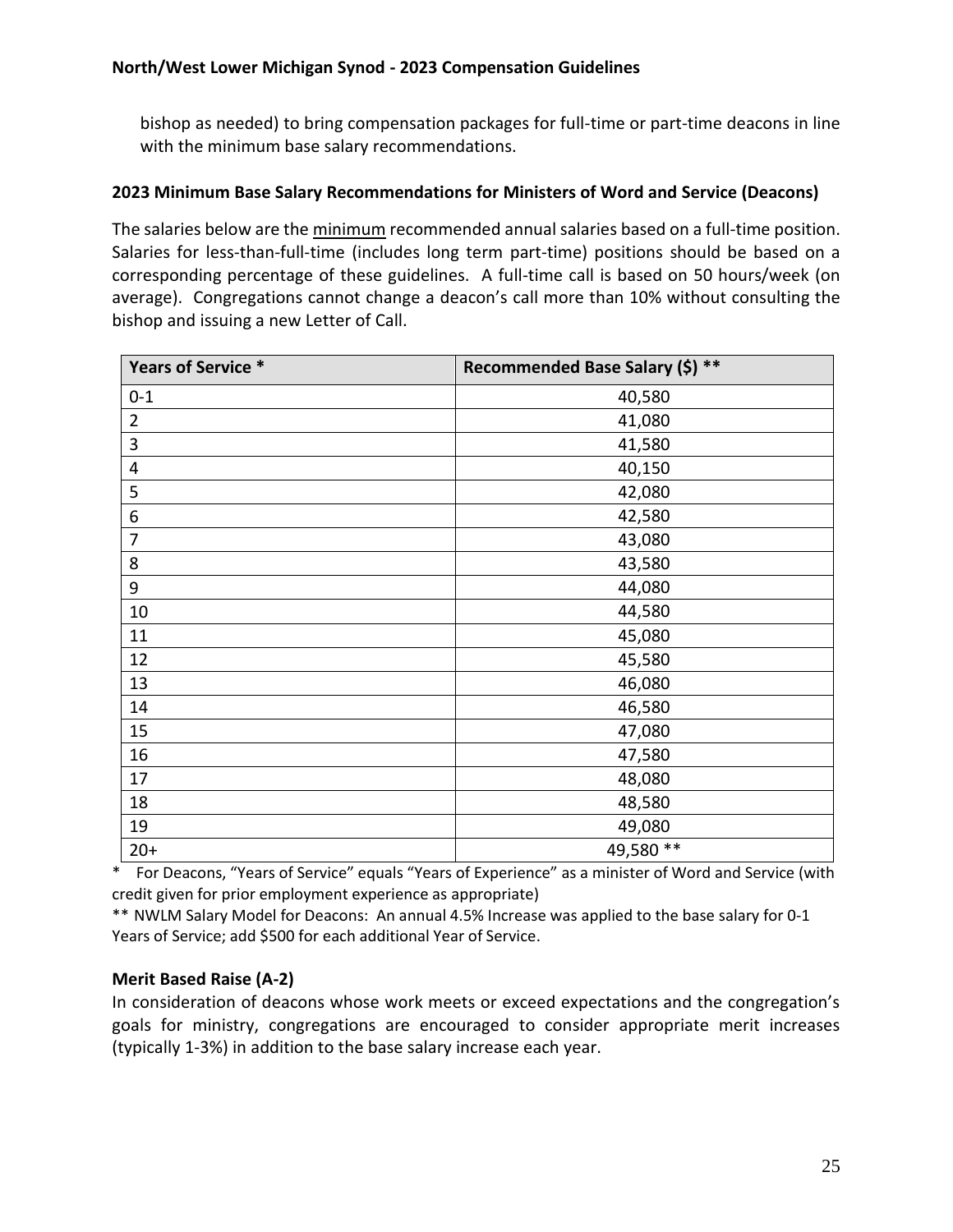#### **Social Security**

Federal Tax Code requires congregations to pay for the employer's portion of the Social Security for deacons.

#### **Housing**

Federal Tax Code does not permit a tax-deductible housing allowance for ministers of Word and Service (deacons).

#### **B. Pension and Insurance Benefits**

#### **Pension and Health Insurance (Appendix B, Sections B-1; B-2)**

Pension and insurance plans are to be provided for all deacons employed by congregations who are regularly scheduled to work at least 20 hours per week or for at least 6 months per year.

Medical and Dental insurance is provided through Portico Benefit Services. The sponsored member's employer furnishes the required monthly contributions for the member's coverage to Portico Benefits Services.

The Affordable Healthcare Act that was adopted by Congress took effect in 2014. Each year, the congregation and deacon will be required to select the level of health care coverage for the following year. This selection must happen even if the deacon waives the Portico coverage. Portico follows the national standards and has identified the different levels of cost sharing as platinum, gold, silver and bronze. Both the employer and the insured will need to choose the same level of coverage in order to make certain that healthcare coverage continues to be provided or is provided for the first time.

This new coverage is different than the former coverage offered by Portico in a number of ways, but much remains the same. Differences include:

- The choice of the level of coverage (platinum, gold, silver, or bronze)
- Factoring in the age of the insured
- The obligation to offer healthcare benefits to all full-time employees (clergy, deacons, and other employees)

What remains the same:

- ELCA guidelines for historical insurance coverage most closely match the "Gold+" level in the new Portico plan. Since the "Gold+" level most closely matches previous years' standard insurance, congregations are strongly encouraged to maintain this level of insurance.
	- $\circ$  In some cases, it may benefit the rostered minister to select either the Bronze+ or Silver+ plan which can come with a Health Savings Account (HSA). If this option is desired by the rostered minister, it should be discussed with the Congregation's Executive Committee (or similar) before the time of the annual selection and/or noted to the Bishop during a call process.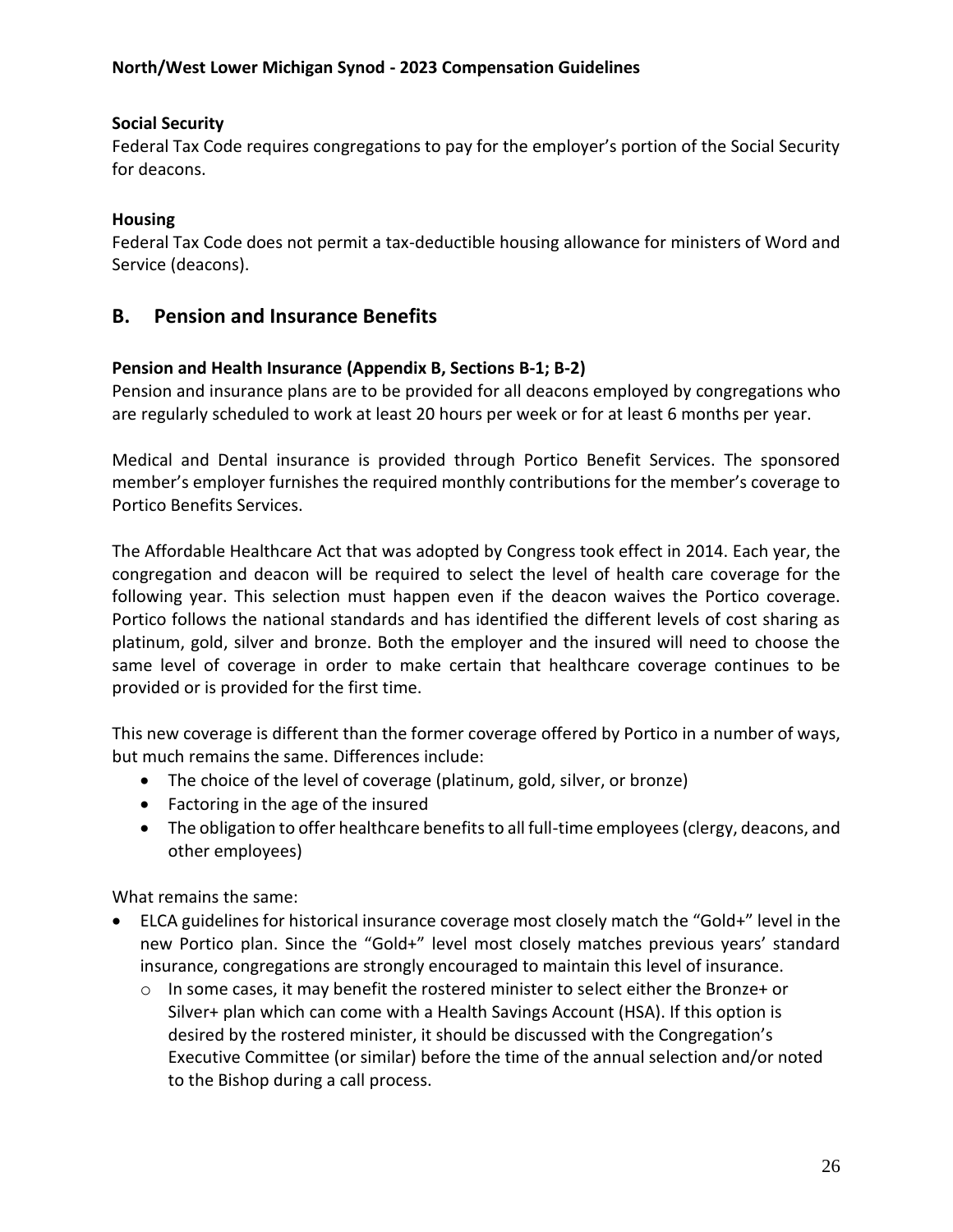- o If there is a concern about the congregation's ability to provide coverage at the Gold+ level, please notify the Bishop's office as soon as possible.
- Coverage is "portable;" that is, it travels with the insured from call to call, job to job (within the ELCA), and state to state without beginning from zero in the new place.
- It is still possible to opt out of Portico Health Coverage, provided there is other employersponsored healthcare available with the congregation determining appropriate adjustments to the base compensation or other benefits (i.e., pension).
- Rates are based on the member's coverage level. There are four coverage levels and each level has an established minimum and maximum contribution: Member Only; Member and Spouse; Member and Children; Member, Spouse, and Children
- All Portico plans are "bundled" which means coverage is required on an "all or nothing" basis (i.e., a member cannot "opt" out of disability coverage, dental coverage, etc.).

Contact Portico Benefits Services for information about Pension and Insurance. There are forms available online at [https://porticobenefits.org/.](https://porticobenefits.org/) To report new contact information, change of salary, or end of call, contact Portico directly.

## **C. Expenses**

## **Automobile and Travel (Appendix B, Section C-1)**

It is recommended that the congregation reimburse deacons for miles driven in service of the congregation.

- This can be done on a cents per mile basis. Such reimbursement should be consistent with the current IRS mileage rate (i.e., 58.5 cents/mile in 2022).
- This can also be done on the basis of specific reimbursement costs. In order to claim the IRS rate the employee must own his or her automobile.

## **Continuing Education (Appendix B, Sections C-2; D-2; D-3)**

It is recommended that each congregation annually budget **a minimum of \$700** for deacons along with two weeks per year (including Sundays) for travel and/or conference time.

- Accumulation of time and funds to permit flexibility may be negotiated between the pastor and congregation council. Accumulation over a 2-year or 3-year period is suggested.
- Further information about continuing education is provided in Section D (Paid Time Off)

## **Professional Expenses (Appendix B, Section C-3)**

The congregation and the deacon should share professional expenses such as theological books, periodicals, program materials, and other educational materials. Coverage of expenses for official meetings of the synod is required.

## **Computer and Cell Phone (Appendix B, Section C-4)**

It is recommended that the congregation provide the deacon with a computer (laptop and/or desktop with monitor, keyboard, etc.) and a cell phone (as appropriate) to facilitate ministry. Items to note: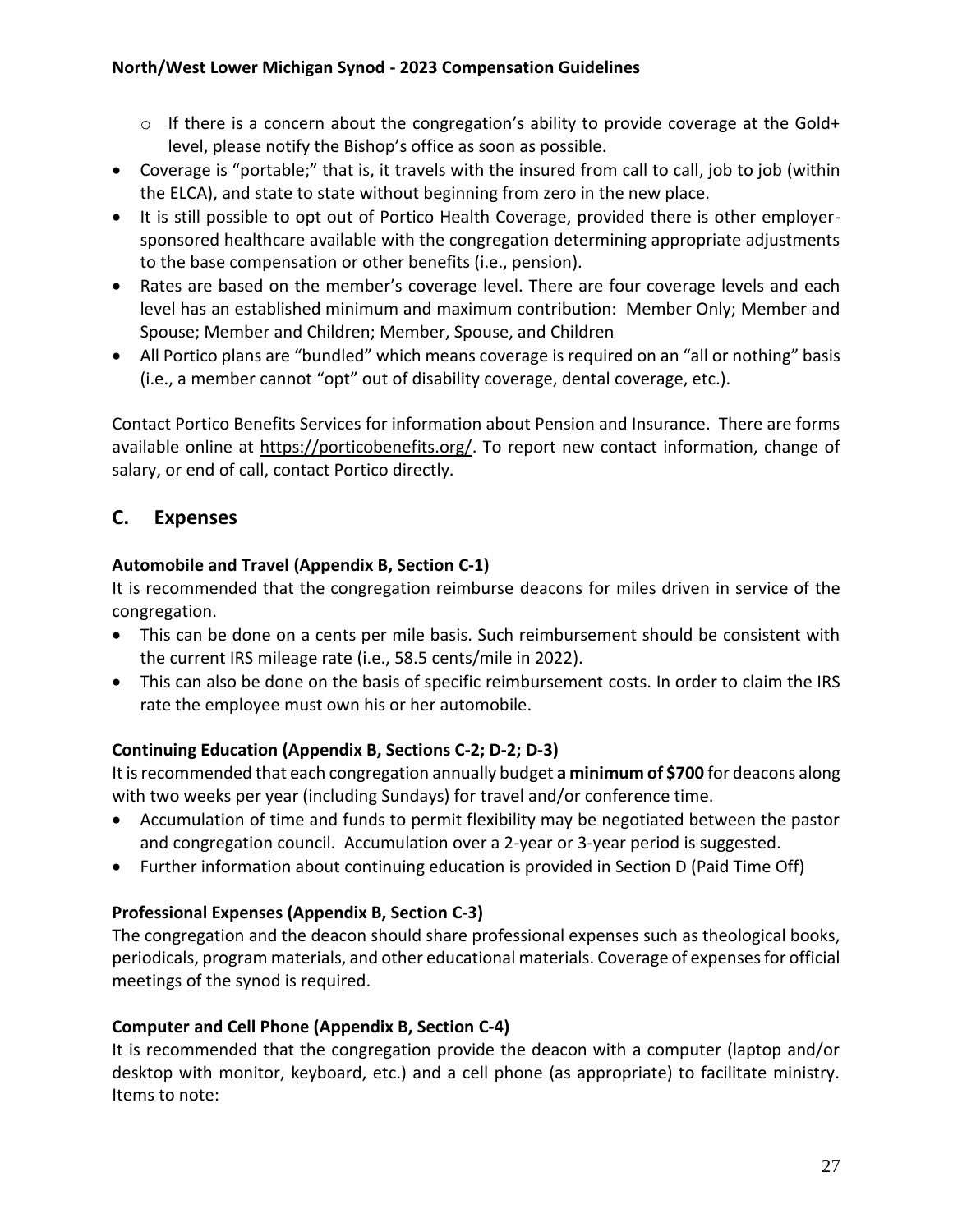### Computer

- A computer system provided by the congregation for the deacon's use remains the property of the congregation (including all information stored on the computer) and is to be treated as a business expense that is not taxable to the deacon.
- A computer system purchased by the deacon is NOT a deductible business expense, even when used for business purposes.

#### Cell Phone

- A cell phone provided by the congregation for the deacon's use remains the property of the congregation and is a non-taxable business expense if the council minutes state it is primarily provided for non-compensatory business reasons (such as the need to be accessible at all time for work-related emergencies).
- The deacon may be provided with a non-taxable cell phone reimbursement if council minutes state that the deacon is required to maintain a personal cell phone for non-compensatory business reasons and the reimbursement amount does not exceed reasonable business needs (i.e., reimbursement covers the basic monthly plan, not the family plan for extra minutes).

#### **Moving Expenses (Appendix B, Section C-5)**

- Moving expenses normally are paid in full by the calling congregation. This one-time cost can be significant - recent experience indicates that costs can range from \$8,000 to \$15,000. Some congregations work to set aside a sufficient amount in anticipation of a staffing transition. Others have had a special offering to assist with this expense.
- It is recommended that the employee submit two to three estimates to the congregation.

## **D. Paid Time Off**

#### **Weekly Time Off**

- Deacons are responsible for setting their schedules to meet the needs and expectations of their position. They, like anyone else, need time off from work to replenish and re-energize. Congregations should ensure that each deacon has the equivalent of **two full days off** per week. The deacon's weekly schedule (days/hours) may be negotiated as necessary.
- For the well-being of the deacon and health of the congregation, it is suggested that his or her schedule generally **not exceed 50 hours** in a work week. If longer work weeks are more the "norm" rather than the exception, congregation councils (or equivalent) are encouraged to partner with the deacon to assess alternate resource options, including items such as:
	- o determining if sufficient need and capacity (financial and otherwise) is in place to warrant additional staffing
	- o identifying possible opportunities for appropriate delegation of responsibility to other staff members or congregational lay leaders
	- o ensuring effective time management strategies are being utilized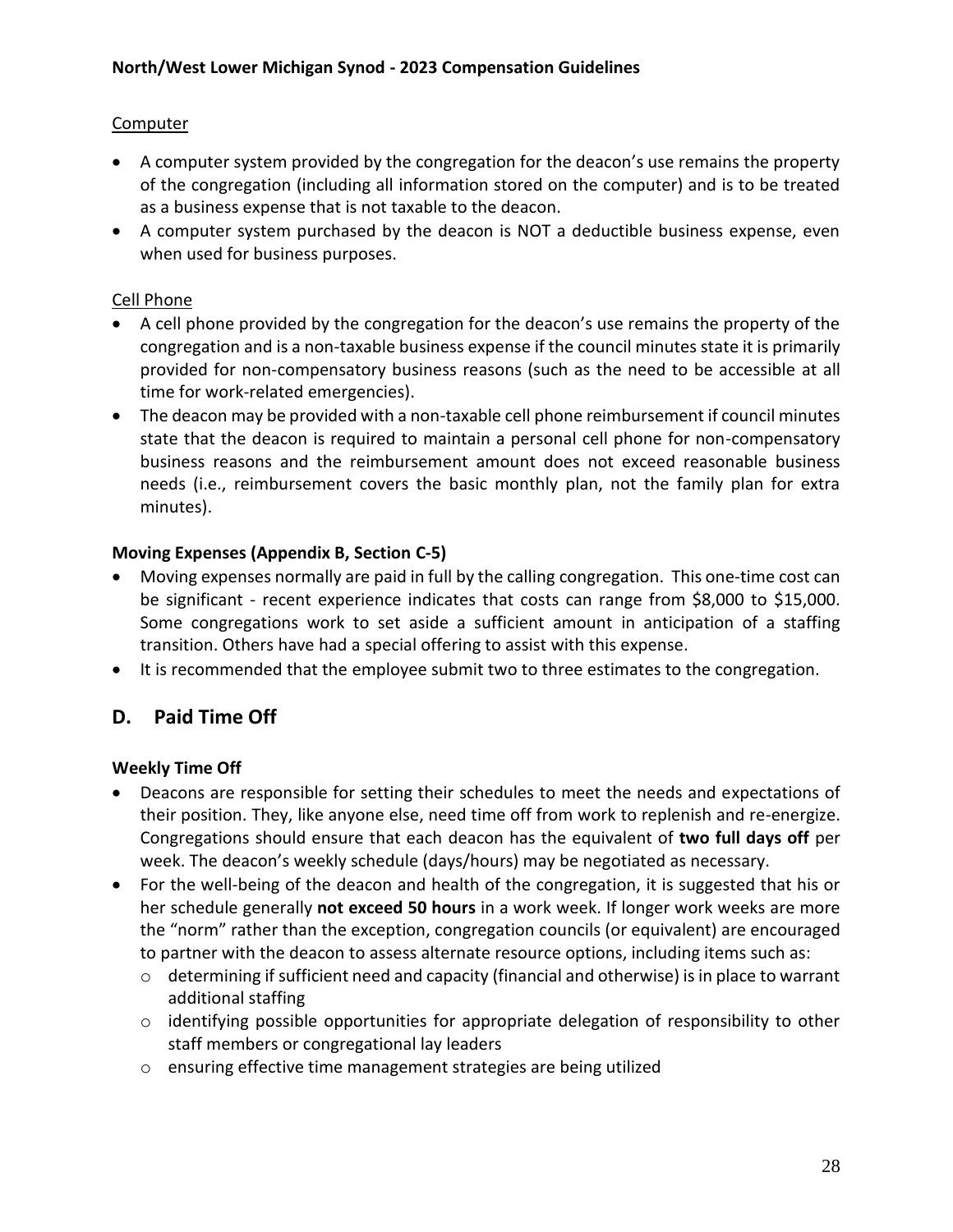- o identifying responsibilities that are lower priority and could be done at a reduced frequency or discontinued
- o review, prioritization, and possible adjustment to expectations set forth within the job description (done in consultation with the senior pastor)

#### **Vacation (Appendix B, Section D-1)**

- Vacation time is **four weeks** (based on a typical work schedule; including four Sundays)
- Attendance at official Synod or Churchwide assemblies, conferences, and continuing education are not considered vacation time.
- Additional discussion and clarification should be made regarding days off, provision for national holidays, other small blocks of "off" time, whether unused time is carried over to the next year, etc.

#### **Continuing Education (Appendix B, Sections C-2; D-2; D-3)**

In order to update skills and thereby strengthen ministries, full-time deacons are encouraged to enroll in courses of advanced study. Such activities improve and build ministry. The ELCA expects a minimum of 50 contact hours annually in continuing education. A contact hour is defined as a typical 50-minute classroom instructional session or the equivalent. These experiences are to be taken with colleagues and under responsible sponsorship, capable directors, and qualified instructors, and should be pre-approved by the congregation council.

- Deacons are encouraged to work annually with their congregation council in planning, reviewing and recording their continuing education activities and hours. These continuing education endeavors are also to be reported annually to the synodical bishop.
- It is also recommended that each congregation annually budget **a minimum of \$700** for deacons along with two weeks per year (including Sundays) for travel and/or conference time.
- Accumulation of time and funds to permit flexibility may be negotiated between the deacon, the pastor, and congregation council. Accumulation over a 2- or 3-year period is suggested.
- Official meetings of the synod such as Synod Assembly, Churchwide Assembly, conference meetings, or other leadership events are not included as continuing education.
- **First Call Deacons** are required to participate in First Call Theological Education (FCTE) for the first three years of ministry. FCTE includes but is not limited to a Fall Retreat (2-3 days) and a Spring Retreat (2-3 days).
	- $\circ$  Congregations should work with first call deacons to determine other continuing education experiences for the growth of the deacon and the congregation.
	- o A First Call Theological Education Covenant shall be discussed and completed by the Deacon, Council President, and Assistant to the Bishop.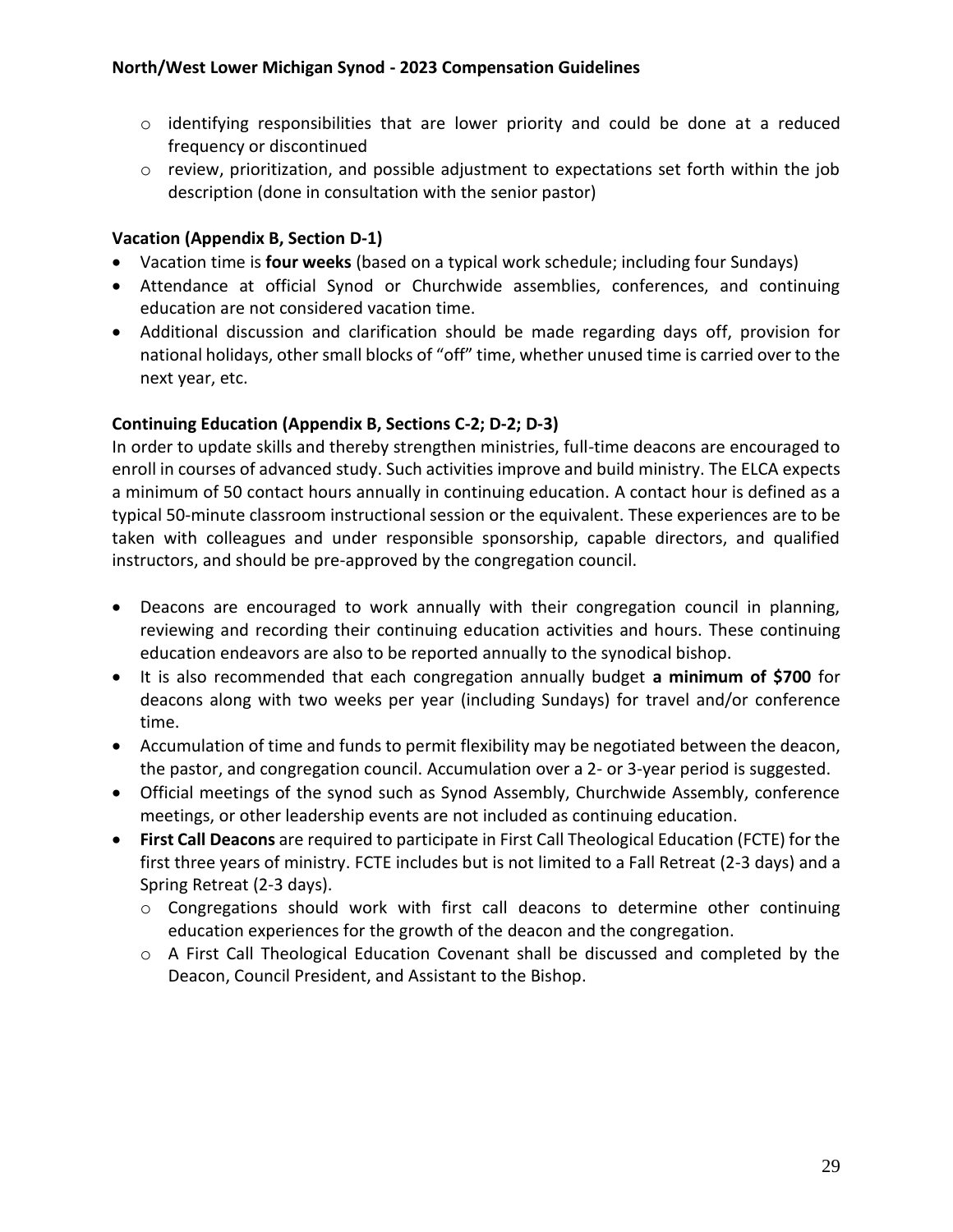#### **Churchwide / Synodical Commitments**

- There are times when a deacon is called upon to serve in ways that take her/him beyond the congregation. Examples may include church-related activities such as serving as chaplain at a church camp; serving on a synodical or ELCA council, committee or task force; or filling a short-term teaching commitment at a college or seminary. Serving beyond one's home congregation in these or other ways is an integral part of public ministry. This "extended ministry" is encouraged at appropriate levels and should be considered in consultation with the rostered leader's Congregation Council or equivalent leadership body. This type of ministry beyond the congregation should not be considered as vacation time for the deacon.
- As required by the synod constitution and based on the Letter of Call, all rostered ministers are required to attend the Synod Assembly as voting members. It is the responsibility of the congregation or sponsoring organization to provide the financial support necessary for the rostered minister to attend the Synod Assembly each year.

#### **Sick Leave (Appendix B, Section D-4)**

- Sick Leave for the employee should be provided for **up to six weeks per year** with full salary and benefits.
	- $\circ$  Pay continuation when an employee is ill is a privilege and not a right or entitlement. Consequently, all employees are expected to work except when actually ill or when their absence is specifically approved for some other valid reason.
	- o This time off is not accumulated (i.e., it is to be used within each calendar year) and should not be abused.
	- $\circ$  Employees are not paid for unused sick leave upon termination of employment.
	- $\circ$  Provision may be made for further unpaid time for disability recovery as agreed upon by the Congregation Council or equivalent leadership body.

## **Maternity Leave (Appendix B, Section D-5)**

- Provisions for maternity leave shall include up to six consecutive weeks (including Sundays) with full salary, housing and benefits.
- If a longer leave is sought by the pastor but not medically required, additional time may be negotiated by the deacon with the pastor and congregation council and provisions should be made for appropriate adjustment in salary and other compensation.
- If a longer leave is medically required, it should be handled as any other disability.

## **Paternity Leave/Adoptive Parental Leave (Appendix B, Section D-5)**

- Provisions for paternity leave and adoptive parental leave shall include up to six consecutive weeks (including Sundays) with full salary, housing and benefits.
- If there are special needs, additional time may be negotiated by the deacon with the pastor and congregation council and provisions should be made for appropriate adjustment in salary and other compensation, with appropriate documentation and approval by the council.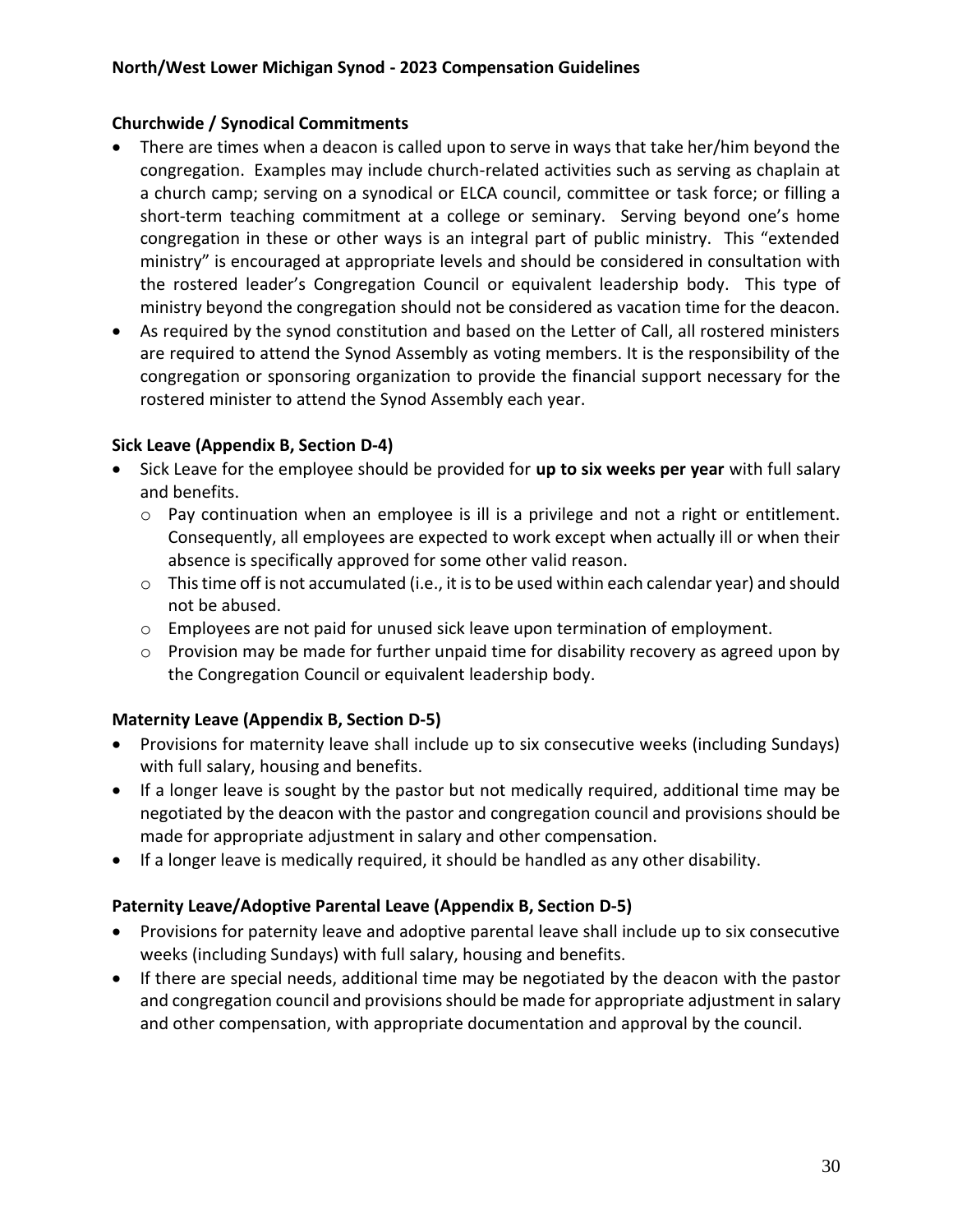#### **Parenting Leave (Appendix B, Section D-6)**

- Parenting leave is directed towards providing care for a member of the employee's immediate family who is ill or injured.
	- $\circ$  Immediate family members are the employee's spouse, partner, children, parents and parents-in-law, siblings, grandparents, grandchildren, and minors for whom the employee is the legal guardian. The employee's children include not only the employee's biological, adopted, or foster children, but also, legal wards, and children and stepchildren for whom the employee provides care and financial support on a daily basis.
- Such leave should include **up to six weeks** (based on a typical work week; including Sundays) full salary, housing, and benefits with appropriate documentation and approval by the congregation council (or equivalent leadership body).
- If there are special needs, additional time may be negotiated by the pastor with the congregation council and provisions made for appropriate adjustment in salary and other compensation, with appropriate documentation and approval by the congregation council.

#### **Leave of Absence**

• Congregations and deacons are encouraged to formulate a contingency plan in advance for possible leave of absence. If desired, this may be made with synod staff consultation.

#### **Sabbatical Leave (Appendix B, Section D-7; Appendix C)**

- A sabbatical leave is recommended to provide an opportunity for a full-time rostered minister to take an extended period of time on sabbatical for renewal, enrichment, study, spiritual growth, travel, skill development and/or research.
- A sabbatical is encouraged for full-time rostered ministers who have been in their present setting five years or more. It is up to the Congregation Council (or equivalent leadership body) to set the schedule for sabbatical leaves across their organization - includes determining if staffing adjustments are needed to cover the absence to ensure the needs of the organization are met.
- It is recommended that a sabbatical is planned for up to three months or 12 weeks (including the two continuing education weeks recommended for the year of the sabbatical).
- See Appendix C ("Sabbatical Policy") for more details.

#### **Separation Guidance (Appendix D)**

• There are varied circumstances in which a rostered minister's call with a congregation may end; for example, due to local difficulties, conflict, vocational changes, continued education, changes in family, or other unforeseen circumstances. In these situations, rostered ministers and congregations are encouraged to be in conversation about transition plans and separation arrangements tailored for the specific circumstances, noting that often there is a period of unemployment before the rostered minister obtains a new call or other opportunity which will provide compensation and benefits.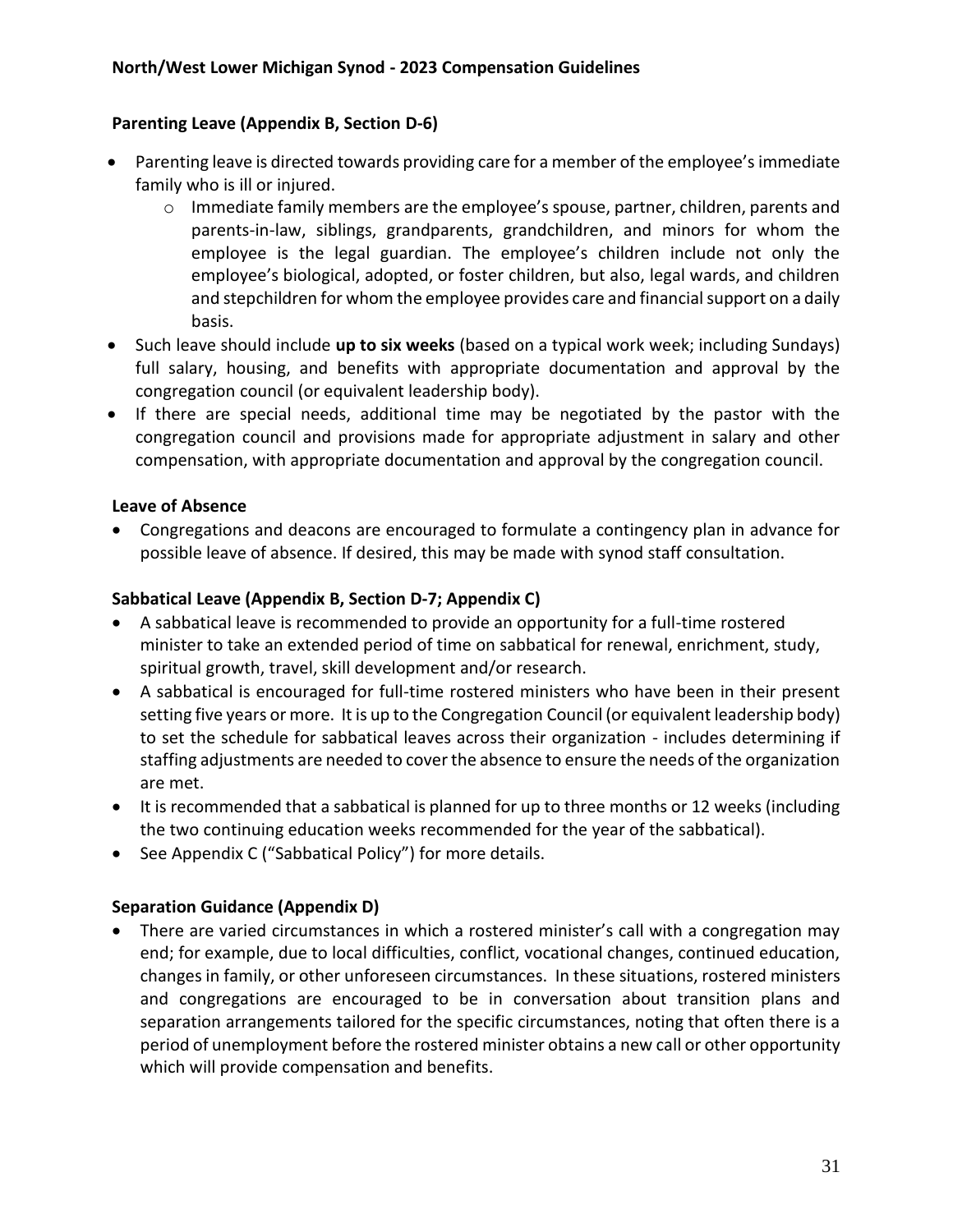- The Bishop's office should be notified and is available to assist whenever the termination of a call is being considered.
- As most congregations do not participate in state unemployment insurance, rostered ministers are not eligible for unemployment compensation from the state. As such, congregations are strongly recommended to consider whether severance pay is appropriate to provide care and continued income for the rostered minister during the transition period.
- It is recommended that a congregation generally provide a severance package with 3 to 6 months' continuation of salary (including housing allowance if applicable and FICA offset) and insurance benefits (including pension contributions).
- See Appendix D ("Separation Guidelines") for more details.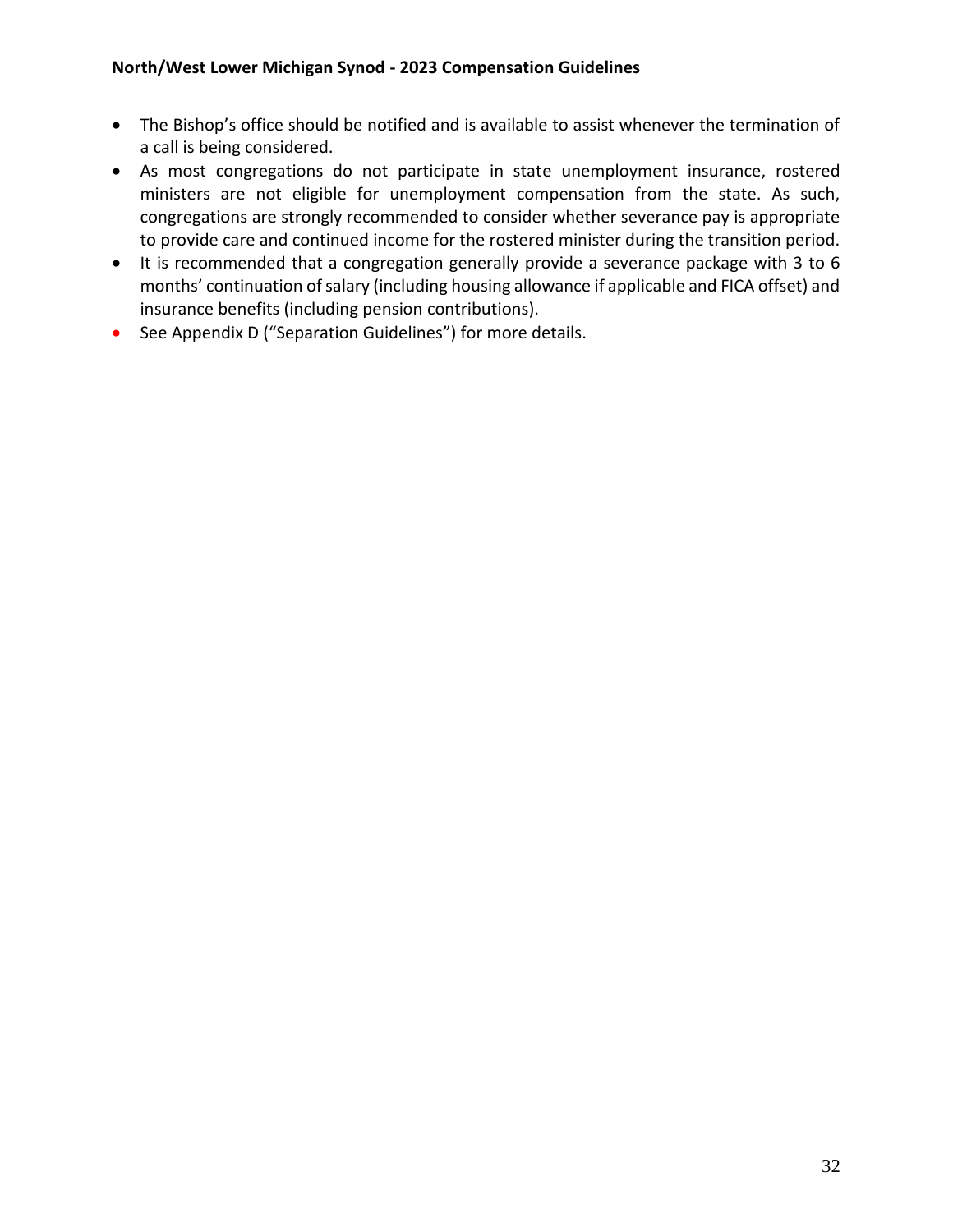## **IV. Compensation for Synodically Authorized Ministers and Other Non-Rostered "At Will" Employees**

#### **Synodically Authorized Ministers**

Synodically Authorized Ministers (SAMs) are non-rostered lay leaders who have successfully completed the synod's SAM training program.

- From a salary perspective, it is recommended that Synodically Authorized Ministers be compensated using the supply pastor (one-time or short-term assignment), deacon guidelines (longer term assignment) or other equivalent employee guidelines used by a congregation.
- Consideration should be given to education, degree, life and/or parish experience, and the distance between the SAM's home and the congregational site(s).
- Note: Any questions on compensation of a Synodically Authorized Minister should be directed to the office of the Synod Bishop. Synodically Authorized Ministers do not receive a Definition of Compensation. If contracted to serve, a sample contract may be provided by the Bishop's office.
- See Synodically Authorized Ministry Guidelines (available at [www.elca.org](http://www.elca.org/) using the following link: [https://download.elca.org/ELCA%20Resource%20Repository/Guidelines\\_Synodically\\_Autho](https://download.elca.org/ELCA%20Resource%20Repository/Guidelines_Synodically_Authorized_Ministries.pdf?_ga=2.169978976.1543437135.1591019415-850960564.1568489365) [rized\\_Ministries.pdf?\\_ga=2.169978976.1543437135.1591019415-850960564.1568489365\)](https://download.elca.org/ELCA%20Resource%20Repository/Guidelines_Synodically_Authorized_Ministries.pdf?_ga=2.169978976.1543437135.1591019415-850960564.1568489365)

#### **Other Non-Rostered ("At Will") Employees**

- Employee guidelines (including compensation, benefits, time off, etc.) should be established by the congregation for their non-rostered "at-will" employees. Compensation for these employees will be based on many factors, including:
	- o Job responsibilities
	- o Employee status (full time; part time)
	- o Compensation for comparable jobs in the local area
		- The minimum hourly wage as set by the State of Michigan for 2022 is \$9.87/hr.
- Specific recommendations for compensation of non-rostered "at will" employees are beyond the scope of this document. Congregations having questions regarding appropriate remuneration for youth leaders, Christian education leaders, choir directors, administrative staff, financial administrators, musicians, custodians, etc., can consult relevant resources such as:
	- o American Guild of Organists (AGO)
	- o Association of Lutheran Church Musicians (ALCM)
	- o International Association of Administrative Professionals (IAAP)
	- $\circ$  Human resources professionals in local congregations or community organizations
	- o Our Staff: Building Our Human Resources (available from [www.augsburgfortress.org\)](http://www.augsburgfortress.org/)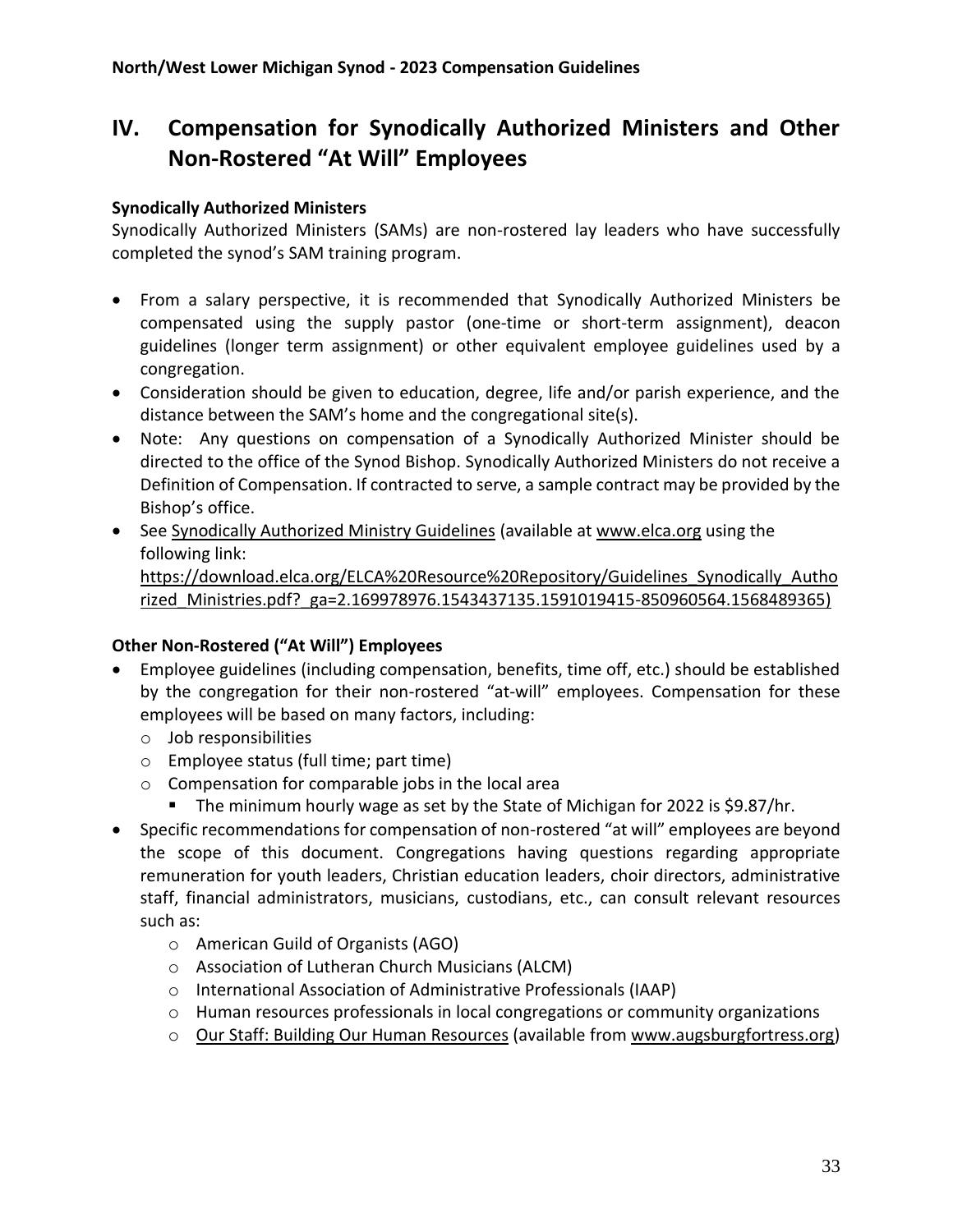#### Appendix A.

## **Statement of Compensation, Benefits, and Responsibilities – Pastors**

North/West Lower Michigan Synod

| Prepared by      |    |
|------------------|----|
| For the Reverend |    |
| For the period:  | to |

#### **A. Base Compensation**

The congregation will provide the following annual compensation:

| 1. | <b>Base Salary</b>             |  |
|----|--------------------------------|--|
|    | 2. Merit based increase        |  |
|    | 3. Housing (complete a or b)   |  |
|    | a. Parsonage or other housing: |  |
|    | i. Utilities allowance         |  |
|    | ii. Furnishings allowance      |  |
|    | iii. Housing equity allowance  |  |
|    | b. Housing Allowance           |  |
|    | 4. Social Security Allowance   |  |

#### **B. Pension and Insurance Benefits**

The congregation will sponsor the pastor in the Pension and Other Benefits Program of the ELCA, which provides retirement, disability, survivor, and medical-dental coverage.

|  | 1. Portico Pension at | % of defined compensation |
|--|-----------------------|---------------------------|
|--|-----------------------|---------------------------|

- 2. Portico Medical and Dental Insurance:
	- Plan Level: \_\_\_\_\_\_\_\_\_\_\_\_\_\_\_\_\_\_\_\_\_\_\_\_\_\_\_ *(Note: The Gold+ Plan is recommended)*
	- Plan Member Coverage (select one)
	- $\square$  Member Only
	- $\square$  Member and Spouse
	- $\Box$  Member and Children
- 3. Other insurance or benefits:
	- \_\_\_\_\_\_\_\_\_\_\_\_\_\_\_\_\_\_\_\_\_\_\_\_\_\_\_\_\_\_\_\_\_\_\_\_\_\_\_\_\_ \$\_\_\_\_\_\_\_\_\_\_\_\_\_\_\_\_\_\_\_ \_\_\_\_\_\_\_\_\_\_\_\_\_\_\_\_\_\_\_\_\_\_\_\_\_\_\_\_\_\_\_\_\_\_\_\_\_\_\_\_\_ \$\_\_\_\_\_\_\_\_\_\_\_\_\_\_\_\_\_\_\_

 $\Box$  Member, Spouse, and Children

 $\Box$  Coverage Waived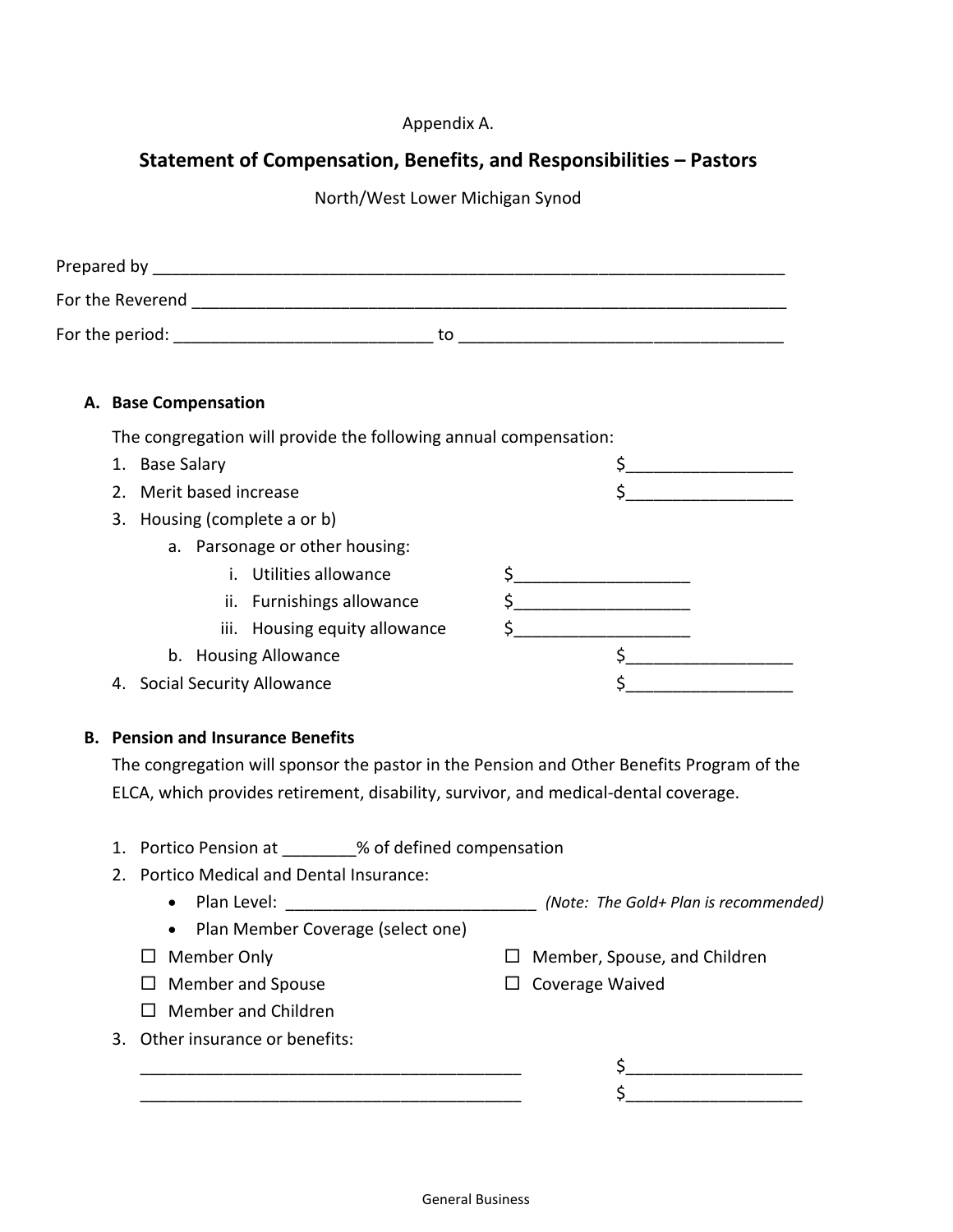#### **C. Expenses**

The congregation will provide for the following expenses related to this pastor's ministry:

|    | 1. Automobile and Travel Allowance |  |
|----|------------------------------------|--|
|    | 2. Continuing Education Expenses   |  |
|    | 3. Professional Expenses           |  |
|    | 4. Computer & Cell Phone           |  |
| 5. | <b>Moving Expenses</b>             |  |
| 6. | Other /                            |  |

#### **D. Paid Time Off**

- 1. Vacation time of weeks per year, including Sundays
- 2. Continuing education time of weeks per year
- 3. Participation in a First-Call Theological Education Program, where applicable
- 4. Sick leave of up to weeks with full salary, housing, and benefits.
- 5. Where applicable, maternity/paternity/adoptive parental leave up to weeks with full salary, housing, and benefits.
- 6. Where applicable, parenting leave up to weeks with full salary, housing, and benefits.
- 7. An extended study/sabbatical period of up to all months with full salary, housing, and benefits (after being in ordained ministry for 7 yrs and serving in the present setting 5+ yrs).

#### **E. Other Provisions**

Special emphases of the pastor and special encouragement by the congregation:

- 1. During this time period, the pastor will give special attention in ministry to the following:
	- a. \_\_\_\_\_\_\_\_\_\_\_\_\_\_\_\_\_\_\_\_\_\_\_\_\_\_\_\_\_\_\_\_\_\_\_\_\_\_\_\_\_\_\_\_\_\_\_\_\_\_\_\_\_\_\_\_\_\_\_\_\_\_  $b.$ c. \_\_\_\_\_\_\_\_\_\_\_\_\_\_\_\_\_\_\_\_\_\_\_\_\_\_\_\_\_\_\_\_\_\_\_\_\_\_\_\_\_\_\_\_\_\_\_\_\_\_\_\_\_\_\_\_\_\_\_\_\_\_  $d.$ e. \_\_\_\_\_\_\_\_\_\_\_\_\_\_\_\_\_\_\_\_\_\_\_\_\_\_\_\_\_\_\_\_\_\_\_\_\_\_\_\_\_\_\_\_\_\_\_\_\_\_\_\_\_\_\_\_\_\_\_\_\_\_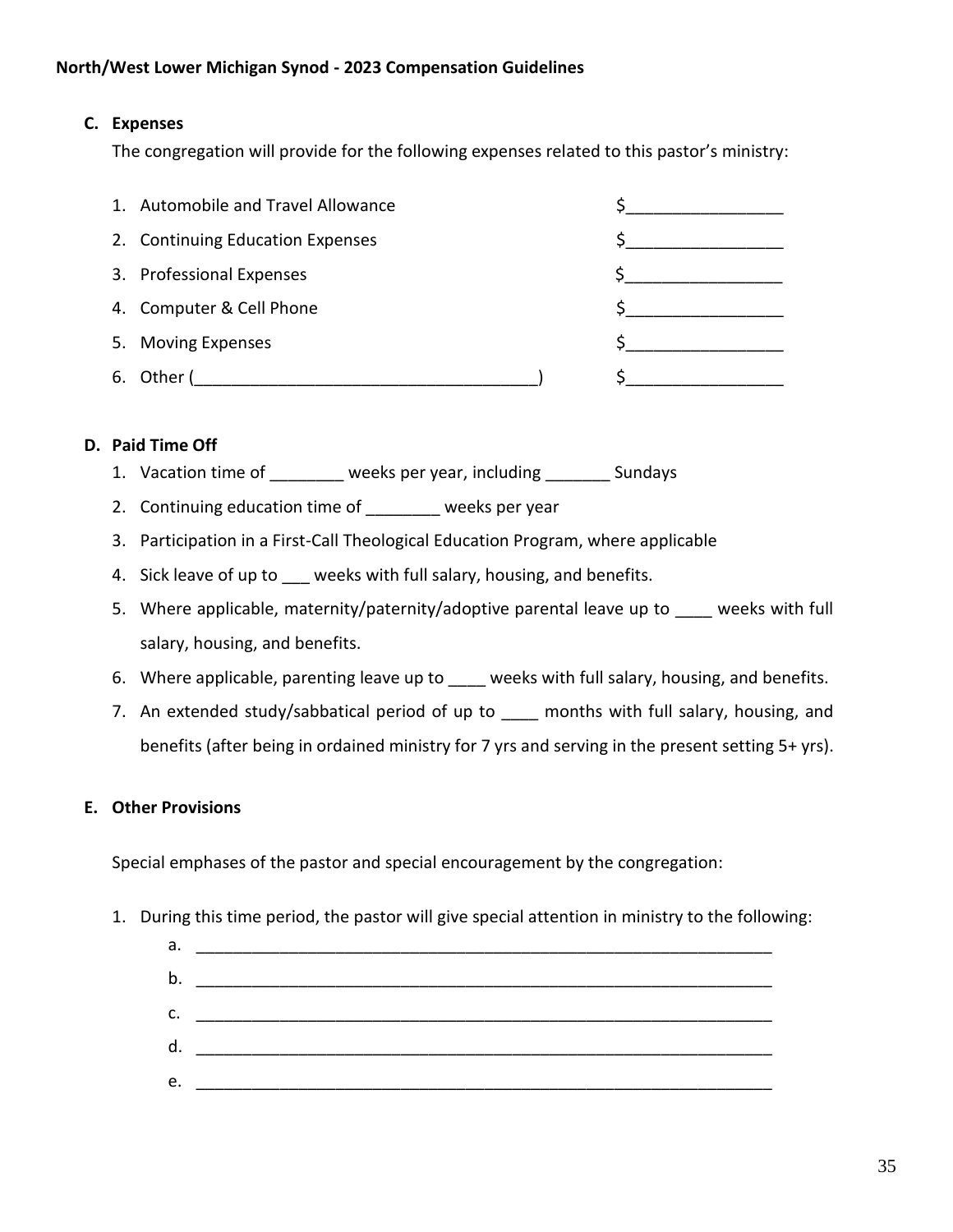- 2. The congregation will encourage this pastor's ministry in the following ways:
	- a. Ongoing care through a Mutual Ministry Committee or alternate upon request
	- b. \_\_\_\_\_\_\_\_\_\_\_\_\_\_\_\_\_\_\_\_\_\_\_\_\_\_\_\_\_\_\_\_\_\_\_\_\_\_\_\_\_\_\_\_\_\_\_\_\_\_\_\_\_\_\_\_\_\_\_\_\_\_ c. \_\_\_\_\_\_\_\_\_\_\_\_\_\_\_\_\_\_\_\_\_\_\_\_\_\_\_\_\_\_\_\_\_\_\_\_\_\_\_\_\_\_\_\_\_\_\_\_\_\_\_\_\_\_\_\_\_\_\_\_\_\_ d. \_\_\_\_\_\_\_\_\_\_\_\_\_\_\_\_\_\_\_\_\_\_\_\_\_\_\_\_\_\_\_\_\_\_\_\_\_\_\_\_\_\_\_\_\_\_\_\_\_\_\_\_\_\_\_\_\_\_\_\_\_\_  $e.$

#### **F. Other Matters**

(Such as accountabilities, service on synodical or churchwide boards and committees, work in church-camp programs, or other such details)

\_\_\_\_\_\_\_\_\_\_\_\_\_\_\_\_\_\_\_\_\_\_\_\_\_\_\_\_\_\_\_\_\_\_\_\_\_\_\_\_\_\_\_\_\_\_\_\_\_\_\_\_\_\_\_\_\_\_\_\_\_\_\_\_\_\_\_\_\_\_\_\_

\_\_\_\_\_\_\_\_\_\_\_\_\_\_\_\_\_\_\_\_\_\_\_\_\_\_\_\_\_\_\_\_\_\_\_\_\_\_\_\_\_\_\_\_\_\_\_\_\_\_\_\_\_\_\_\_\_\_\_\_\_\_\_\_\_\_\_\_\_\_\_\_

 $\overline{\phantom{a}}$  ,  $\overline{\phantom{a}}$  ,  $\overline{\phantom{a}}$  ,  $\overline{\phantom{a}}$  ,  $\overline{\phantom{a}}$  ,  $\overline{\phantom{a}}$  ,  $\overline{\phantom{a}}$  ,  $\overline{\phantom{a}}$  ,  $\overline{\phantom{a}}$  ,  $\overline{\phantom{a}}$  ,  $\overline{\phantom{a}}$  ,  $\overline{\phantom{a}}$  ,  $\overline{\phantom{a}}$  ,  $\overline{\phantom{a}}$  ,  $\overline{\phantom{a}}$  ,  $\overline{\phantom{a}}$ 

We, the undersigned, certify that the necessary approvals of the congregation and congregational council have been granted for the provisions set forth above.

\_\_\_\_\_\_\_\_\_\_\_\_\_\_\_\_\_\_\_\_\_\_\_\_\_\_\_\_\_\_ \_\_\_\_\_\_\_\_\_\_\_\_\_\_\_\_\_\_\_\_\_\_\_\_\_\_\_\_\_\_ Congregation President Council Secretary Date: \_\_\_\_\_\_\_\_\_\_\_\_\_\_\_\_\_\_\_\_\_\_\_\_\_ Date: \_\_\_\_\_\_\_\_\_\_\_\_\_\_\_\_\_\_\_\_\_\_\_\_\_ I certify that I accept the above statement: The Reverend \_\_\_\_\_\_\_\_\_\_\_\_\_\_\_\_\_\_\_\_\_\_\_\_\_\_\_\_\_\_ Date: \_\_\_\_\_\_\_\_\_\_\_\_\_\_\_\_\_\_\_

Note: Retain original in records of congregation. Make a copy for the pastor. As a matter of information, send a copy to the synodical office.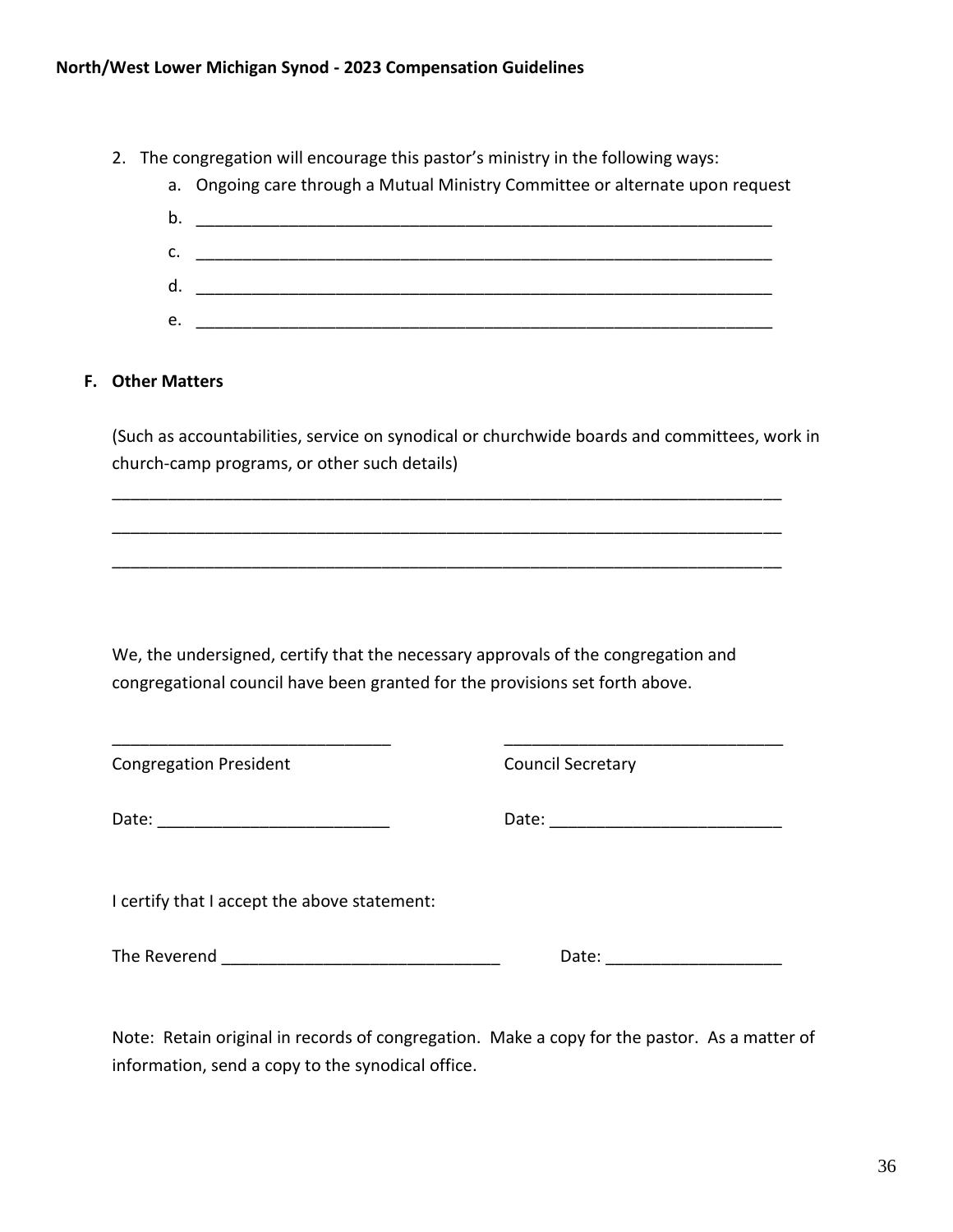Appendix B.

## **Statement of Compensation, Benefits, and Responsibilities - Deacons**

North/West Lower Michigan Synod

|  | A. Base Compensation                                                                                                                     |                                                                                                                                                                                                                                                                                                                                                     |  |
|--|------------------------------------------------------------------------------------------------------------------------------------------|-----------------------------------------------------------------------------------------------------------------------------------------------------------------------------------------------------------------------------------------------------------------------------------------------------------------------------------------------------|--|
|  | The congregation will provide the following annual compensation:                                                                         |                                                                                                                                                                                                                                                                                                                                                     |  |
|  | 1. Base Compensation:                                                                                                                    |                                                                                                                                                                                                                                                                                                                                                     |  |
|  | 2. Merit based increase:                                                                                                                 | $\begin{picture}(20,10) \put(0,0){\line(1,0){10}} \put(15,0){\line(1,0){10}} \put(15,0){\line(1,0){10}} \put(15,0){\line(1,0){10}} \put(15,0){\line(1,0){10}} \put(15,0){\line(1,0){10}} \put(15,0){\line(1,0){10}} \put(15,0){\line(1,0){10}} \put(15,0){\line(1,0){10}} \put(15,0){\line(1,0){10}} \put(15,0){\line(1,0){10}} \put(15,0){\line(1$ |  |
|  | <b>B. Pension and Insurance Benefits</b>                                                                                                 |                                                                                                                                                                                                                                                                                                                                                     |  |
|  | which provides retirement, disability, survivor, and medical-dental coverage.<br>1. Portico Pension at ________% of defined compensation | The congregation will sponsor the deacon in the ELCA "Pension and Other Benefits" program,                                                                                                                                                                                                                                                          |  |
|  | 2. Portico Medical and Dental Insurance:                                                                                                 |                                                                                                                                                                                                                                                                                                                                                     |  |
|  | • Plan Member Coverage (select one)                                                                                                      |                                                                                                                                                                                                                                                                                                                                                     |  |
|  | $\Box$ Member Only                                                                                                                       | $\Box$ Member, Spouse, and Children                                                                                                                                                                                                                                                                                                                 |  |
|  | $\Box$ Member and Spouse                                                                                                                 | $\Box$ Coverage Waived                                                                                                                                                                                                                                                                                                                              |  |
|  | $\Box$ Member and Children                                                                                                               |                                                                                                                                                                                                                                                                                                                                                     |  |
|  | 3. Other insurance or benefits:                                                                                                          |                                                                                                                                                                                                                                                                                                                                                     |  |
|  |                                                                                                                                          | $\frac{1}{2}$                                                                                                                                                                                                                                                                                                                                       |  |
|  |                                                                                                                                          |                                                                                                                                                                                                                                                                                                                                                     |  |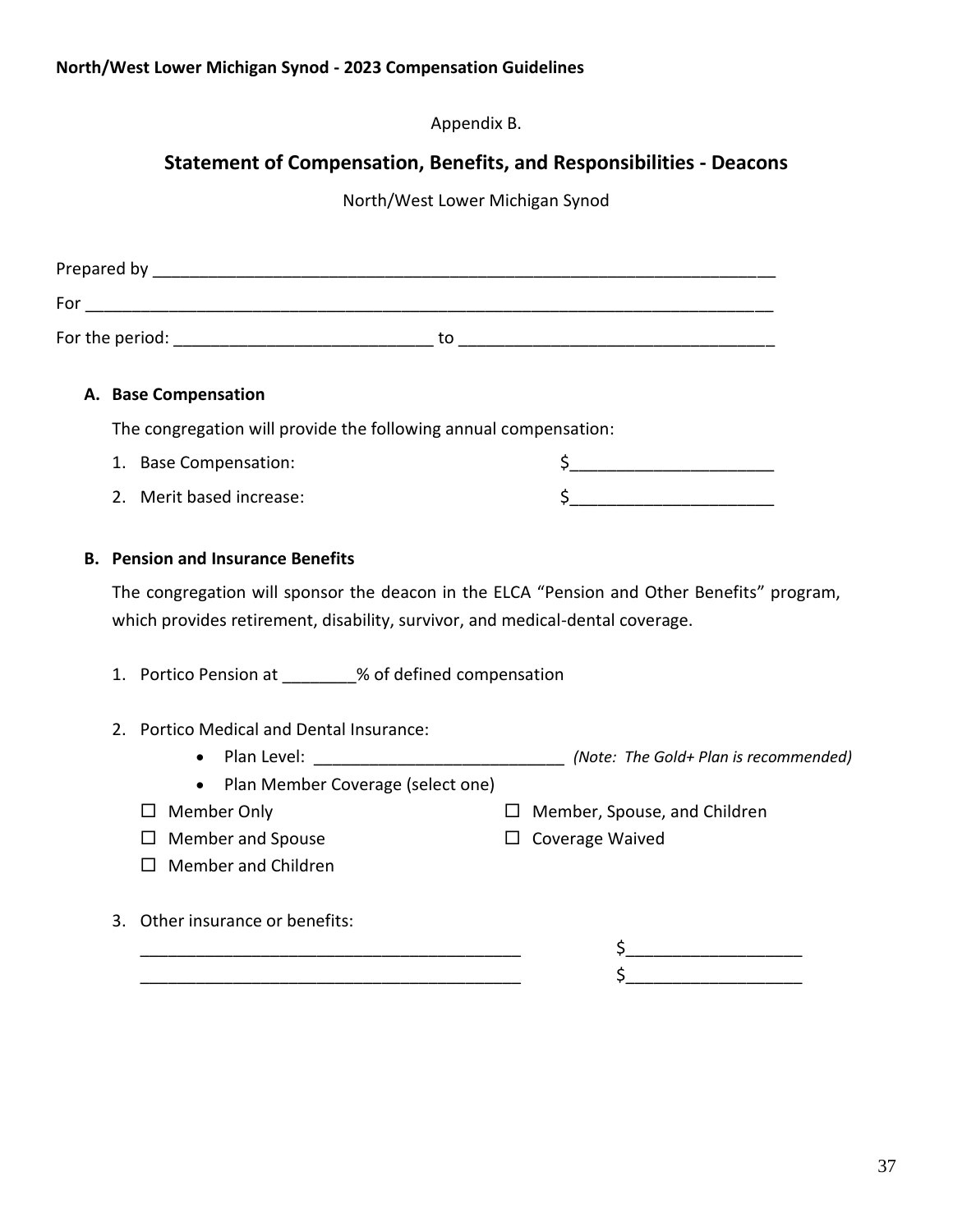#### **C. Expenses**

The congregation will provide for the following expenses related to this position:

|    | 1. Automobile and Travel Allowance |  |
|----|------------------------------------|--|
|    | 2. Continuing Education Expenses   |  |
|    | 3. Professional Expenses           |  |
|    | 4. Computer & Cell Phone           |  |
| 5. | <b>Moving Expenses</b>             |  |
|    | Other (                            |  |

#### **D. Paid Time Off**

- 1. Vacation time of \_\_\_\_\_\_\_\_ weeks per year, including \_\_\_\_\_\_\_ Sundays
- 2. Continuing education time of weeks per year
- 3. Participation in a First-Call Theological Education Program, where applicable
- 4. Sick leave of up to weeks with full salary, housing, and benefits.
- 5. Where applicable, maternity/paternity/adoptive parental leave up to weeks with full salary and benefits.
- 6. Where applicable, parenting leave up to weeks with full salary and benefits.
- 7. An extended study/sabbatical period of up to months with full salary and benefits (after serving in present setting seven years or more).

#### **E. Other Provisions**

Special emphases of the deacon and special encouragement by the congregation will include:

1. During this time period, the deacon will give special attention in ministry to the following:

| а. |  |
|----|--|
| b. |  |
| c. |  |
| d. |  |
| e. |  |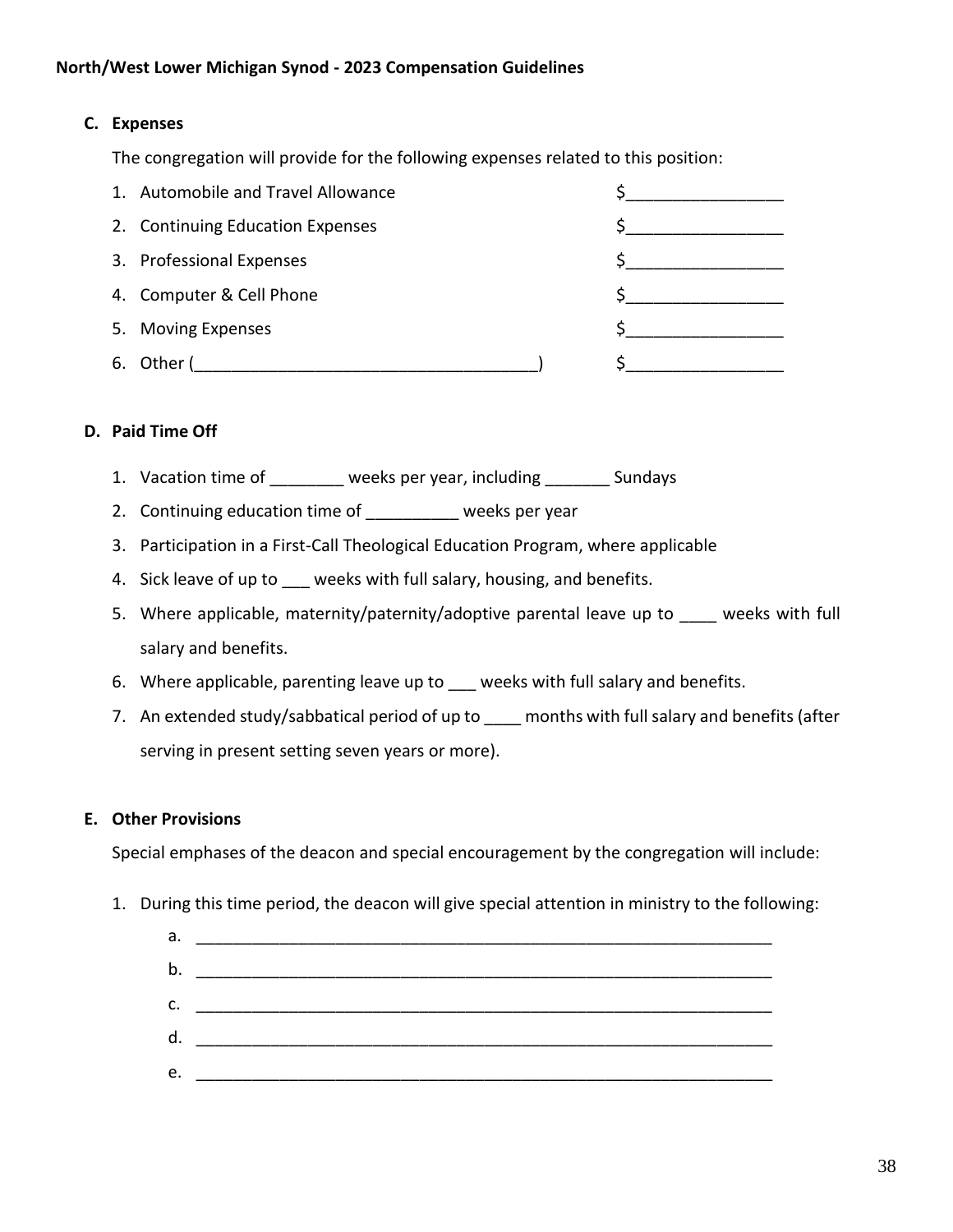| а.<br>$\mathsf{b}$ . $\qquad \qquad$<br>(Such as accountabilities, service on synodical or churchwide boards and committees, work in<br>church-camp programs, or other such details)<br>We, the undersigned, certify that the necessary approvals of the congregation and<br>congregational council have been granted for the provisions set forth above.<br><b>Congregation President</b><br><b>Council Secretary</b><br>Date: the contract of the contract of the contract of the contract of the contract of the contract of the contract of the contract of the contract of the contract of the contract of the contract of the contract of the cont<br>I certify that I accept the above statement: |
|----------------------------------------------------------------------------------------------------------------------------------------------------------------------------------------------------------------------------------------------------------------------------------------------------------------------------------------------------------------------------------------------------------------------------------------------------------------------------------------------------------------------------------------------------------------------------------------------------------------------------------------------------------------------------------------------------------|
|                                                                                                                                                                                                                                                                                                                                                                                                                                                                                                                                                                                                                                                                                                          |
|                                                                                                                                                                                                                                                                                                                                                                                                                                                                                                                                                                                                                                                                                                          |
| <b>F.</b> Other Matters                                                                                                                                                                                                                                                                                                                                                                                                                                                                                                                                                                                                                                                                                  |
|                                                                                                                                                                                                                                                                                                                                                                                                                                                                                                                                                                                                                                                                                                          |
|                                                                                                                                                                                                                                                                                                                                                                                                                                                                                                                                                                                                                                                                                                          |
|                                                                                                                                                                                                                                                                                                                                                                                                                                                                                                                                                                                                                                                                                                          |
|                                                                                                                                                                                                                                                                                                                                                                                                                                                                                                                                                                                                                                                                                                          |
|                                                                                                                                                                                                                                                                                                                                                                                                                                                                                                                                                                                                                                                                                                          |
|                                                                                                                                                                                                                                                                                                                                                                                                                                                                                                                                                                                                                                                                                                          |
|                                                                                                                                                                                                                                                                                                                                                                                                                                                                                                                                                                                                                                                                                                          |
|                                                                                                                                                                                                                                                                                                                                                                                                                                                                                                                                                                                                                                                                                                          |
|                                                                                                                                                                                                                                                                                                                                                                                                                                                                                                                                                                                                                                                                                                          |
|                                                                                                                                                                                                                                                                                                                                                                                                                                                                                                                                                                                                                                                                                                          |
|                                                                                                                                                                                                                                                                                                                                                                                                                                                                                                                                                                                                                                                                                                          |
|                                                                                                                                                                                                                                                                                                                                                                                                                                                                                                                                                                                                                                                                                                          |
|                                                                                                                                                                                                                                                                                                                                                                                                                                                                                                                                                                                                                                                                                                          |
|                                                                                                                                                                                                                                                                                                                                                                                                                                                                                                                                                                                                                                                                                                          |
|                                                                                                                                                                                                                                                                                                                                                                                                                                                                                                                                                                                                                                                                                                          |
|                                                                                                                                                                                                                                                                                                                                                                                                                                                                                                                                                                                                                                                                                                          |
|                                                                                                                                                                                                                                                                                                                                                                                                                                                                                                                                                                                                                                                                                                          |
|                                                                                                                                                                                                                                                                                                                                                                                                                                                                                                                                                                                                                                                                                                          |
|                                                                                                                                                                                                                                                                                                                                                                                                                                                                                                                                                                                                                                                                                                          |
|                                                                                                                                                                                                                                                                                                                                                                                                                                                                                                                                                                                                                                                                                                          |
|                                                                                                                                                                                                                                                                                                                                                                                                                                                                                                                                                                                                                                                                                                          |
|                                                                                                                                                                                                                                                                                                                                                                                                                                                                                                                                                                                                                                                                                                          |

Note: Retain original in records of congregation. Make a copy for the deacon. As a matter of information, send a copy to the synodical office.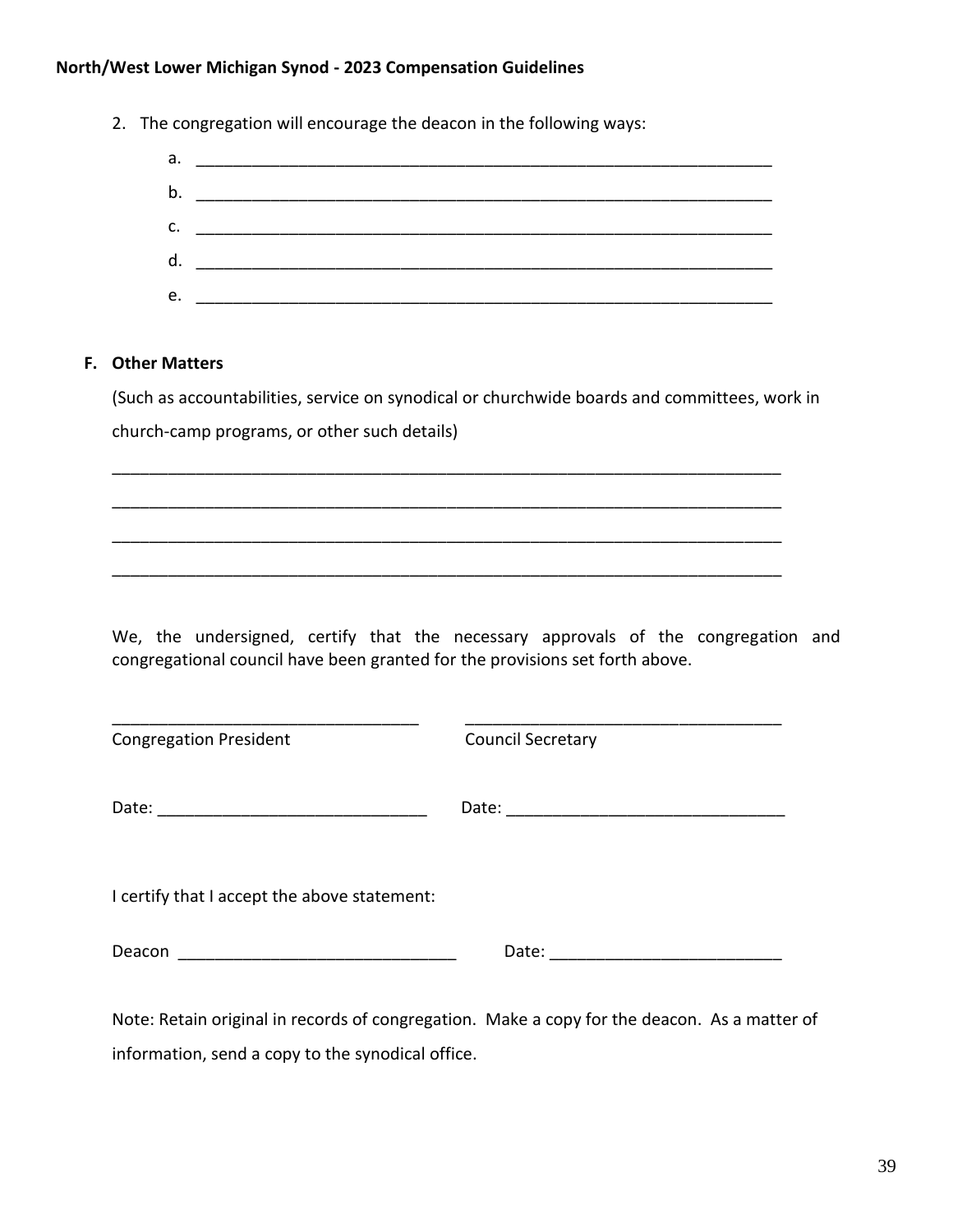Appendix C.

## **Sabbatical Guidelines**

#### **Introduction**

It is important for congregations (or synod organizations) and rostered ministers (Pastors and Deacons) to realize the importance of life-long continuing education through workshops, seminary courses and personal study to maintain/enhance their skills. From time to time, it is also beneficial to the rostered minister, as well as the congregation or synod organization, to have an extended period of time, a sabbatical, for planned study (via a formal academic program) and/or personal growth and renewal (self-directed or using a spiritual director) without the demands of daily responsibilities. Experience has shown that a congregation or synod organization directly benefits from such study, growth, and renewal as the ministry of the rostered leader is revitalized (see references on page 5 of this document).

#### **Biblical Basis for a Sabbatical Leave**

- **EZEKIEL 20:12**: "Moreover I gave them my Sabbaths, as a sign between me and them, so that they might know that I the Lord sanctify them." (NRSV)
- **LEVITICUS 25:1-7**: "The Lord said to Moses on Mount Sinai, saying: Speak to the people of Israel and say to them: When you enter the land that I am giving you, the land shall observe a Sabbath for the Lord. Six years you shall sow your field, and six years you shall prune your vineyard, and gather in their yield; but in the seventh year there shall be a sabbath of complete rest for the land, a sabbath for the Lord: you shall not sow your field or prune your vineyard. You shall not reap the aftergrowth of your harvest or gather the grapes of your unpruned vine: it shall be a year of complete rest for the land. You may eat what the land yields during its sabbath – you, your male and female slaves, your hired and your beloved laborers also, and for the wild animals in your land all its yield shall be for food." (NRSV)

#### **Recommendation**

- A sabbatical leave is recommended to provide an opportunity for a full-time rostered minister to take an extended period of time on sabbatical for renewal, enrichment, study, spiritual growth, travel, skill development and/or research.
- A full-time rostered minister shall be eligible for a sabbatical once this leader has been in ordained ministry for five (5) years and has completed five (5) years in the current call, with continued eligibility for a sabbatical every five (5) years after that (within the same call). If a rostered minister changes call, a sabbatical should be provided once five (5) years in the new call is completed.

#### **Duration**

- It is recommended that a sabbatical be planned for up to three months or 12 weeks (including the two continuing education weeks granted the year of the sabbatical).
- Vacation is not to be included as sabbatical time.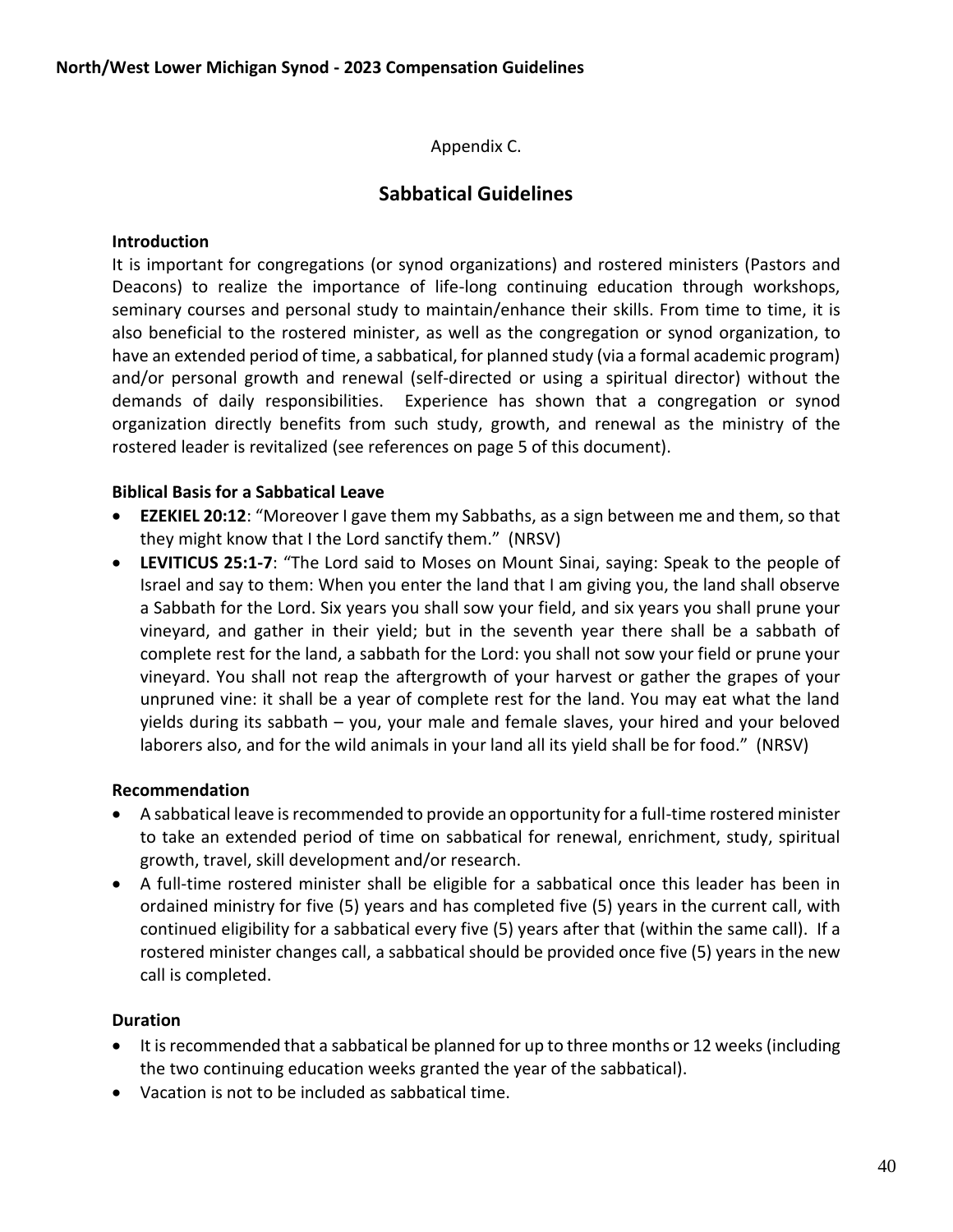• As appropriate, the sabbatical leave may be continuous or split into multiple blocks of time. If split, all blocks of time should be taken within a 12-month period.

## **Cost to the Congregation or Synod Organization**

- The congregation or synod organization will continue to pay full salary and benefits (includes housing for pastors; excludes car allowances) during the sabbatical period.
- Accrued continuing education dollars can be used for the educational costs of the sabbatical – suggest limiting to an accrual of three years maximum.
- The congregation or synod organization is responsible for providing additional ministry leadership support and service during the sabbatical time. This includes Sunday worship, teaching, leading the liturgy, confirmation camp, new member classes, visitation, funerals, weddings, etc., as applicable.
- The congregation or synod organization is not responsible to fund the sabbatical in any other way. However, the congregation or synod organization may consider gifting as a means of providing additional financial assistance.

## **Planning**

- There are several objectives to be considered by the rostered minister and the congregation or synod organization during planning of a sabbatical:
	- o Will this be a time of renewal that will help "recharge" spiritually and professionally so that the rostered minister returns with new energy for ministry?
	- o What learnings can be shared upon return from sabbatical? How will this time away benefit the congregation?
	- o How will this help the rostered minister grow as a person and as a professional? How will it enhance this leader's overall ministry skills?
- Planning should begin the calendar year before the sabbatical so the congregation or synod organization and the rostered minister can plan for financial and ministry adjustments.
- It is up to the Congregation Council (or equivalent leadership body) to set the schedule for sabbatical leaves across their organization - includes determining if staffing adjustments are needed to cover the absence to ensure the needs of the organization are met.
- The sabbatical leave plan is to be developed in cooperation with the congregation council or equivalent leadership body. The parties shall seek the counsel of the bishop before finalizing an agreement.

## **Commitments Following the Sabbatical**

- Within six weeks of completion of the sabbatical leave, the rostered minister shall present the congregation or synod organization with a written reflection on the experience including implications for the organization's ministry and beyond, as applicable.
- A copy of this written reflection shall be added to rostered minister's file in the bishop's office.
- Unless otherwise agreed, the rostered minister is expected to remain at least one additional year within their position in the congregation or synod organization following the sabbatical.
- The congregation council or equivalent leadership body is responsible for evaluating the benefits and costs of the sabbatical as a basis for approving and planning future sabbaticals.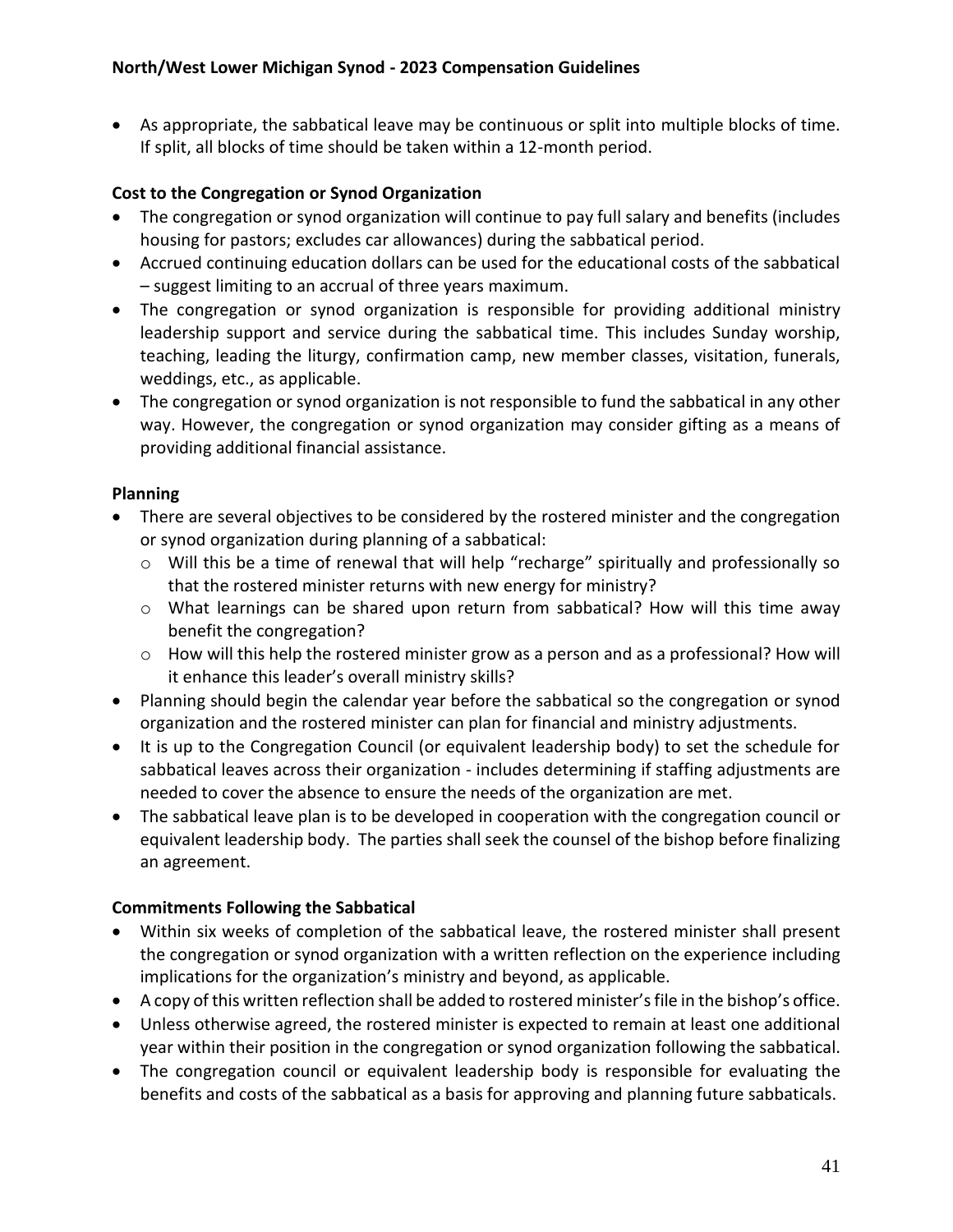Appendix D.

## **Separation Guidelines**

There are varied circumstances in which a rostered minister's call with a congregation may end for example, due to local difficulties, conflict, vocational changes, continued education, changes in family, or other unforeseen circumstances. In these situations, rostered ministers and congregations are encouraged to be in conversation about transition plans and separation arrangements tailored for the specific circumstances, noting that often there is a period of unemployment before the rostered minister obtains a new call or other opportunity which will provide compensation and benefits. The Bishop's office should be notified and is available to assist whenever the termination of a call is being considered.

As most congregations do not participate in state unemployment insurance, rostered ministers (as well as other congregation employees) generally are not eligible for unemployment compensation from the state. As such, congregations are strongly recommended to consider whether severance pay is appropriate to provide care and continued income for the rostered minister during the transition period. The Synod recommends that a congregation generally provide a severance package with 3 to 6 months' continuation of salary (including housing allowance if applicable and FICA offset) and insurance benefits (including pension contributions).

Separation arrangements are discussed between the rostered minister and the congregation to meet the specific circumstances or reasons for separation. When a decision is made to provide a severance package, the agreement should be documented in writing and signed by the rostered minister and the congregation council president (or whomever is authorized to sign legal documents in the congregation's constitution). As with any legal document, both the rostered minister and the congregation are encouraged to consult their own legal counsel to review and understand the terms of such an agreement.

The provisions of what a severance package includes should be agreed upon in detail (such as the number of months of salary and insurance benefits continuation) and is based on many factors such as recognition of ministry with the congregation, the length of service in the call, the reason for and nature of the separation, the time necessary for the rostered minister to receive a new call or find other employment, the fact that the rostered minister will not be eligible for unemployment compensation while seeking another opportunity, the desire to allow the rostered minister to devote full attention to their ministry until the last day with the congregation, and any other factors unique to the situation.

During the period when a rostered minister is receiving a severance package, the rostered minister is expected to be in consultation with the Bishop's office to determine the next steps forward based on the situation. During this time and as a condition of continued severance, the rostered minister may be encouraged or required to take time away for rest and reflection, to be open and available to a new call, to complete required documents in a timely manner, to actively interview which includes being available for call committee interviews, to provide interim